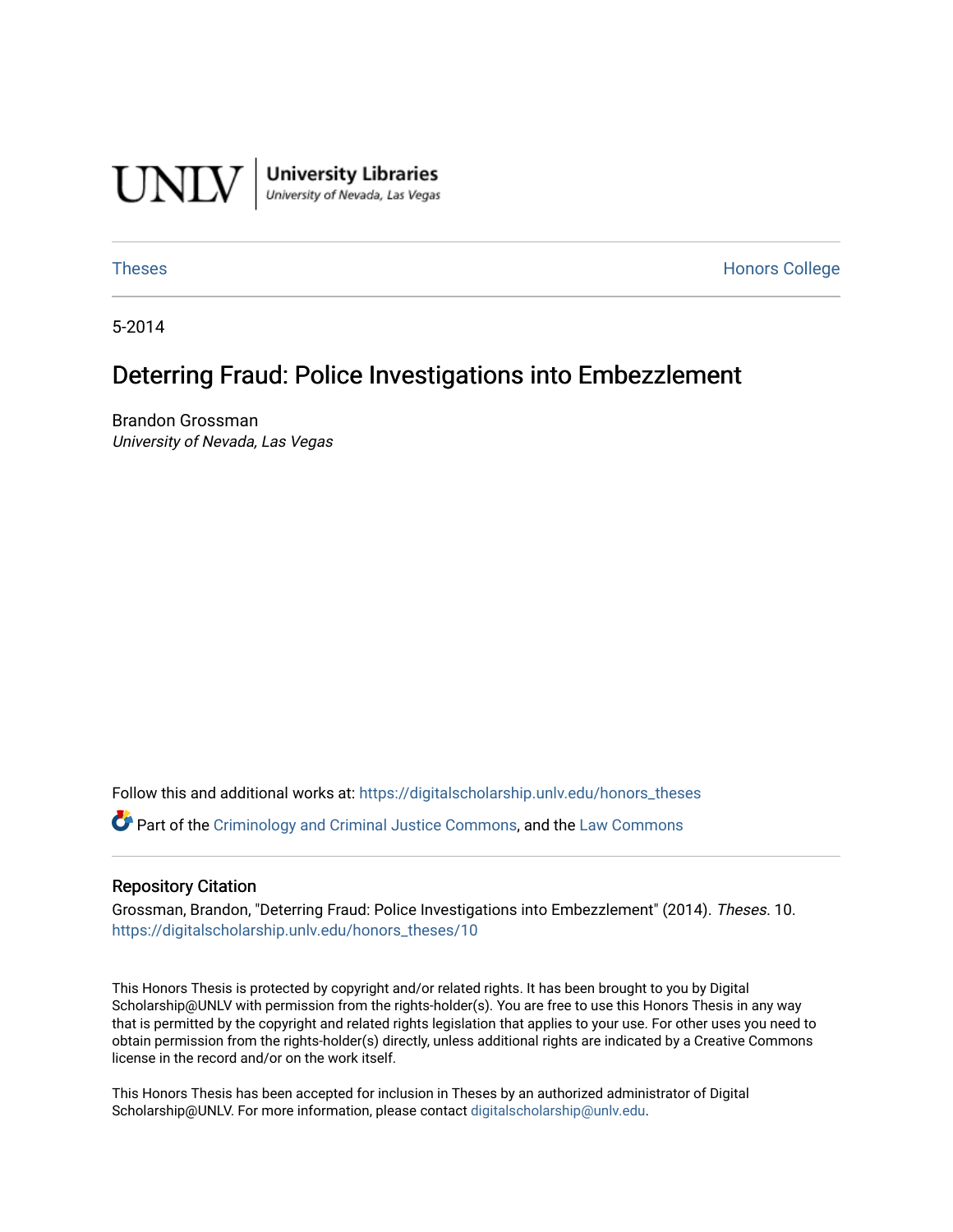## DETERRING FRAUD: POLICE INVESTIGATIONS

## INTO EMBEZZLEMENT

By

Brandonn Grossman

Honors Thesis submitted in partial fulfillment

for the designation of Department Honors

Criminal Justice

Dr. Tamara Madensen

Dr. Melissa Rorie and Dr. Andrew Hanson

Greenspun College of Urban Affairs

University of Nevada, Las Vegas

May 2014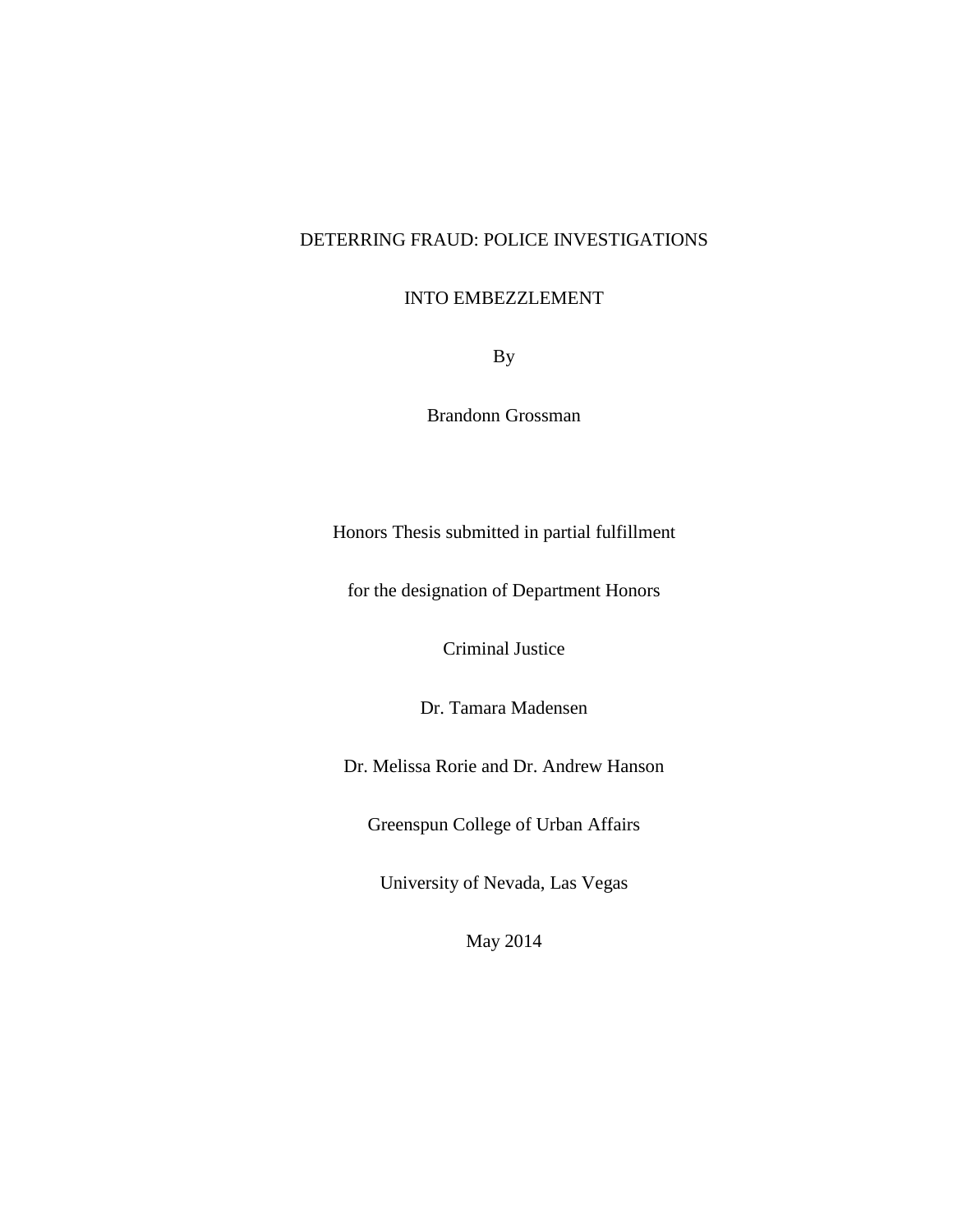## Table of Contents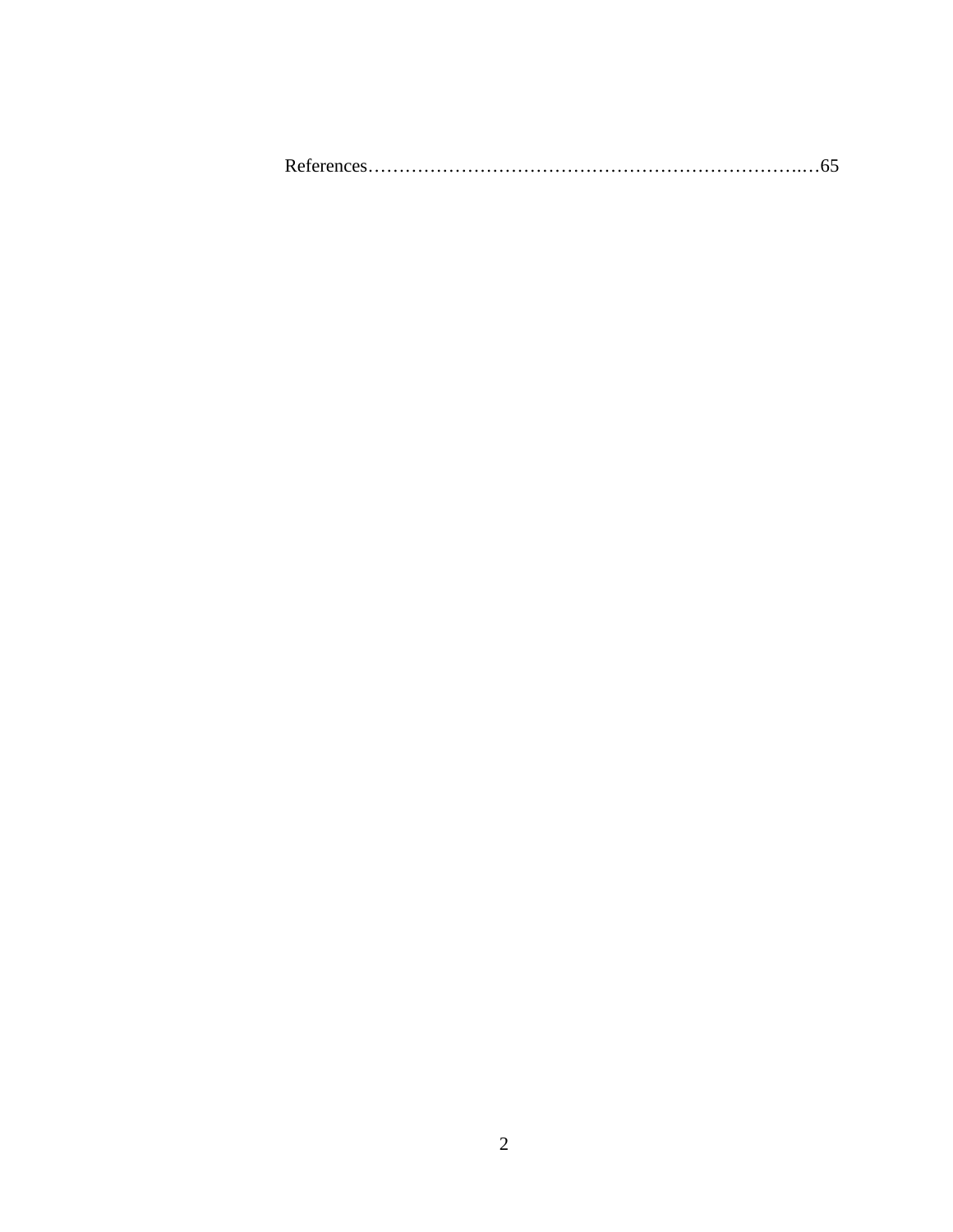## CHAPTER ONE: Abstract

## **Abstract**

Embezzlement is a highly disruptive crime that comes with a large negative societal impact. This study was a secondary data analysis of embezzlement data from the Las Vegas Metropolitan Police Department for the years 2012-2013. Clearance rates were calculated and analyzed for general fraud related calls for service and for embezzlement cases specifically in order to determine what clearance rates were for the Las Vegas Valley and see if they are comparable to the national average. Data was analyzed within pie and bar charts to determine if the LVMPD is effectively solving embezzlement cases and see if cases with particular characteristics are more likely to be solved, and theoretically deterred by the police.

The main findings were that the police have achieved higher clearance rates for misdemeanor cases when compared to felony cases. Additionally, the police have achieved the highest clearance rates for embezzlement cases taking place within the context of a retail business/grocery when compared to cases taking place in offices, monetary establishments, and restaurant/bars. Embezzlement cases taking place within the context of offices had the lowest clearance rates associated with them, and theoretically had the least deterrent effect. The number of fraud-related calls for service from 2006-2013 suggest a link to the economic recession with a peak in 2008. Stable clearance rates for general fraud from 2006 to 2013 coupled with a sizable decrease in 2008 suggests that these financial crimes are not an area of emphasis during recessions. Policy implications are suggested and areas of future research are recommended.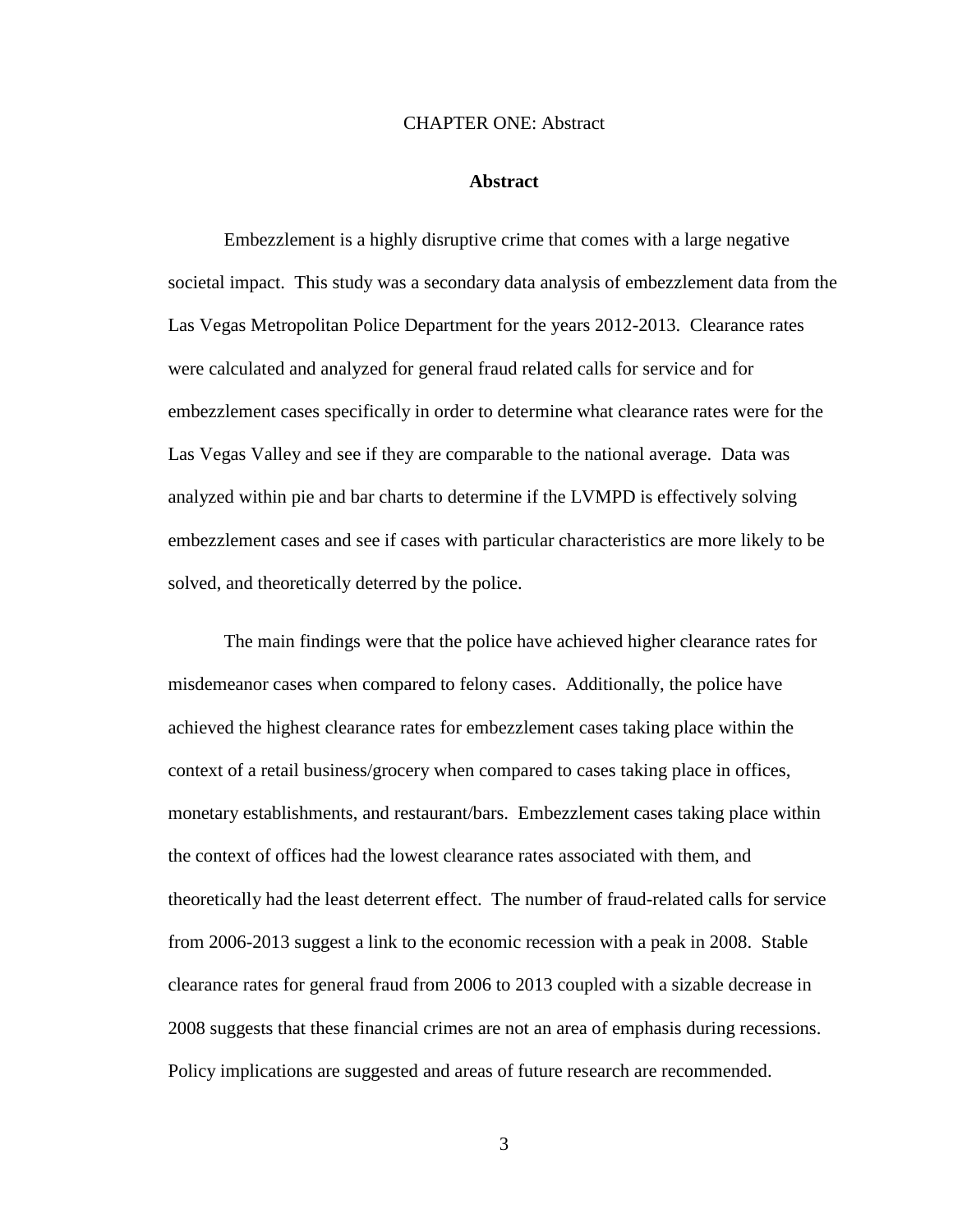## CHAPTER TWO: Introduction

## **Introduction**

The following thesis is about white collar crime, generally and embezzlement specifically. Embezzlement can be defined as a theft that takes place within the context of trust. The offender takes advantage of a position of trust and allocates money from the possession of the victim to his or her own possession, generally with the intention of personal gain. Embezzlement is an example of a white collar crime that has profound, negative societal impacts, costing enormous sums of money and leading to other incalculable negative damages. It is important to try to mitigate the ill effects of this crime on society. Measures can be taken and crime reduced if embezzlement is looked at through a framework of criminal deterrence theory.

Deterrence theory holds that criminals are rational thinking and that they weigh the benefits of committing crime against the certainty of being apprehended by the justice system. Looking at embezzlement through this deterrence framework places value on the tools of measurement used to see how successfully crimes are solved by police. Clearance rates give this measurement. By increasing clearance rates, at least theoretically, the police can prevent future crime by raising the certainty level of apprehension. A larger embezzlement clearance rate would decrease offender confidence that they could get away with the crime. This would lead to successful deterrence of future embezzlement situations.

A study to see how effectively embezzlement cases have been solved over the years is highly appropriate to provide a framework through which to view the efficacy of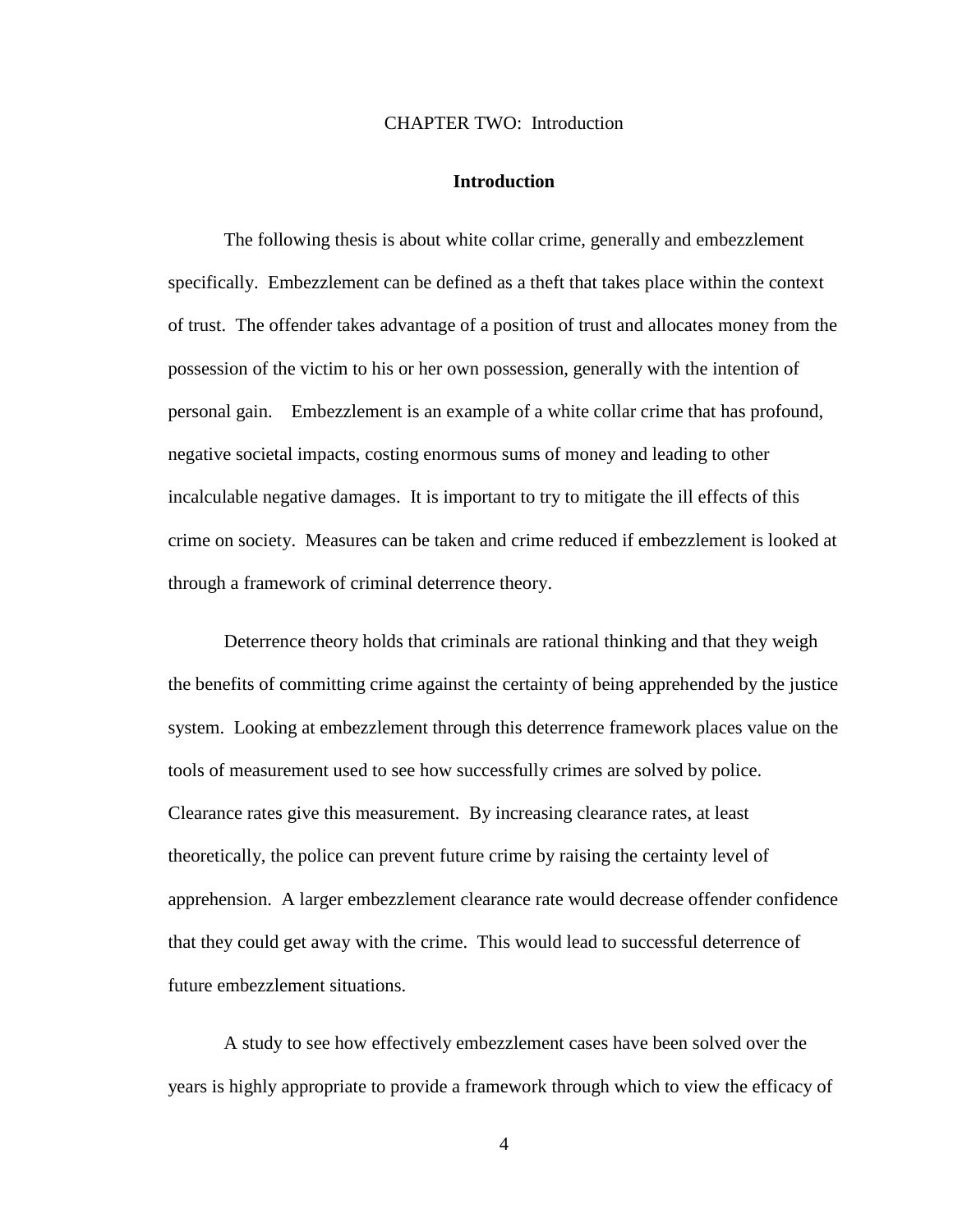the Las Vegas Metropolitan Police Department's efforts to apprehend embezzlers and subsequently deter this crime in the future. The following study is a secondary analysis of Las Vegas Metropolitan Police Department data (LVMPD), to examine embezzlement clearance rates and allow for a comparative study of embezzlement clearance rates within different contexts. Embezzlement data from the year 2012 and 2013 along with calls for service for fraud cases in general was obtained from the LVMPD. Clearance rates were calculated from this data and analyzed in pie and bar charts.

The study at hand is a highly unique one in nature. This particular dataset has not been analyzed to this degree. The Las Vegas Metropolitan Police Department deals mainly with street level offenses, and embezzlement is not an area of focus. This particular study generates new knowledge, providing insight into how effectively Las Vegas police have been at solving embezzlement crimes and giving an idea what types of embezzlement cases are more effectively solved by the police. Embezzlement clearance rates within different contexts were analyzed and compared to generate these conclusions.

Additionally, fraud related clearance rates, in general were analyzed to provide scope to the study. Data was analyzed to determine the characteristics of cases of embezzlement most likely to lead to an arrest. After calculation and analysis, future policy implications were recommended for the LVMPD. After a comprehensive literature review on the topic of embezzlement, the methods are discussed and explained. Finally, the findings are articulated and future policy implications suggested.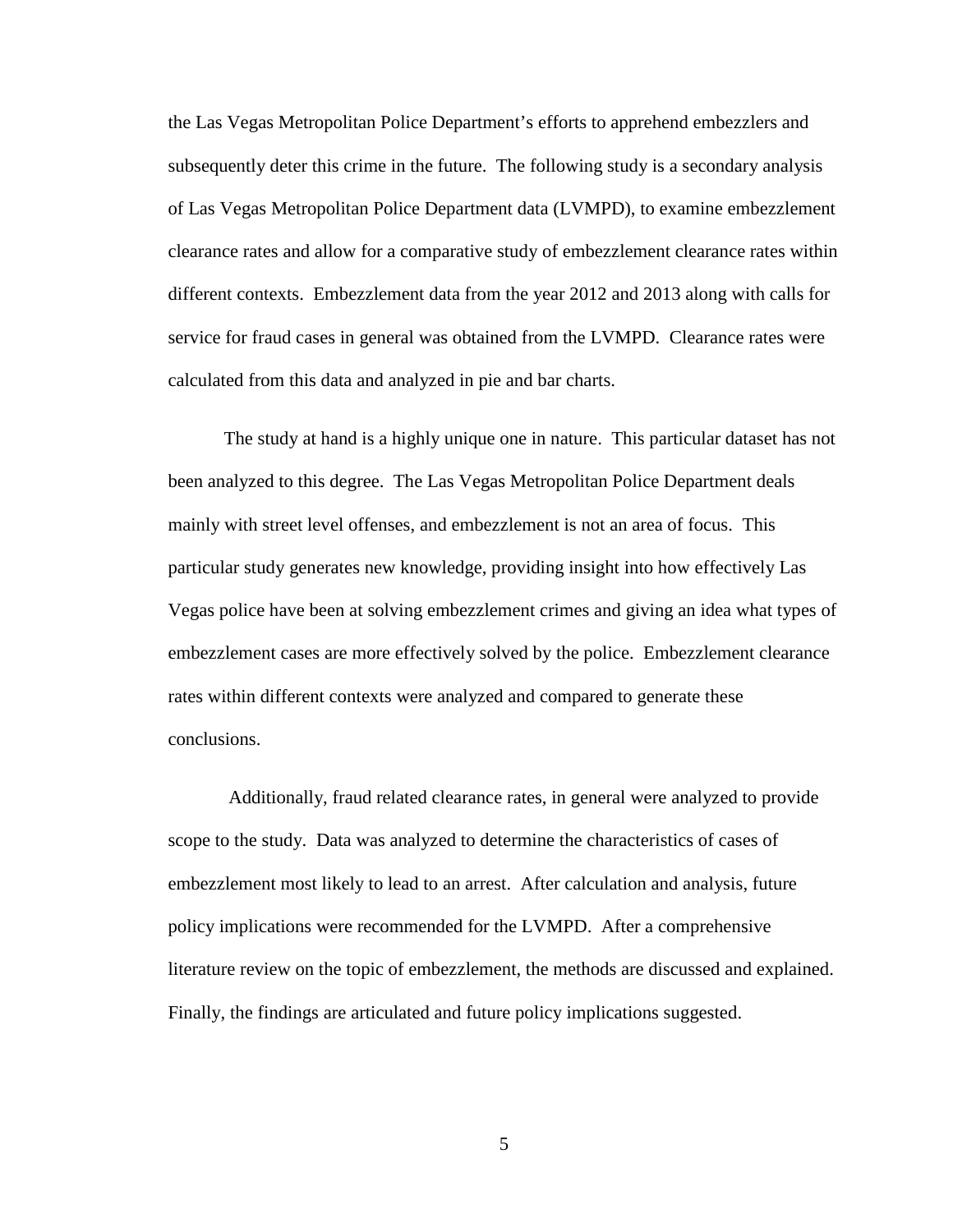## CHAPTER THREE: REVIEW OF THE LITERATURE

#### **Definitions of Embezzlement**

According to the Federal Bureau of Investigation, white collar crime is defined as ". . . those illegal acts which are characterized by deceit, concealment, or violation of trust and which are not dependent upon the application or threat of physical force or violence" (USDOJ, 1989, p. 3). Embezzlement is an example of a white collar crime that plagues our society. The FBI's Uniform Crime Reports defines embezzlement as "The unlawful misappropriation or misapplication by an offender to his/her own use or purpose of money, property, or some other thing of value entrusted to his/her care, custody, or control" (Part II Offenses). This definition of embezzlement alludes to the embezzler's position of trust and points to the blatant violation of the expectation of professionalism of the person from whom the property is received. According to Jacobs (2010), in his commentary on Donald Cressey's *Other People's Money*, a person is classified as an embezzler upon the meeting of two requirements: "1) The person must have accepted a position of trust in good faith, and 2) he must have violated the trust by committing a crime" (p. 464). This definition of embezzlement is consistent with the notion that the embezzler takes advantage of his/her position to exploit the people who entrusted to him/her the property.

## **Social Costs**

Embezzlement is an example of a white collar crime that has a profound impact on society. It is a crime that, by principle, undermines our capitalist system and, if left unchecked, degrades the fabric of our society based on honest labor and trust in the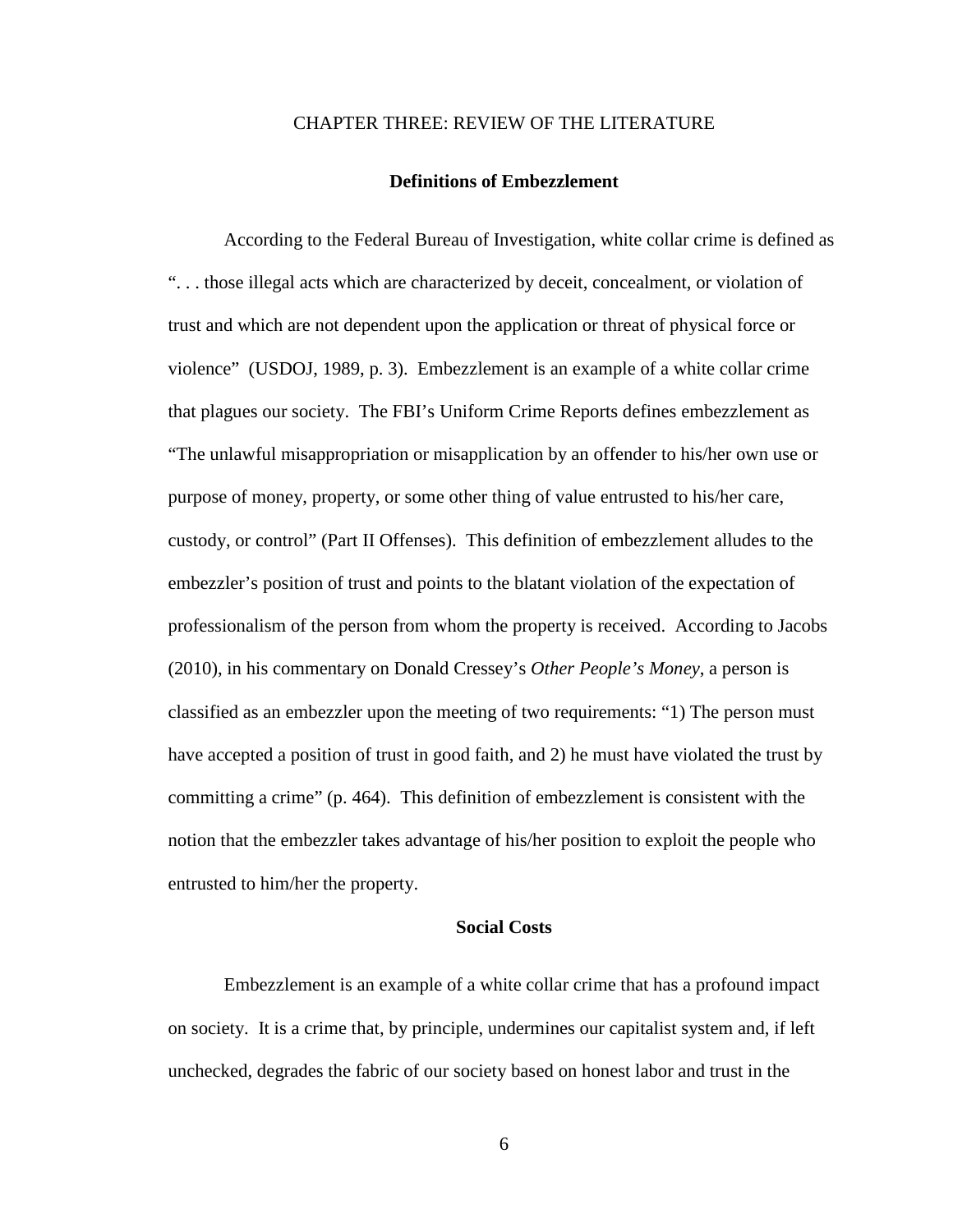workplace. The social costs of embezzlement are astronomical and complex. According to the Association of Certified Fraud Examiners (2012), small businesses are significantly threatened by occupational fraud, and an estimated 5% of annual revenues for the typical organization are lost as a result of occupational fraud. They also indicate that losses due to occupational fraud are tremendous and that the financial burden placed on businesses to cope with these crimes is overwhelming.

 The entire societal impact is difficult to estimate since loss of trust and emotional pains do not directly equate to calculable monetary values. According to Ford (2007), the social harm associated with white-collar crime can be measured but not with exact precision. Perri (2011) cites Ford's *White-Collar Crime, Social Harm, and Punishment: A Critique and Modification of the Sixth Circuit's Ruling in United States v. Davis* and says that "White-collar crimes cause substantial social harm by undermining the economy, exacerbating the divide between poverty and wealth, eroding trust, and depriving individuals of time and resources"(218).

Embezzlement's prevalence in society affects the economic well-being of people, small businesses, and large corporations alike. According to Jason Boone of the National White Collar Crime Center (2010), throughout history, embezzlement has been one of the most common white collar crimes. He also reports that in the U.S. "the estimated annual costs of all forms of embezzlement are up to \$400 billion" (p. 1). Financial costs of embezzlement are truly troubling, as are the social implications of this crime. In order to prevent embezzlement, it is imperative to understand why people embezzle in the first place.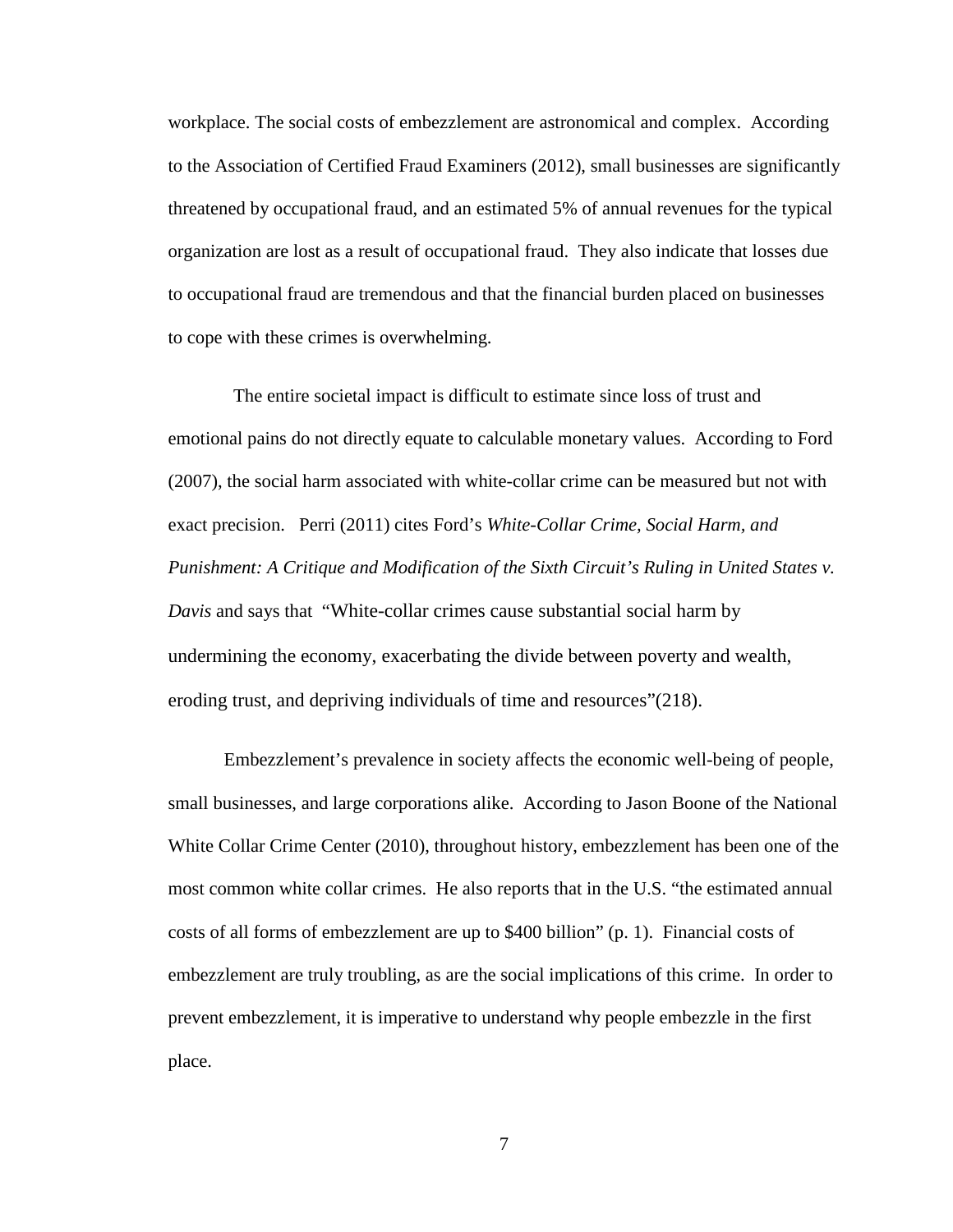## **Context of the Crime**

Theorists suggest that specific contexts influence the likelihood of embezzlement, and ultimately many factors contribute to one's criminal behavior. Riemer (1941) points to three factors that contribute to an individual's decision to embezzle. These factors include the following:

- the social pull: the opportunity for an individual to embezzle
- the social push: the emergency situation compelling an individual to embezzle; e.g., extreme financial troubles, unstable or declining career
- the psychopathological element involved: factors unique to the individual that have led a person to embezzle; e.g. paranoia, alcoholism (p. 1).

Embezzlers are similar to other offenders in that the situation surrounding the criminal act itself plays a significant role in whether or not the person will commit the crime. According to Riemer (1941), there are certain situational contexts that are conducive for the criminal to embezzle, and these circumstances may bring about conditions that allow an embezzler to more easily justify criminal activity. According to Riemer (1941), the opportunity for embezzlement must be available before the crime can occur. The person's position of trust within an organization provides this opportunity element in cases of embezzlement. Others may merely see embezzlement as an act so thoroughly engrained into their daily routines that they steal and do not think twice about it. Their jobs provide easy opportunities for theft, and they have learned to take advantage of these opportunities According to Cressey (1965), embezzlement is a natural development and response to society becoming more and more reliant on commercial transactions and business. This process of commercialization puts more people in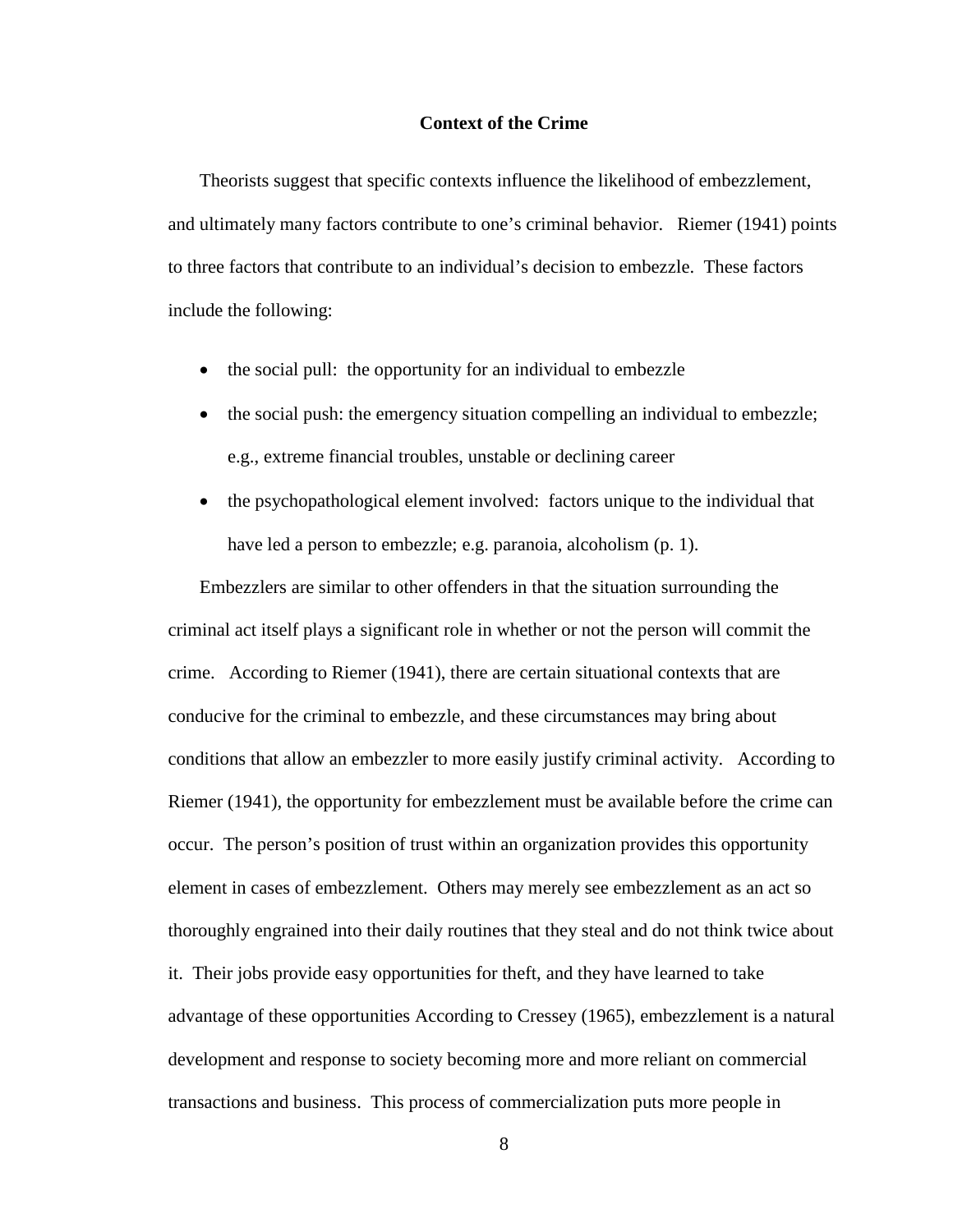positions of trust; people begin to depend on each other to do business, and the frequency of business transactions increases. Business owners trust their employees with funds and property so that they can continue to expand and make profits. These situations make embezzlement possible. Our capitalist economy depends on self-reliance. It is important for people to work in their own self-interest, and in doing so, everyone benefits. Embezzlement may be the response of some people who wish to live the American dream of wealth in this highly competitive economic structure. Individuals may take advantage of their positions of trust to benefit financially at the expense of others. These situations exemplify a spirit of competition of an unhealthy degree, resulting from a grossly extreme interpretation of capitalistic ideals. Our economy and way of life is based on hard work, and the rewards that come with it, namely monetary compensation. People work hard, and expect to be financially rewarded for their work. Not all people, whether it is because of lack of education or resources, are given the same opportunities to thrive and make money. According to Pogrebin, Poole, and Regoli (1986), our society has an emphasis on money, but it does not provide equal opportunity structures for the attainment of money. People who have been successful embezzlers often have been good employees in businesses, having risen to positions of trust. Good employees in business are put in better positions to take advantage of others. People who are successful in business have opportunities to embezzle, because they have interactions with coworkers and clients alike, both of whom have trusted them with money. These white collar criminals seem to be working within the confines of legitimate businesses, but instead use illicit means to attain personal gain. Keeping this in mind, it is necessary to acknowledge that a large number of embezzlers are low level employees who are stealing from their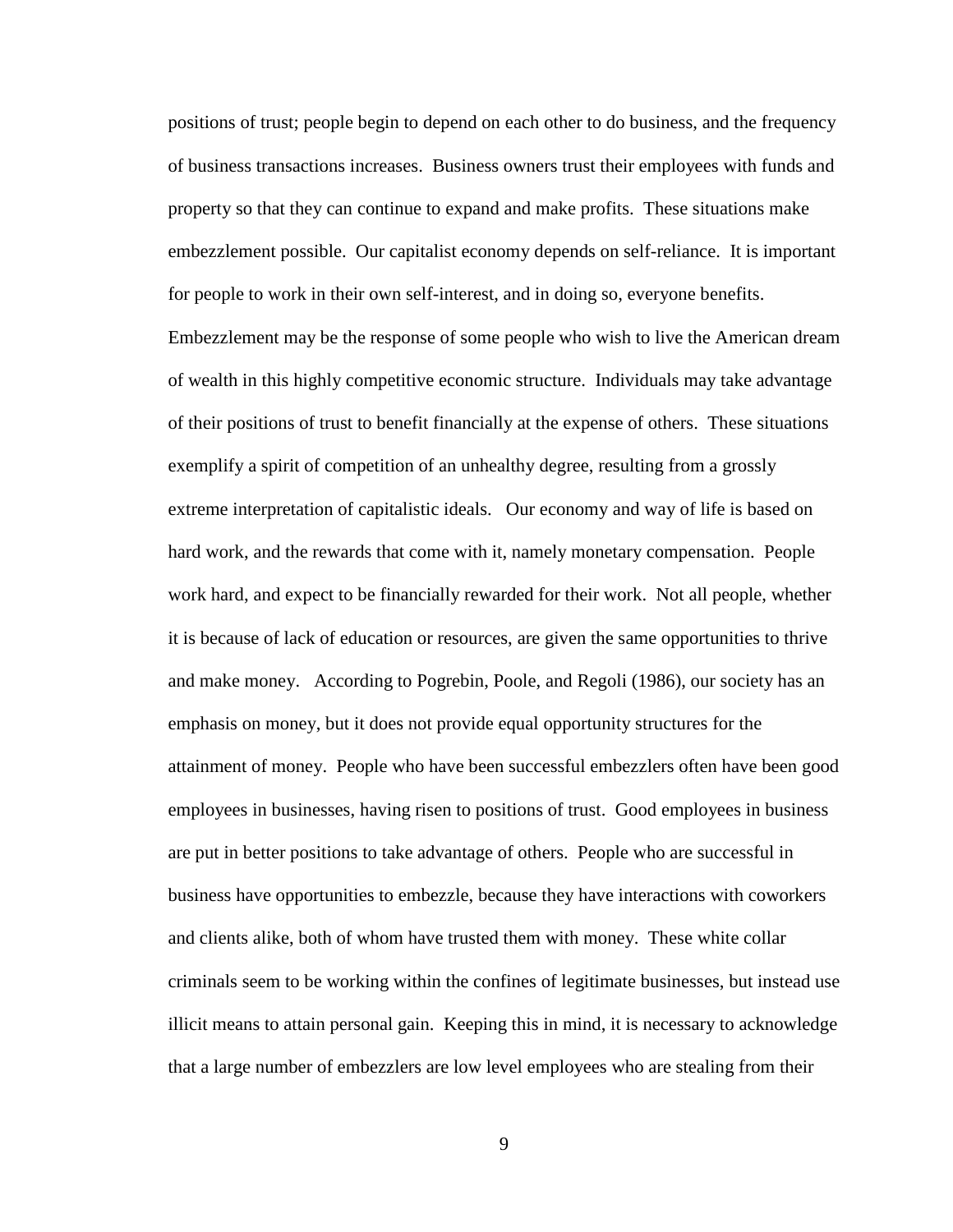bosses. Our society's emphasis on monetary gain may cause blue collar workers to resort to theft to acquire wealth, if they feel that they have hit a ceiling and are not improving their positions within their occupations. These conditions in place may cause employees to steal from their unsuspecting bosses.

Riemer (1941) identified several factors that make embezzlement more likely, including economic desperation due to poverty, a declining career which may lead to a reduction in quality of life, and career insecurity. When there is a change in conditions that threatens a person's level of wealth and security, a person may resort to embezzlement to maintain their status and the lifestyles to which they are accustomed. In the context of a business, Dittenhofer (1995) says that fraud may occur when an employee feels wronged by their employer and commits theft as retribution for illtreatment. This is done to preserve self-esteem. Hochstetler, Kerley, and Mason (2002) find that "high rates of poverty and divorce are strong predictors of embezzlement, yet high rates of unemployment and inequality, and high concentrations of African Americans do not significantly predict rates of embezzlement" (12). Peterson (1947) attributes some of the motivations to embezzle to gambling and inadequate income. Supporting a risky habit such as gambling requires a certain amount of funding, because money is needed to allow the person to indulge in his/her habit. Running low on money, coupled with the desire to maintain a lifestyle or support a habit could prompt a person to seek illegitimate means to attain income. Dittenhofer (1995) says that fraud may occur when

…the individual is faced with financial requirements that cannot be normally handled. However, he or she is in a position to divert cash to his or her own use.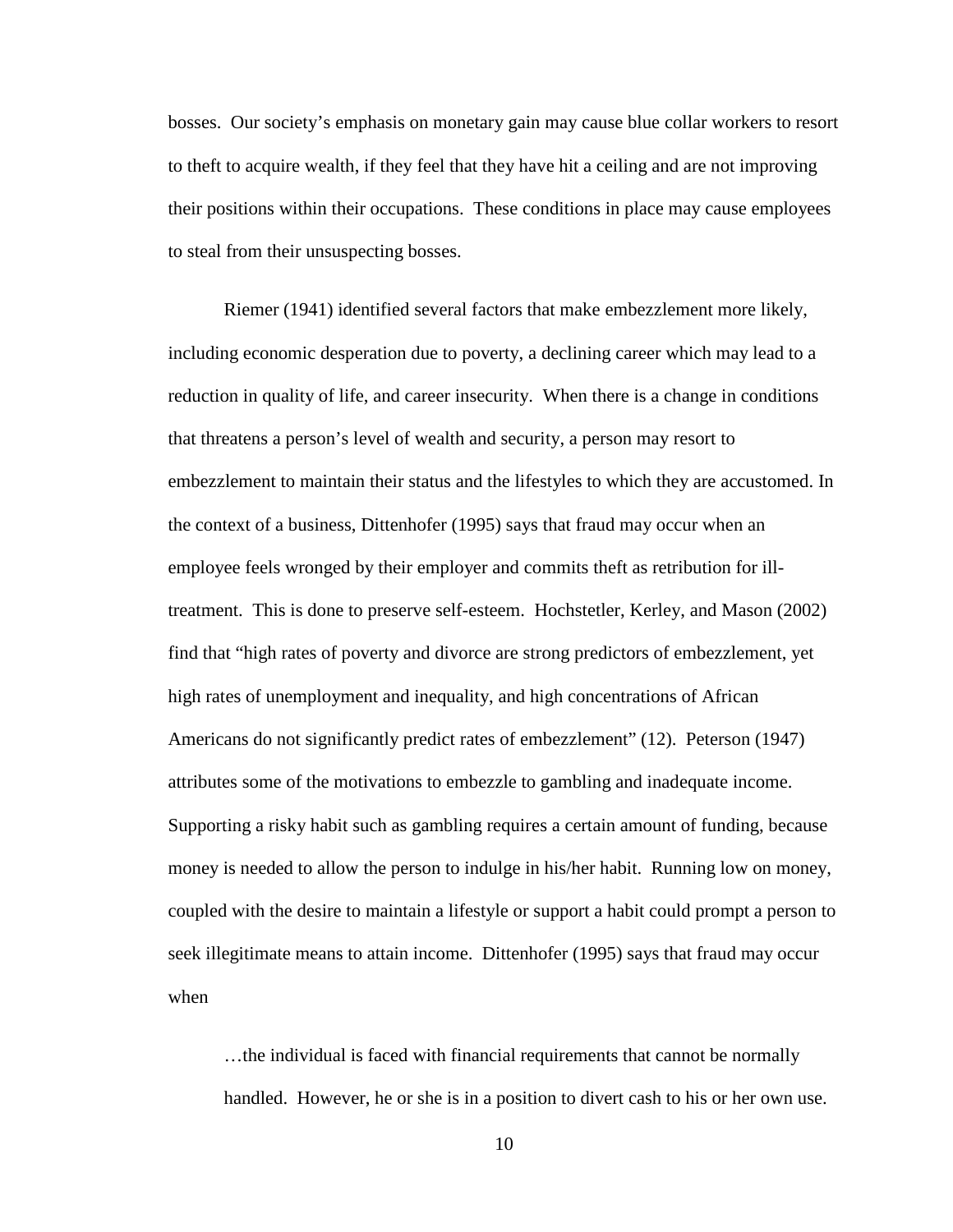The need is there, the temptation caused by accessibility of funds is there, and the individual takes the needed money, hoping eventually to repay it. (p. 13)

A person's decision to embezzle involves psychological processes coupled with these situational factors. According to Cressey (1965), embezzlement involves three kinds of psychological processes:

…the feeling that a personal financial problem is unshareable; the knowledge of how to solve the problem in secret, by violating a position of financial trust; the ability to find a formula which describes the act of embezzling in words which do not conflict with the image of oneself as a trusted person. (p. 14)

Cressey (1965) defines an unshareable financial problem as one where an individual feels that they are unable to access any legitimate funding source. The formula for describing embezzlement involves the use of rationalization techniques that permit the offender to justify behavior that clearly violates his position of trust.

No matter what the reasons are that people embezzle, Peterson (1947) explains that the "motive or desire to steal will consciously or unconsciously be weighed against the risk of prompt detection. Proper accounting systems with checks and balances and efficient personnel supervision will serve as a deterrent against employee dishonesty" (p. 7). For any crime or illicit behavior, the offender must decide whether or not it is worth the risk to commit the act itself. Hochstetler, Kerley, and Mason (2002) say that "Embezzlers, though technically white-collar offenders, share many similar characteristics with street-level offenders…structural factors that predict aggregate rates of street-level crime may also predict rates of embezzlement" (8). Street and white collar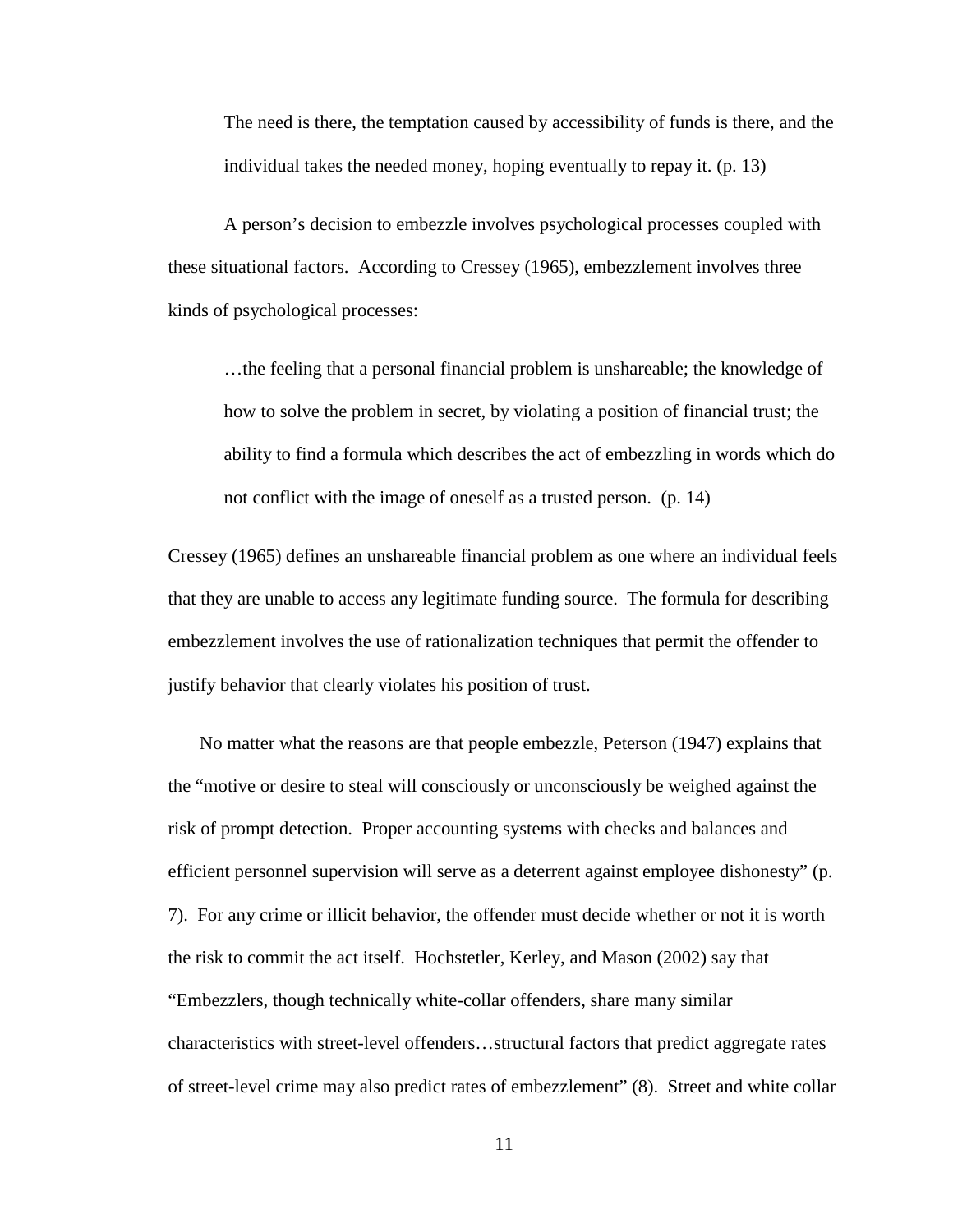offenders can be deterred from crime if the likelihood of punishment is significant. Cheney (2007) discusses the work *Choosing White Collar Crime* by Neal Shover and Andrew Hochstetler. Cheney (2007) says

…as with all choices, criminal ones are said to be a decision-making process in which individuals assess options and their potential net payoffs, paying attention particularly to potential aversive consequences. The possibility of arrest and punishment is presumably prominent among these (p. 1).

Despite the complex reasons for embezzlement and the push and pull factors that ultimately lead a person to choose to commit these crimes, people can be deterred from committing such acts if punishment is certain. Deterrence theory outlines factors that make people decide against embezzlement, despite the various forces and situations that seem to strengthen the desire to commit these illegal behaviors.

## **Deterrence Theory**

Deterrence theory suggests that criminals calculate whether a crime is worth committing by weighing its benefits and rewards against the probability of apprehension by the justice system. Sitren and Applegate (2012) say that "Any individual may be deterred from future offending by a combination of personal experience—being punished him or herself—and vicarious experience—learning about punishments imposed on others. Moreover, personal and vicarious experiences with avoiding punishment for criminal behavior will increase future tendencies to offend" (492- 493). Deterrence can refer to general or specific deterrence. Brennan and Mednick (1994) say that "General deterrence theory asserts that punishment given to criminal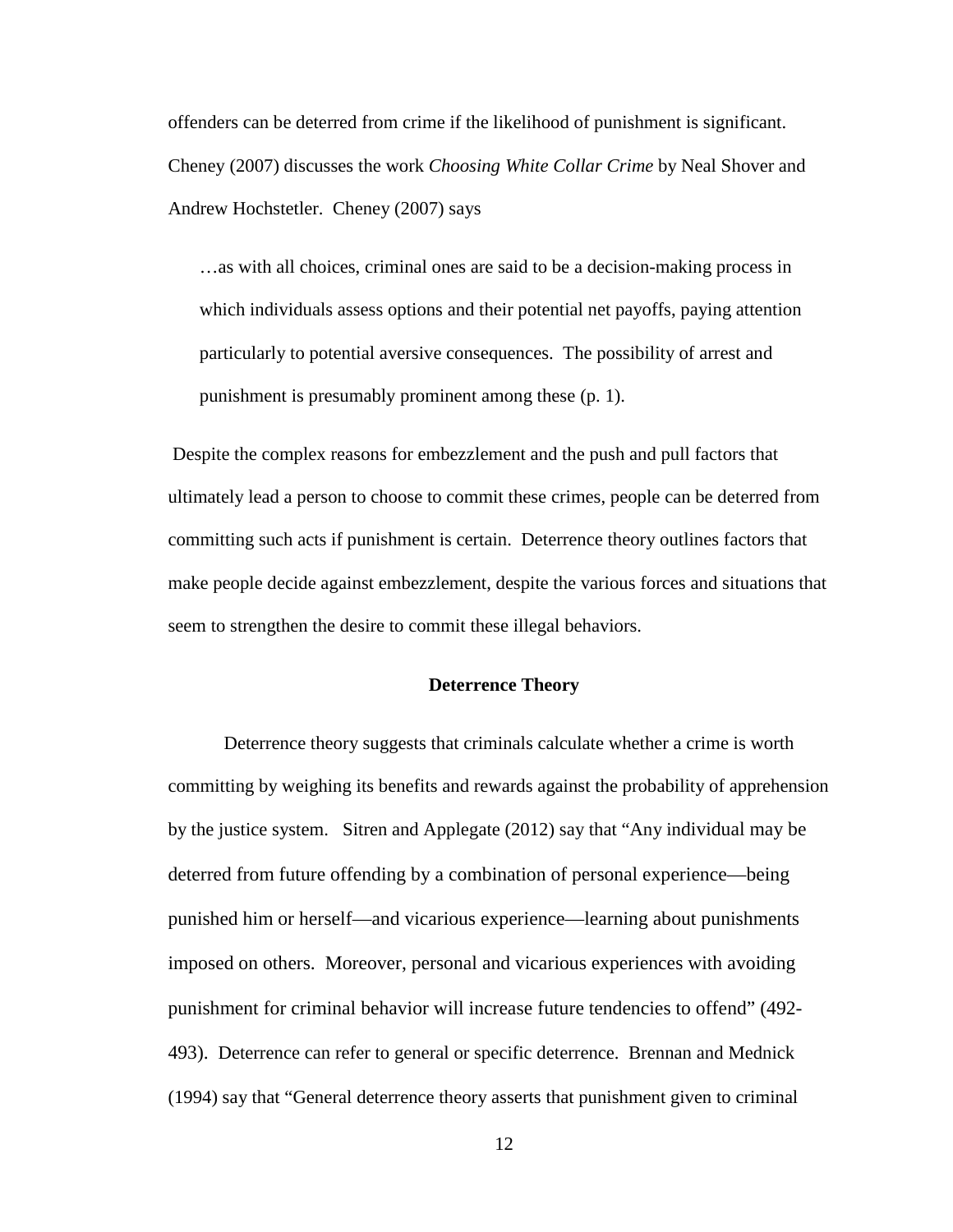offenders will deter other members of society from offending. Specific deterrence theory states that punishment given to criminal offenders will deter those particular offenders from future criminal activity "(430). Actual deterrence accounts for the real deterrent effect achieved by a punishment or circumstance. Paternoster and Bachman (2012) say:

Deterrence theory posits that the actual practices of the criminal justice system, or what is known as the objective properties of punishment, affect would be offender's decisions by way of the perceptual properties of punishment. The idea behind perceptual deterrence theory is that the perceived certainty, severity, and celerity of punishment are inversely related to the decisions by would-be offenders to commit crimes.

What the offenders perceive to be the risk associated with a criminal act will dramatically impact his/her decision to go through with the act. Increased perception of risk gives rise to a decreased likelihood of the criminal act. Conversely, smaller perception of risk gives rise to a lower perceptual deterrence, because the individual has less risk and less fear of apprehension. This type of deterrence reigns true for both street and white collar offenses.

 Deterrence theory is extremely important and appropriate when discussing criminal activity especially as it relates to white collar crime. White collar crimes are distinct from other crime types in that the individual typically lacks a negative, criminal, self-image. A person who sees their activities as necessary or noncriminal would be more inclined to offend, and would have an increased propensity to justify their actions, when compared to a typical offender with a criminal self-image. Arnulf and Gottschalk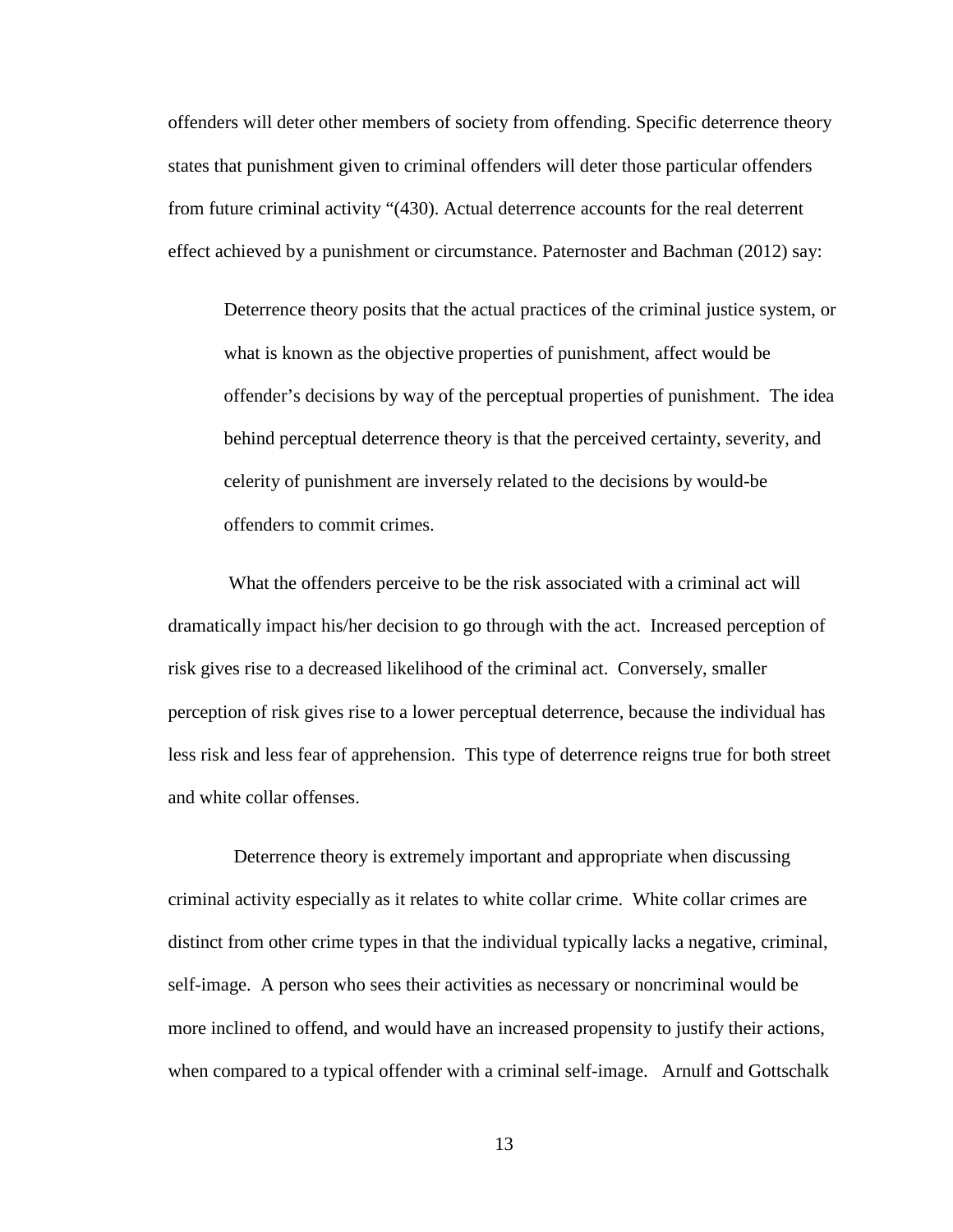(2013) wrote about white collar criminals as "seemingly resourceful people who would not so easily be detected, not prosecuted if detected, or less likely to be imprisoned if prosecuted—in short, an elite in society and in crime" (96). These white collar criminals are able to attain additional sources of illicit income through embezzlement and fraudulent circumstances, by taking advantage of positions of trust. Stotland (1977) says "White collar crimes can be loosely, i.e., nonlegalistically, defined as theft by use of concealment, guile, fraud—basically by a misuse of trust" (183). Embezzlers view their actions as worthwhile and see the benefits of the crime as outweighing the likelihood of apprehension. People are deterred from committing crimes if punishment is certain, swift, and severe. According to deterrence theory, a person who would otherwise be motivated to embezzle will refrain from the crime if they feel that detection and punishment are certain. Mendes (2004) says

Either by raising the certainty that a criminal will be punished—through the increased probability of arrest and/or the probability of conviction of those arrested—or by raising the severity of punishment through extended time served in prison, a government should be able to reduce the crime rate in its jurisdiction.  $(p. 59-60)$ 

Certainty of punishment is the most important factor a criminal considers when deciding whether or not to participate in any given criminal act. Research by Pratt et al. (2006) finds that "certainty of punishment estimates…do the best when predicting whitecollar" types of offenses (e.g., fraud, tax violations, non-compliance with regulatory laws) (p. 384). According to Jacobs (2010), "Crime occurs when the expected rewards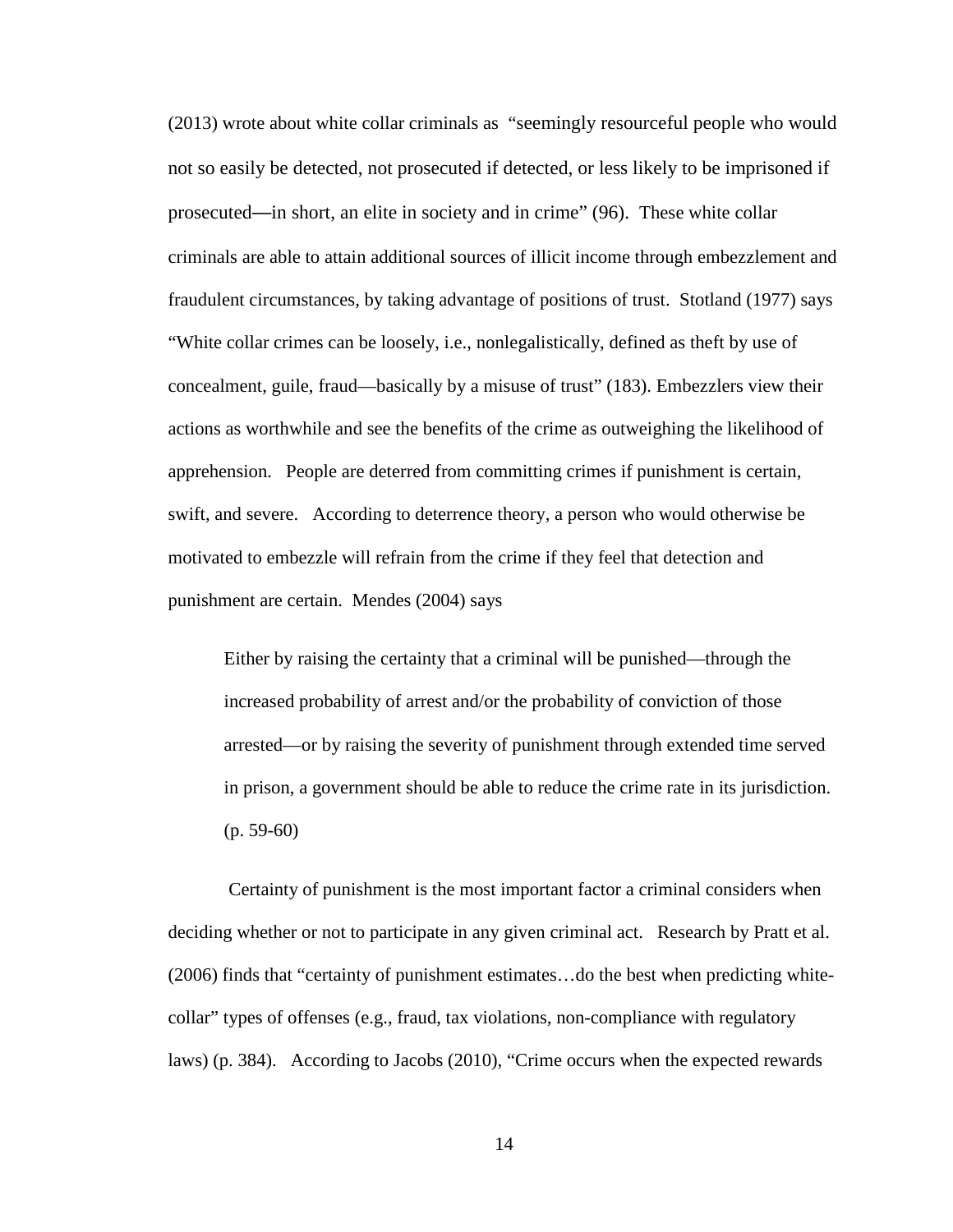outweigh the anticipated risks, so increasing the risks, at least theoretically, will prevent most crimes in most circumstances"(p. 417-441).

Deterrence theory assumes that human beings are rational creatures that weigh the benefits of crime against the costs of getting apprehended. White collar criminals specifically, who take advantage of positions of trust, are heavily influenced by the perceived risk of being caught, so an analysis of criminal deterrence from the perspective of perceived risk is highly appropriate.

## **The Role of Police**

Police represent the first point of contact for most offenders within the criminal justice system. As such, police play an important role in deterring crime. Police and the criminal justice system as a whole can deter potential embezzlers from theft by making it clear that those who engage in such acts will be apprehended and receive swift and severe punishments. Police play a pivotal role in this regard because arresting embezzlers serves as a reminder to other potential embezzlers that their acts will not go unpunished. Paternoster (2010) explains that the role of enforcement is to catch wrong-doers and to convince would-be wrongdoers that there is a risk of being caught and punished if they choose to commit a crime.

Since police are the "gatekeepers" of punishment, police clearance rates represent one important indicator of the certainty of punishment for any particular crime. Hoffman (1971) notes, "…police clear a crime when they identify the offender, have sufficient evidence to charge him and actually take him into custody" (p. 167). Clearance rates represent the amount of crime solved by police. According to deterrence theory, the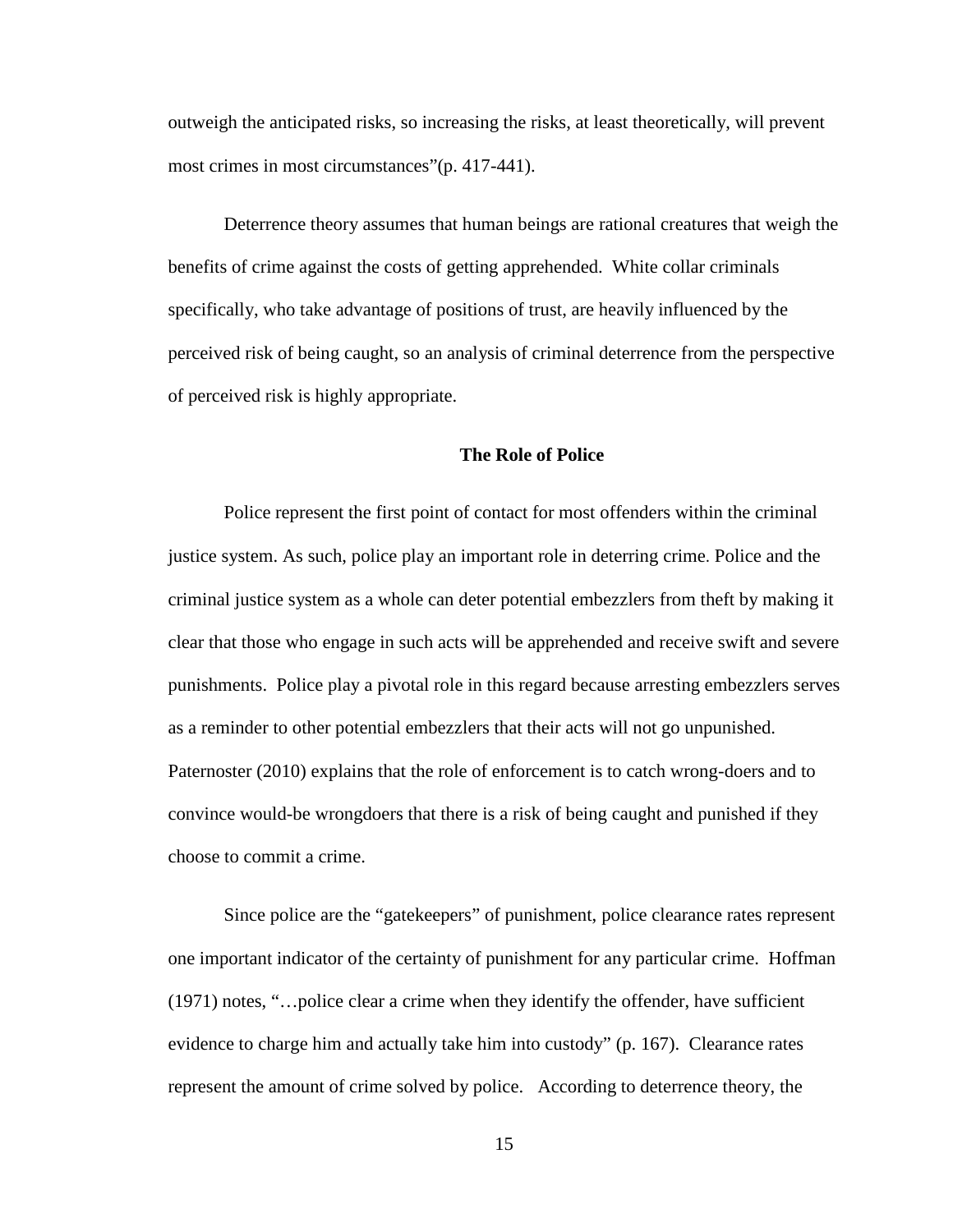clearance rate impacts the crime rate, because a higher clearance rate indicates a greater certainty for punishment. Based on Deterrence theory, a higher clearance rate for a specific crime should result in a lower prevalence of that crime, because people fear apprehension. By increasing the likelihood of apprehension for embezzlement, there is a greater certainty of punishment, and police officers will theoretically deter future embezzlement crimes. Increasing the likelihood of having a case solved signals an increase in police effectiveness when dealing with crime. Perceptual deterrence, or an offender's perception of risk associated with specific criminal acts, inevitably increases as certainty of punishment increases. Police activity certainly affects people's perception of the certainty of punishment. Waldo and Chiricos (1972) wrote on the social psychological theory of threat communication, or perceptual theory of criminal deterrence. There is an inverse relationship between perceived certainty of punishment and the decision to commit crime. When a person gets apprehended for a crime, especially in the workplace, other people will see that their coworker was caught. When a person is caught for theft and they are in a particular context, other people within that context are made aware that the person was apprehended. Additionally, word of mouth spreads the news that a person was caught for a particular crime, and this gives direct support for the existence of a risk of capture associated with participation in criminal behavior. People around the workplace talk and observe the misdeeds of others and the negative outcomes that result, and certainty for punishment is increased. Increased risk of detection associated with a crime decreases offender confidence that the crime will go unsolved. This, in turn, should lead to an actual deterrent effect. Viewing a criminal scenario through the framework of Deterrence theory is especially appropriate and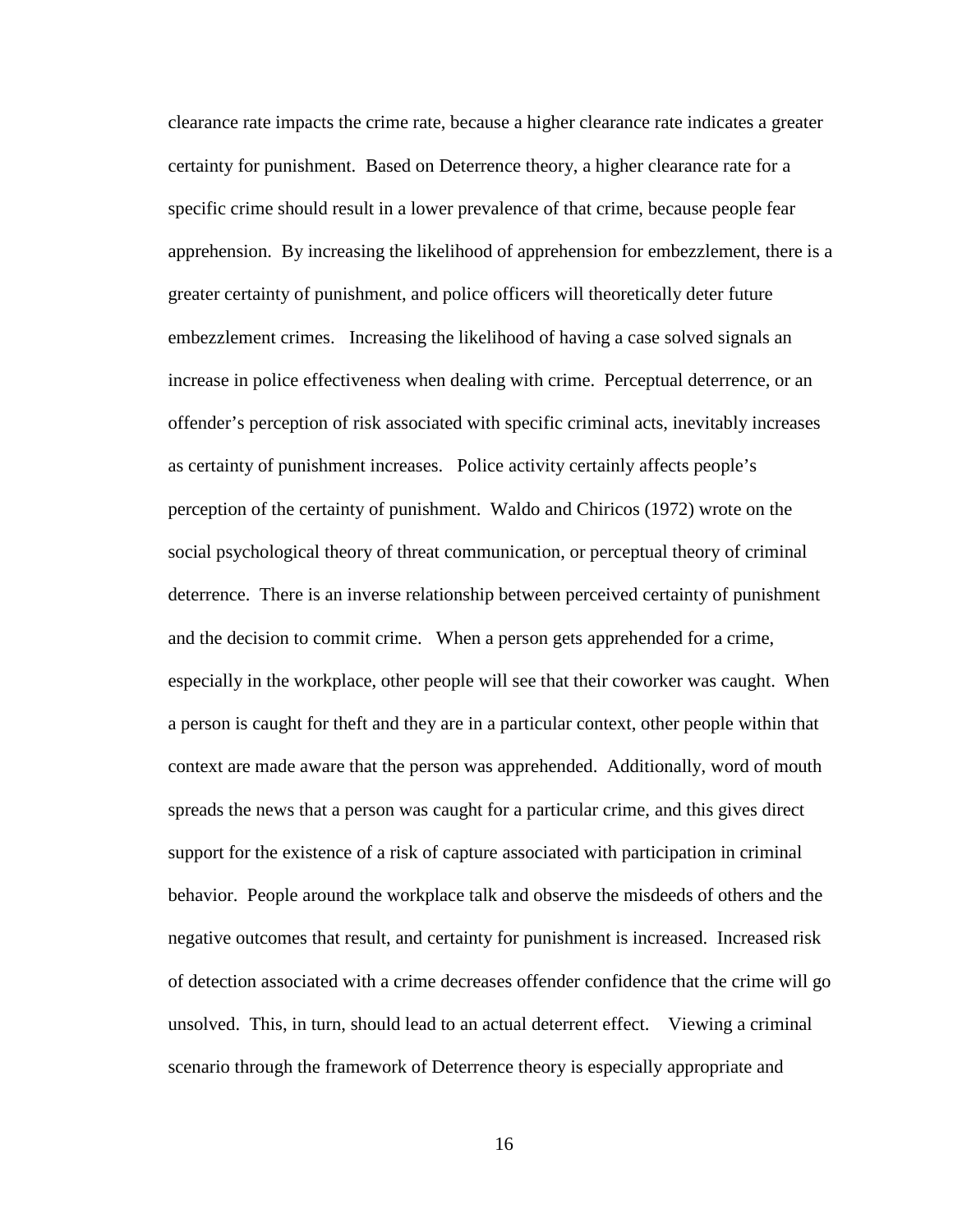practical when doing an analysis of clearance rates and dealing with the likelihood of criminal apprehension.

Sullivan (1985) notes that different crimes have different clearance rates. The FBI (2011) indicates that different criminal scenarios can give rise to increased or decreased ability for police officers to apprehend criminals, with the clearance rate being typically higher for violent crimes than property crimes. Sakiyama (2010) found that "In Nevada, clearance rates are higher for violent crimes (43%) than for property crimes (21%). The highest clearance rate in the state is for murder (80%) and the lowest is for motor vehicle theft (7%)" (p. 1). According to Sakiyama (2010),

Among violent offenses, Nevada's clearance rate was higher than the national average for murder (80% versus 67%), but lower than the national rate for rape (24% versus 41%) and aggravated assault (51% versus 57%). Among property offenses, Nevada's clearance rate is generally below the national averages for burglary (11% versus 13%), motor vehicle theft (7% versus 12%), and arson (13% versus 19%), but higher than the national rate for larceny (29% versus 22%). (p. 2)

Tied to the variability in clearance rates for different crimes is the notion that cases with different characteristics are more likely to be cleared. This is exemplified by the fact that white collar crimes, in general, involve deceit and trust, and therefore victims often do not know they are being victimized or are not as likely to report it. As such, it is possible to deduce two conclusions concerning embezzlement incidents. First, embezzlement clearance rates are likely different from other crime types. Second, certain case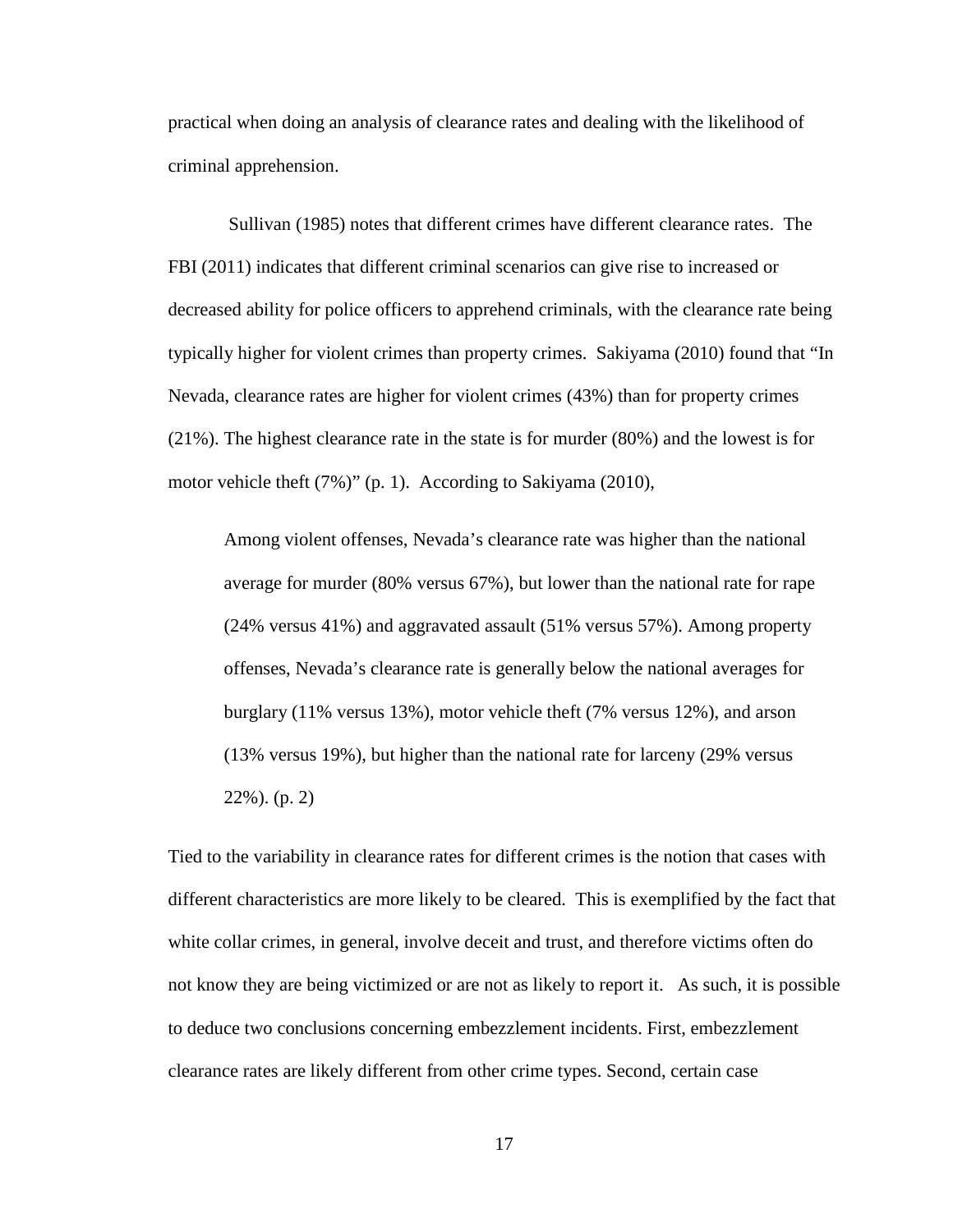characteristics increase the likelihood of apprehending embezzlement offenders. Factors such as type of business and amount of money embezzled could influence the likelihood of apprehension. These situational case factors may influence motivation for and magnitude of illicit behaviors.

## **Aims of the Study**

According to Barnett, the average U.S. embezzlement clearance rate is 38.37%. According to deterrence theory, if this rate was higher, there would be less embezzlement because potential embezzlers would be deterred from committing the crime due to increased certainty of punishment. Conversely, if the rate were lower, there would be more embezzlement because fear of apprehension would decrease among potential embezzlers.

This study will focus on embezzlement in Las Vegas, Nevada. The Nevada Revised Statutes (NRS) embezzlement definition is as follows:

Any bailee of any money, goods or property, who converts it to his or her own use, with the intent to steal it or to defraud the owner or owners thereof and any agent, manager or clerk of any person, corporation, association or partnership, or any person with whom any money, property or effects have been deposited or entrusted, who uses or appropriates the money, property or effects or any part thereof in any manner or for any other purpose than that for which they were deposited or entrusted. (NRS 205.300)

The aim of the study is to determine the degree to which the Clark County, Nevada justice system is effective in deterring embezzlement through certainty of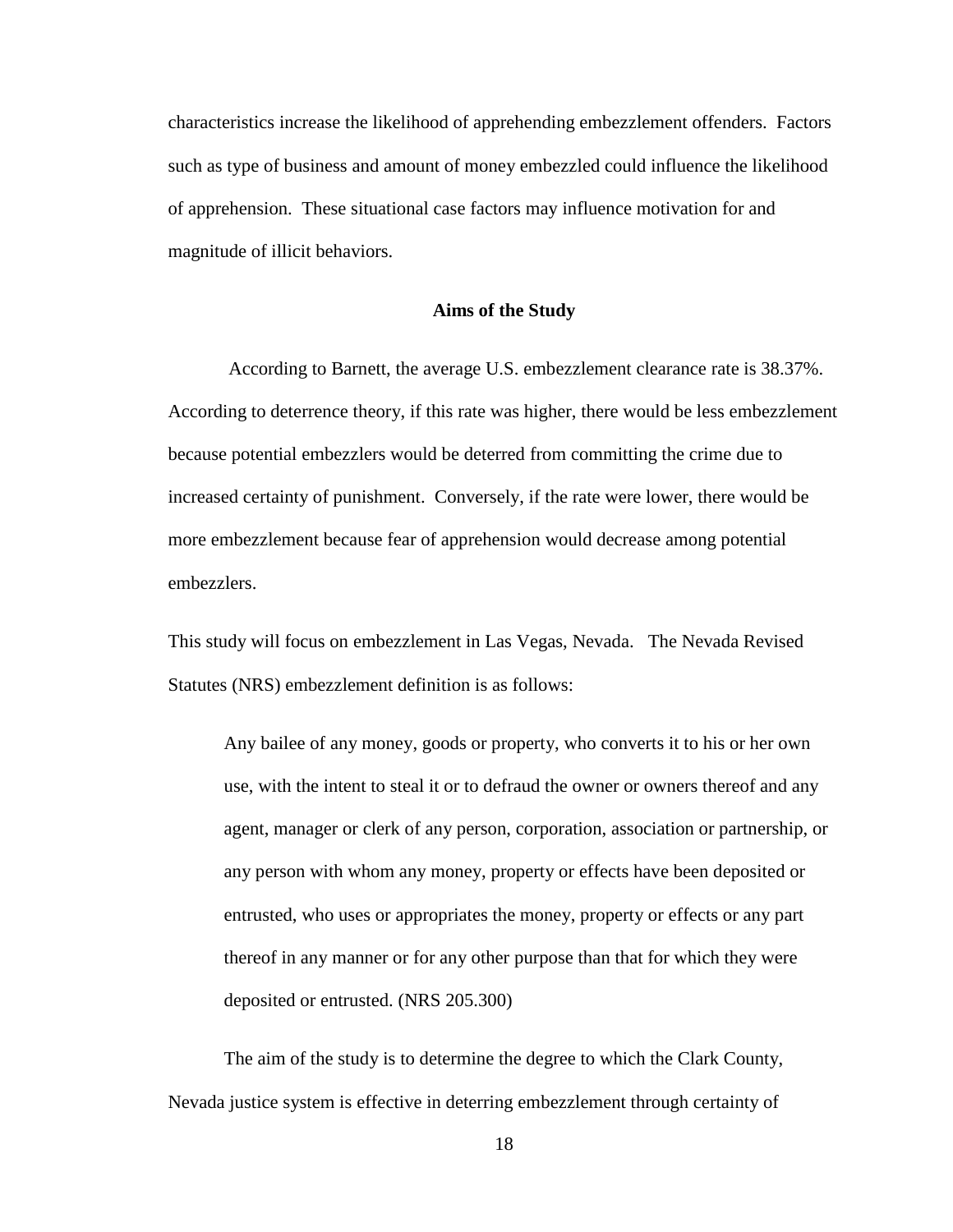punishment. This study gets at the general deterrence (on the public) achieved by the efficiency of law enforcement to apprehend criminals, thus increasing certainty of punishment. The study attempted to answer the following questions: 1) What is the clearance rate for embezzlement in Las Vegas, NV? 2) What is the clearance rate associated with the general category of fraud-related white collar crime in Las Vegas, NV? 3) Are police more effective in deterring specific types of embezzlement cases?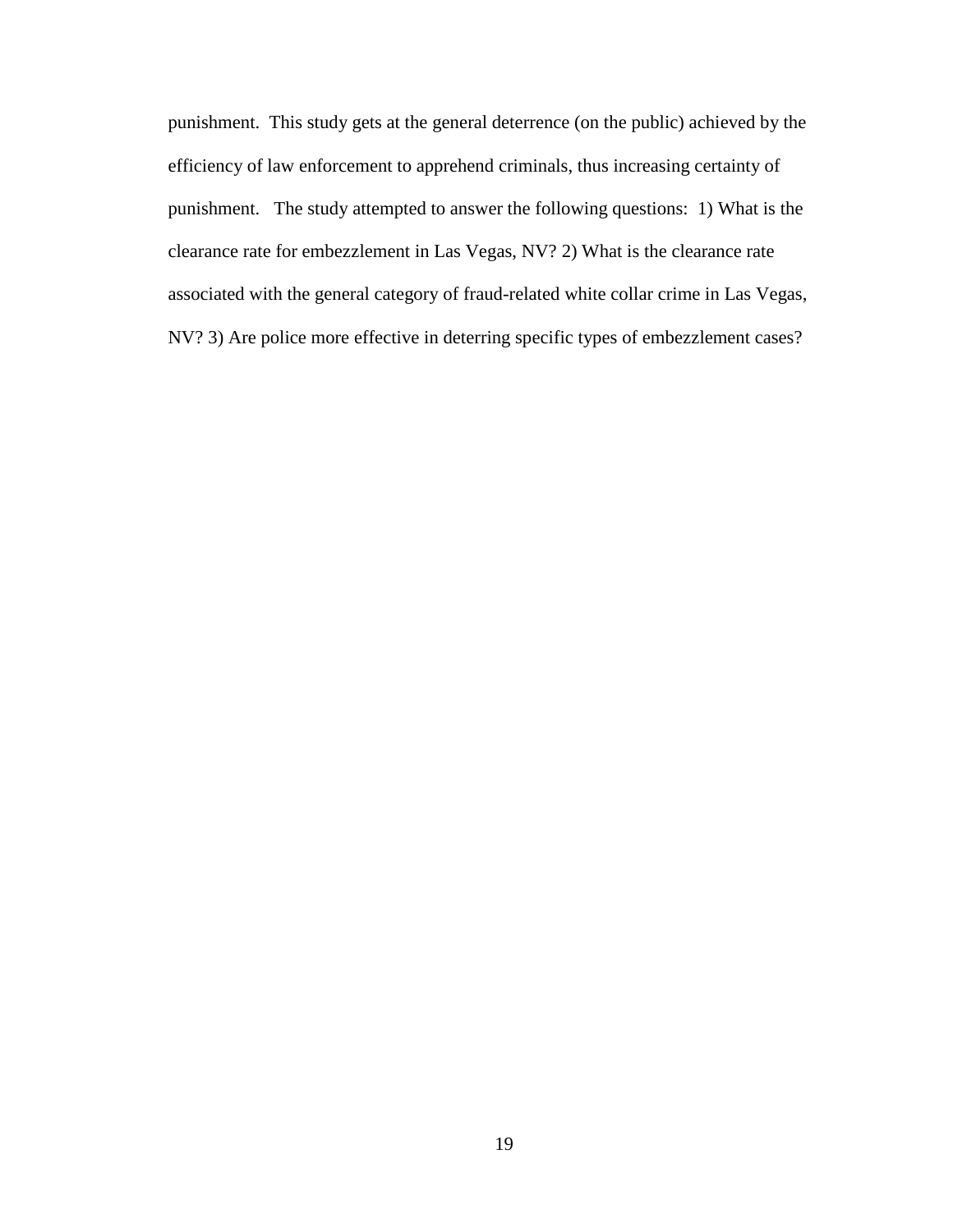## CHAPTER FOUR: METHODS

## **Methods**

When a call for service related to embezzlement occurs, it is classified as "fraud" within the LVMPD's CFS database (in addition to other types of offenses). Looking at this general category allows for examination of fluctuations in the number of calls and the clearance rate for white-collar crime offenses, in general, before examining embezzlement specifically. The research questions are answered through a secondary data analysis of Las Vegas Metropolitan Police Department (LVMPD) crime data. The number of LVMPD fraud-related calls for service from the year 2006-2013 is presented in a line graph and organized in a way to see whether or not calls for service have increased or decreased over time. Fraud is being looked at to compare embezzlement numbers and clearance rates to a broader category of white collar crime. Table 1 shows the different types of calls that are classified as fraud.

Table 1: Types of Calls Classified as Fraud

- Identity Theft
- Embezzlement
- Giving False Information
- Using a Fake or Fraudulent Card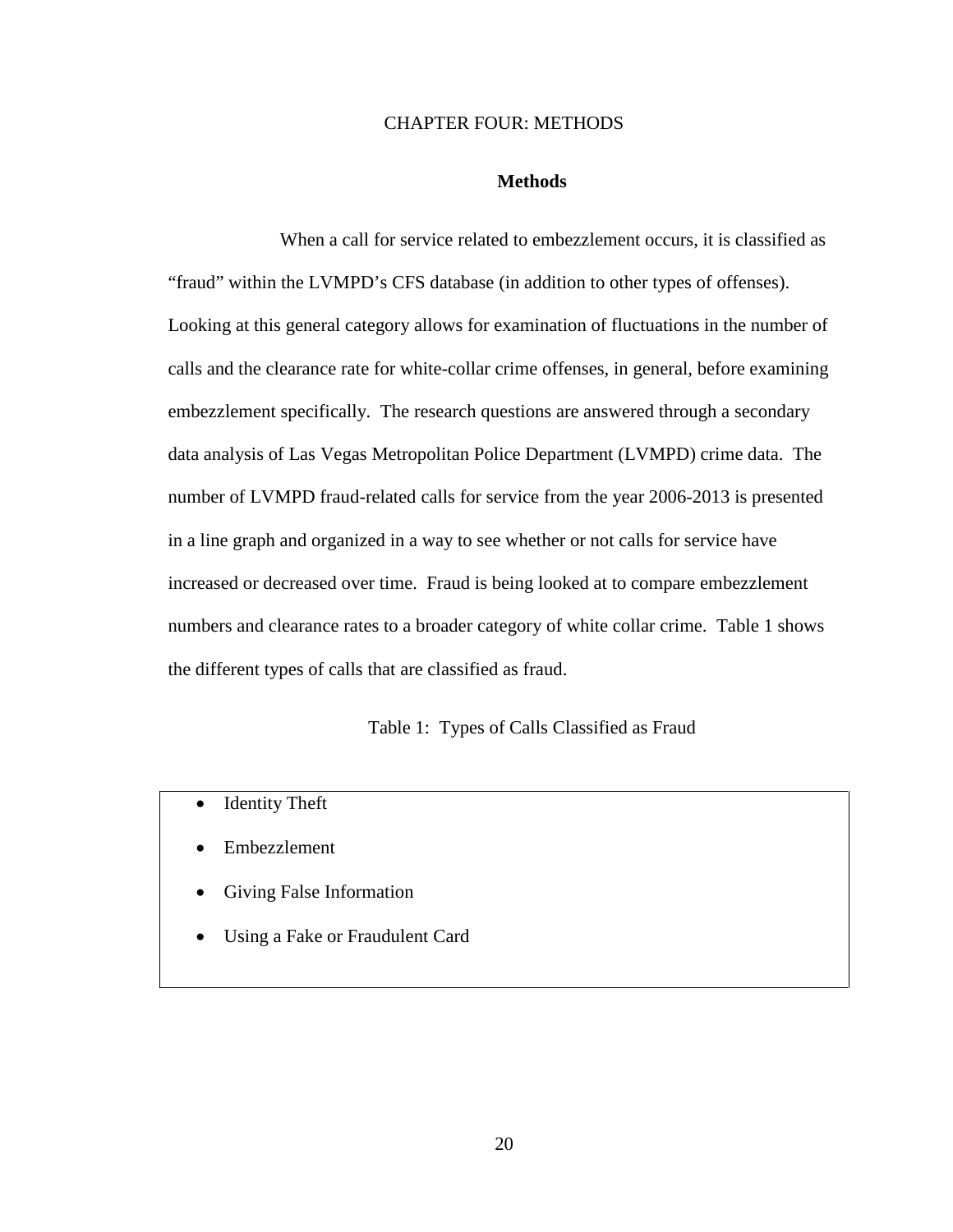To further assess the effect of arrests (i.e., certainty of punishment) on future offending, correlations between the number of calls for service that occurred in a single year and the previous year's clearance rate (1-year lag) are presented in a table. These values were placed into a table alongside percentage change for each one from 2006- 2013. It was determined whether a deterrent effect can be identified through visual inspection of crime and clearance rate fluctuations.

LVMPD data is used to analyze embezzlement clearance rates and compare embezzlement clearance rates of different types of embezzlement cases in Clark County. LVMPD embezzlement clearance rates for 2012 through 2013 were calculated and analyzed. Complete and accurate LVMPD embezzlement data were not available prior to 2012. Pie charts were made outlining the percentage of embezzlement cases cleared, or solved by police. Within these pie charts there are also the categories "open" and "closed." Open cases for the purposes of this study are active cases without arrests that are still being investigated. Cleared cases are those cases where an arrest is made or a citation is issued. Citations are issued when an officer shows up to a location, does not make an arrest, but issues and files a punitive document. Closed cases are those cases not considered solved, but are closed for a variety of other reasons. These reasons may include by exception, denied by DA, insufficient evidence, leads exhausted, no contact from victim, submitted, other jurisdiction, victim refused, zeroed, and civil matter/noncriminal. Closed-zeroed means that there is nothing to follow up on, meaning that there are no leads, no witnesses, etc. These types of cases seldom even get to a detective. Closed-submitted means that the case was submitted to the DA for a warrant.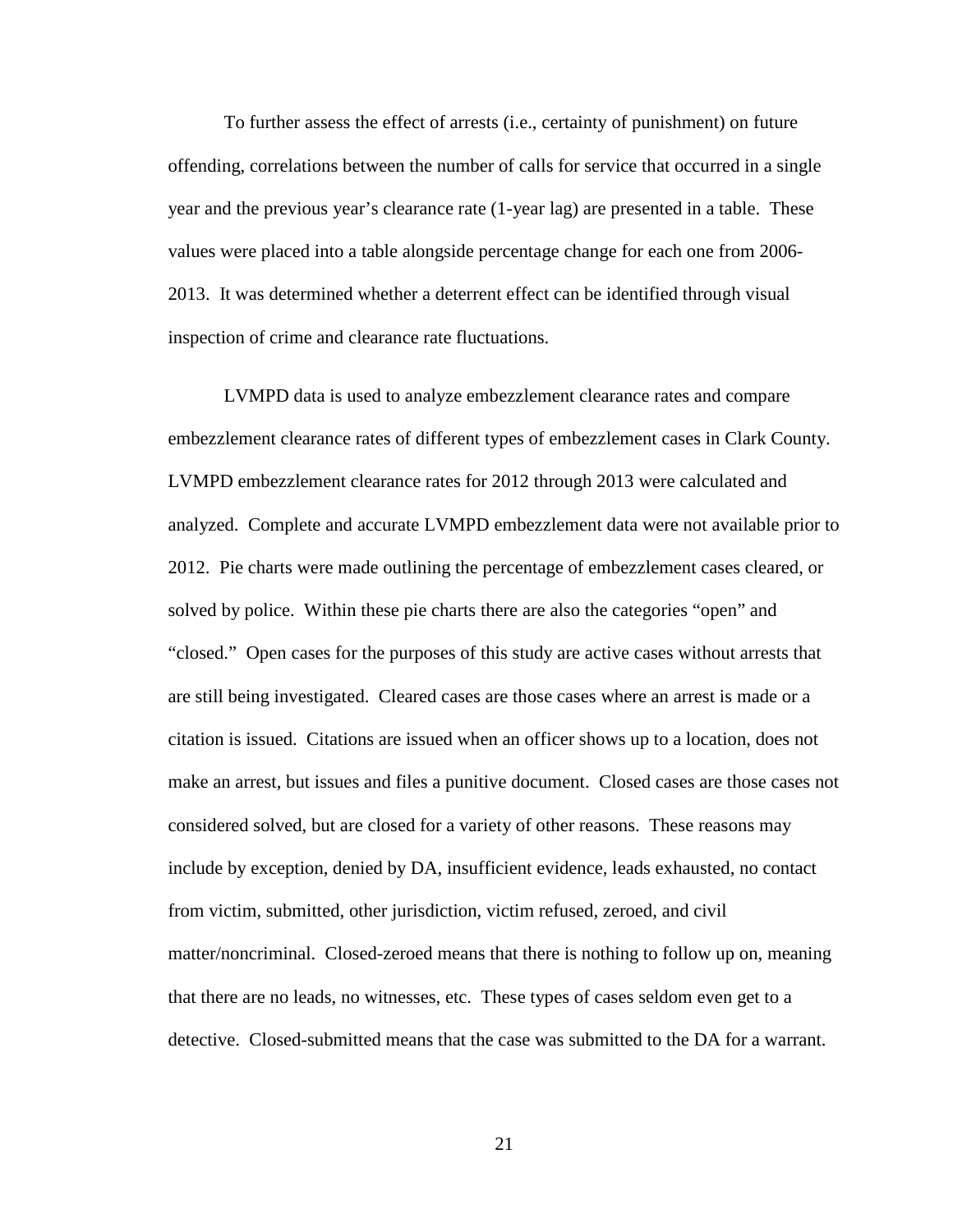Clearance rates for embezzlement cases from the years 2012 to 2013 are obtained by dividing the number of cleared cases by the total number of cases of each case type. Embezzlement incident reports were used to perform this analysis. Clearance rates for felony and misdemeanor cases are calculated and analyzed. A felony embezzlement case is one where the amount stolen is above \$650. A misdemeanor embezzlement case is one where the amount stolen is below \$650. The clearance rates for felony and misdemeanor embezzlement cases have the following numbers for 2012: felony:  $n=302$ , misdemeanor: n=130. These rates were compared to the 2013 rates for felonies and misdemeanors which have the following numbers: felony: n=244 and misdemeanor: n=108. Felony cases also may include a victim over 60 or a "willful misapplication of money." This "willful misapplication of money involves the deception of a bank or officer of a bank. These are felony cases when the amount misapplied is over \$650.

Additionally, embezzlement clearance rates were calculated for embezzlement cases for retail businesses/grocery (n=196 for 2012 and n=157 for 2013) such as JC Penney's or Sears, offices including medical offices (n=110 for 2012 and n=102 for 2013) such as Advanced Chiropractic or Public Storage, monetary establishments (n=23 for 2012 and n=12 for 2013) such as banks, loan facilities and casinos, and restaurants/bars (n=35 for 2012 and n=27 for 2013). Offices for the purposes of this study are any business office that is not a retail business/grocery. For location cases, 2012, there were 68 missing cases, and in 2013, there were 54 missing cases. Clearance rates for these case types were recorded for each year in pie charts and analyzed and then compared year by year from 2012-2013 using bar graphs. Bar graphs were made that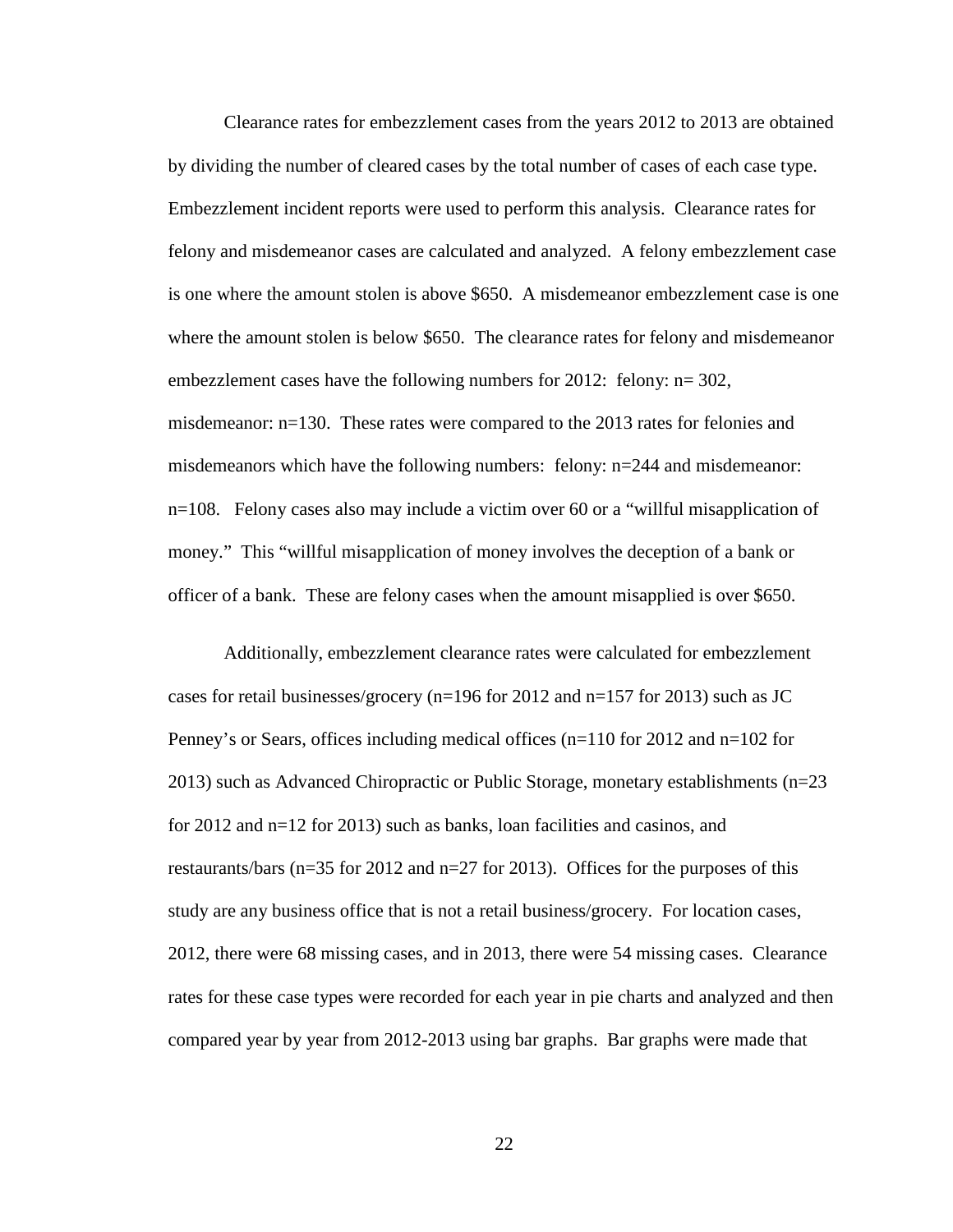compared each embezzlement type to one another for the same year and were used to analyze clearance rates across categories for the same time period.

Analysis of clearance rates indicated whether or not the police have been effective at identifying embezzlers, successful at apprehending these white-collar criminals, and ultimately whether or not our system is performing in such a way that we can expect it to effectively deter embezzlement. The results of this study also produced future policy implications for the LVMPD which were discussed. The findings may encourage the allocation of resources toward the types of cases that require more attention from the LVMPD in order to better deter these offenses. Areas of future study were then suggested.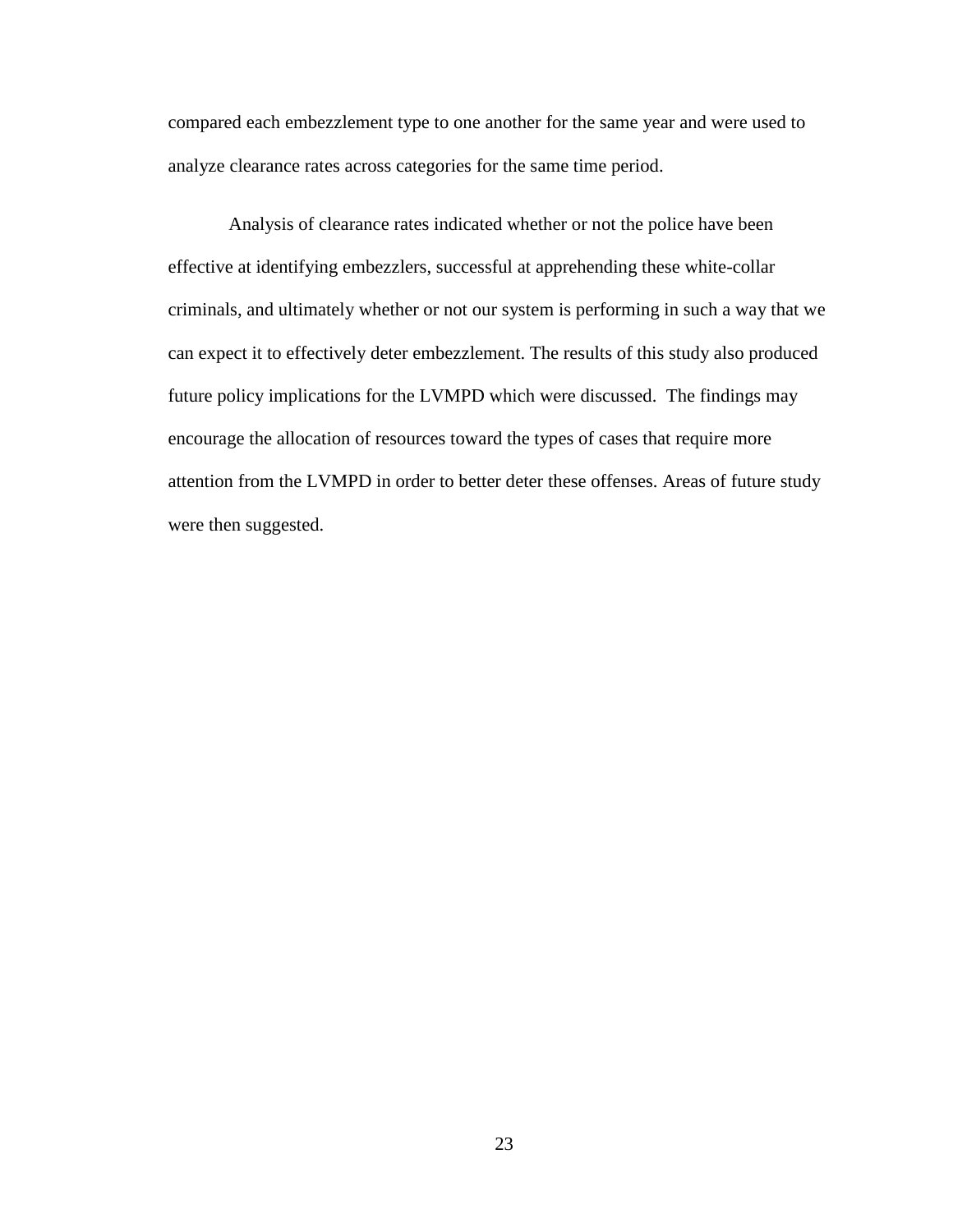## CHAPTER FIVE: FINDINGS

## **Findings**

In seeking to discover whether the Las Vegas Metropolitan Police Department has become better or worse at deterring white collar crime, in general, over the past eight years, we have comprehensively analyzed the dataset received. An analysis of general fraud-related calls for service over the years helps to provide scope to the issue at hand. General fraud-related calls for service are situations where the LVMPD were called in to be of assistance as noted in Table 1 in the methods section. Figure 1 shows the trend line of fraud related calls for service, which has some relevance to the scope of embezzlement cases and incident reports.



Figure 1: Number of LVMPD Fraud-Related Calls for Service 2006-2013

Figure 1 displays a visual representation of LVMPD data depicting the number of calls for service for all fraud cases from 2006-2013. This graph shows that the number of calls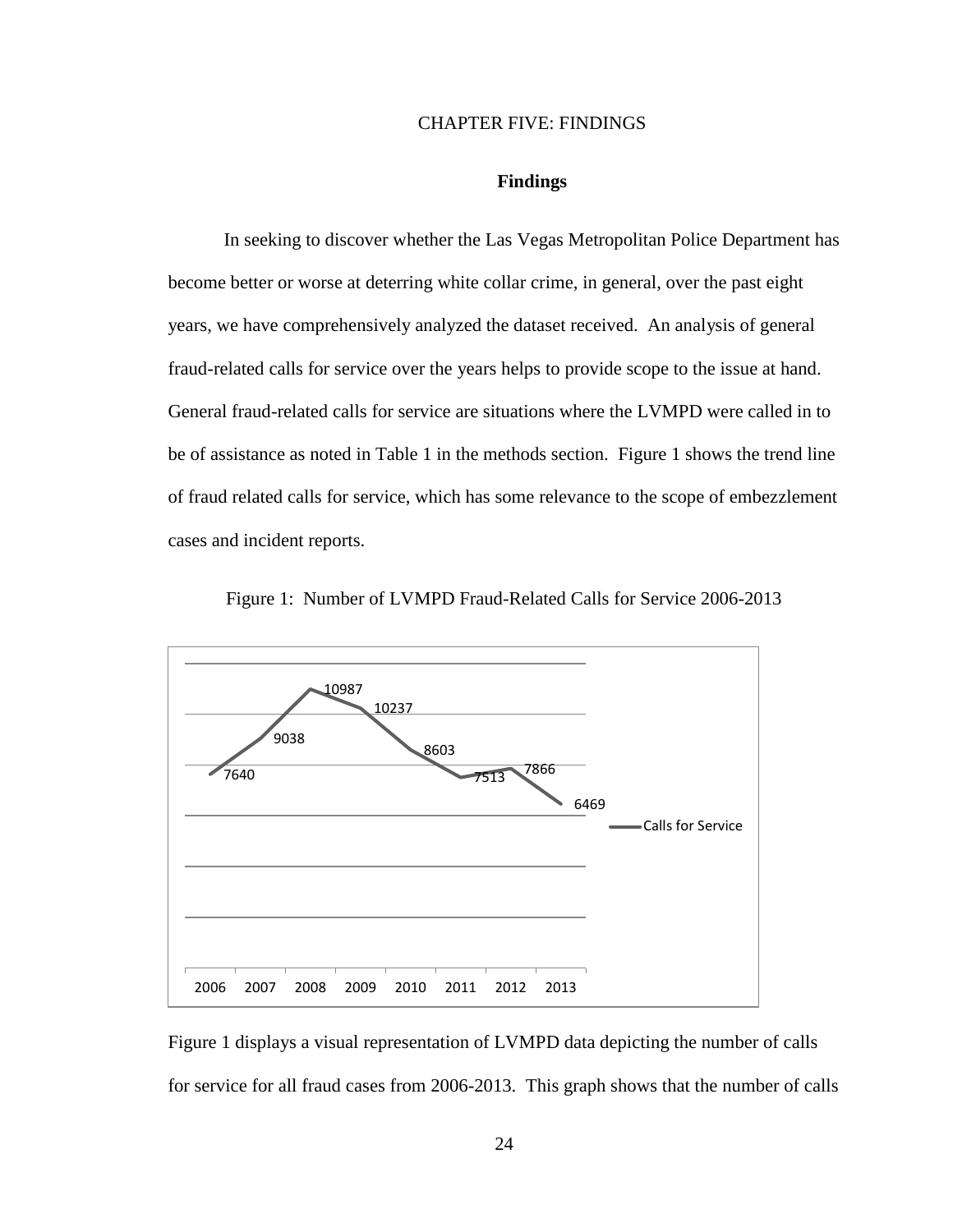for service increased from 2006 to 2008. This peak in 2008 of fraud-related calls for service may be tied to the recession. The graph may look this way because of factors related to the economy. The economic recession and downturn could contribute to increased calls for service. During periods of economic stress, citizens may resort to illicit, criminal activity to compensate for lost wages and/or decreased productivity. These factors may have influenced the number of calls for service to the LVMPD. There was a decrease in the number of calls for service from 2008-2011, with a small increase in 2012, and then a decline from 2012 to 2013. This visual model points to trends in the number of calls for service. These are the cases where individuals, businesses, etc., made calls to the police when fraudulent, illicit activities had occurred. The number of calls for service fluctuates over time with a large range (over 4000 calls) between minimum and maximum values. Since embezzlement is included in these calls for service for general fraud, it can be deduced that calls for service for embezzlement may have fluctuated over time as well.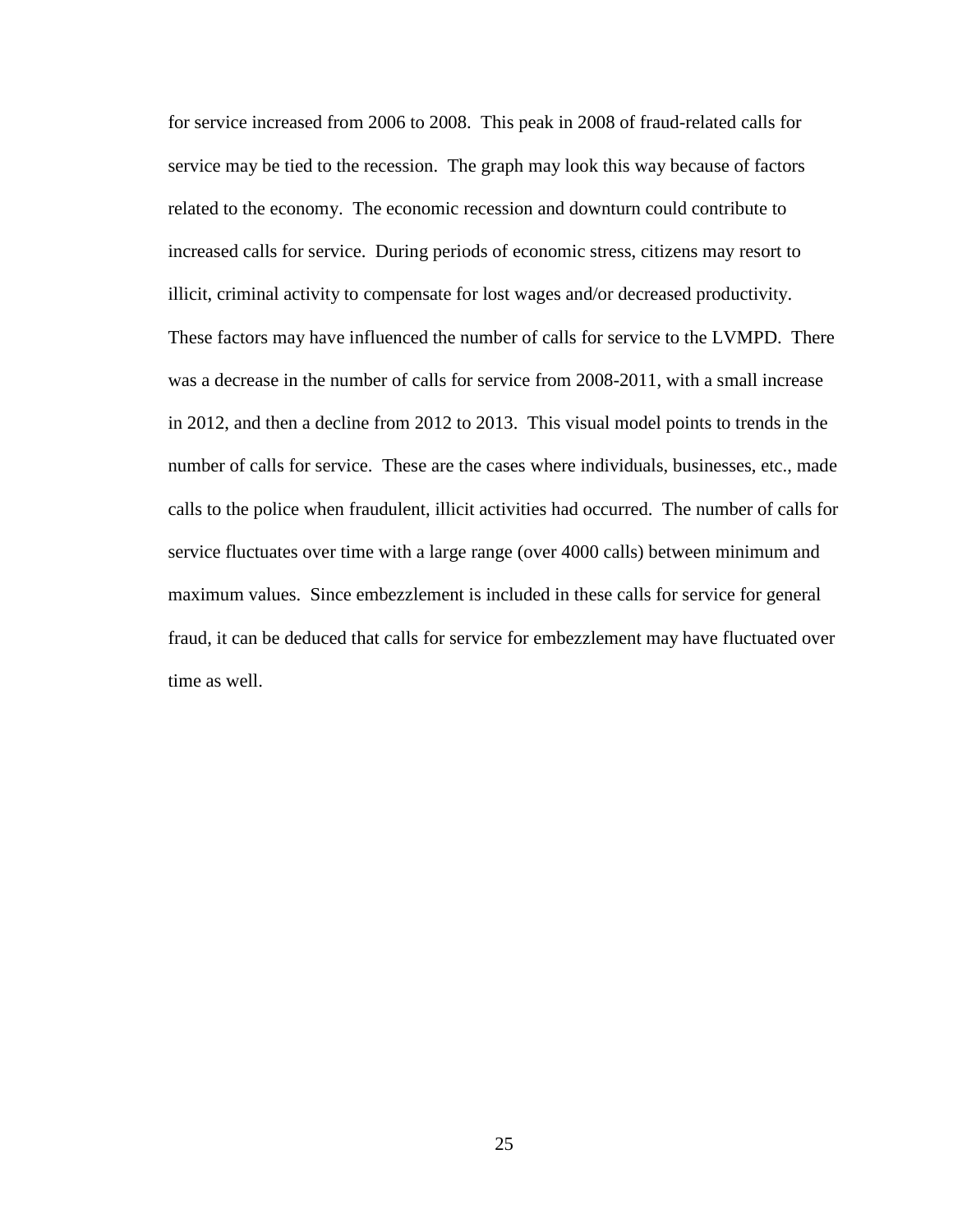## Table 2: Calls for Service, Clearance Rates, Percentage Change in CFS/CR: Fraud 2006-

| Year | Calls for Service | Clearance Rate | % change CFS | % change CR |
|------|-------------------|----------------|--------------|-------------|
| 2006 | 7640              | 4.79%          |              |             |
| 2007 | 9039              | 4.75%          | 18.31        | $-0.04$     |
| 2008 | 10988             | 3.38%          | 21.56        | $-1.37$     |
| 2009 | 10238             | 3.39%          | $-6.82$      | $-0.01$     |
| 2010 | 8604              | 3.36%          | $-15.96$     | $-0.03$     |
| 2011 | 7514              | 3.49%          | $-12.66$     | 0.13        |
| 2012 | 7867              | 2.83%          | 4.69         | $-0.66$     |
| 2013 | 6470              | 3.06%          | $-17.75$     | $-0.23$     |

Table 2 displays the number of calls for service for fraud cases from 2006-2013. This table also displays the clearance rate and the percentage change associated with all fraud cases from each year. The year 2006 had 7640 calls for service associated with a 4.79% clearance rate. This 4.79% clearance rate was the highest of the eight years in the data set. This clearance rate is tied to the number of fraud cases resulting in an arrest from the pool of cases that were called for service. The number of fraud calls for service peaked in 2008 at 10988. This particular year had a clearance rate of 3.38%. There was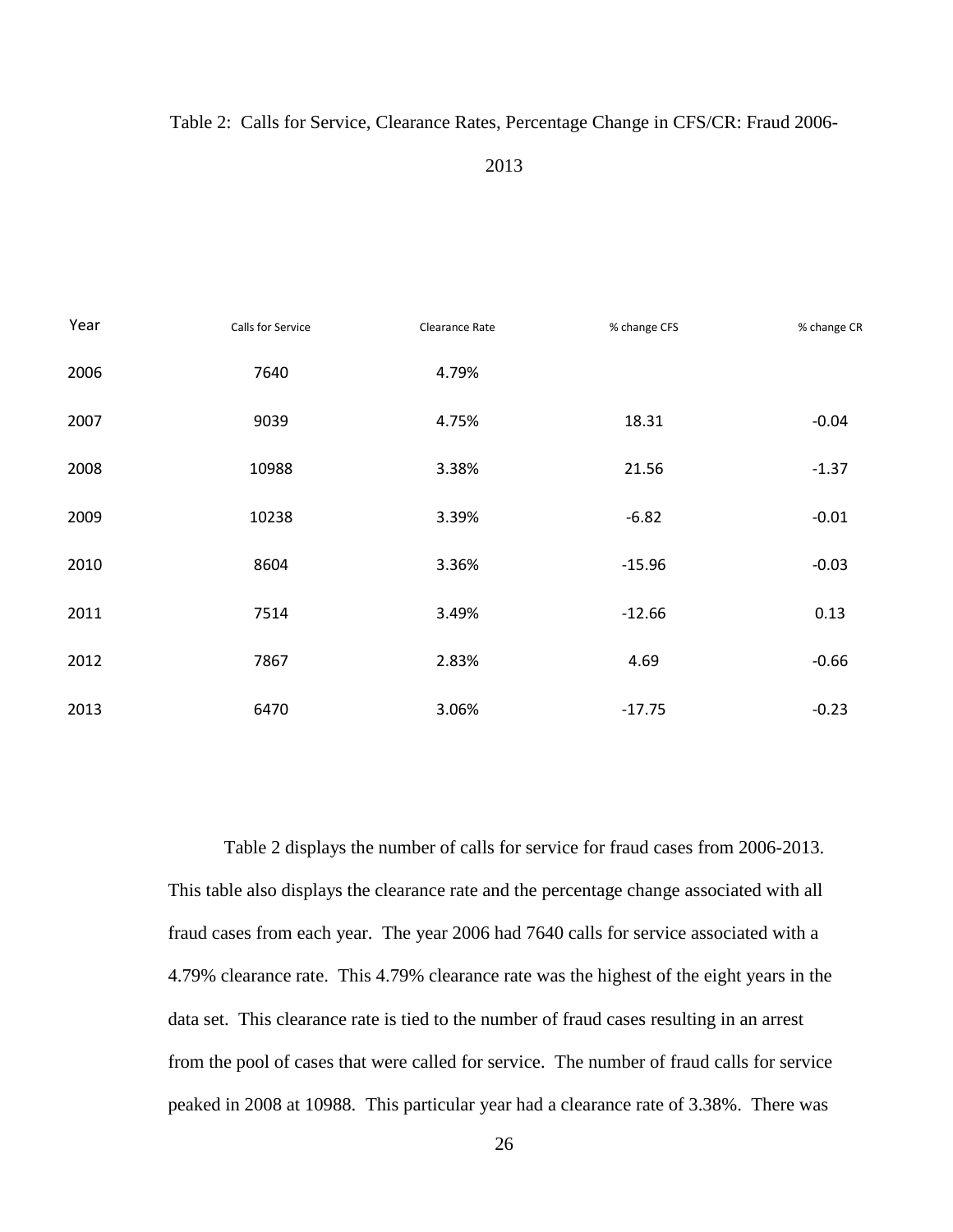a decrease in the number of fraud calls for service from 8604 in 2010 to 7514 in 2011. A slight increase in calls for service occurred in 2012 (n=7867 calls), and a decrease in 2013, (n=6470). There was an overall decrease from 2008 to 2013 in number of calls for service. Clearance rates for each year fluctuated without a noticeable pattern. The lowest clearance rate of 2.83% occurred in 2012. The table shows that the percent change in clearance rate was stable for most of the years until 2008. There is a sizable percent decrease in the clearance rate for general fraud in 2008. This may be tied to the economy, because the police may focus less on financial crimes when they realize that everyone is struggling financially. Economic downturns may come with a decreased propensity for police departments to allocate resources and efforts toward solving these types of crimes. White collar crime in general and embezzlement specifically are not areas in which police focus their efforts. Because of this, there may not be sizable policy changes when it comes to this area of law enforcement. This may help to explain why clearance rates for general fraud were relatively stable. Additionally, this 2006-2013 time frame is a small period, and we are limited in our detection of trends for a time frame of this size. In 2008, when there was severe economic downturn, it makes sense that there was a sizable fluctuation in clearance rate. This volatile year of economic bust influenced the previously stable clearance rate and caused a sizable decrease. The overall decrease in calls for service from 2006 to 2013 puts into context the extent of fraudulent activity dealt with by the police, and gives a contextual background for discussing incident reports for embezzlement specifically and clearance rates associated with the same.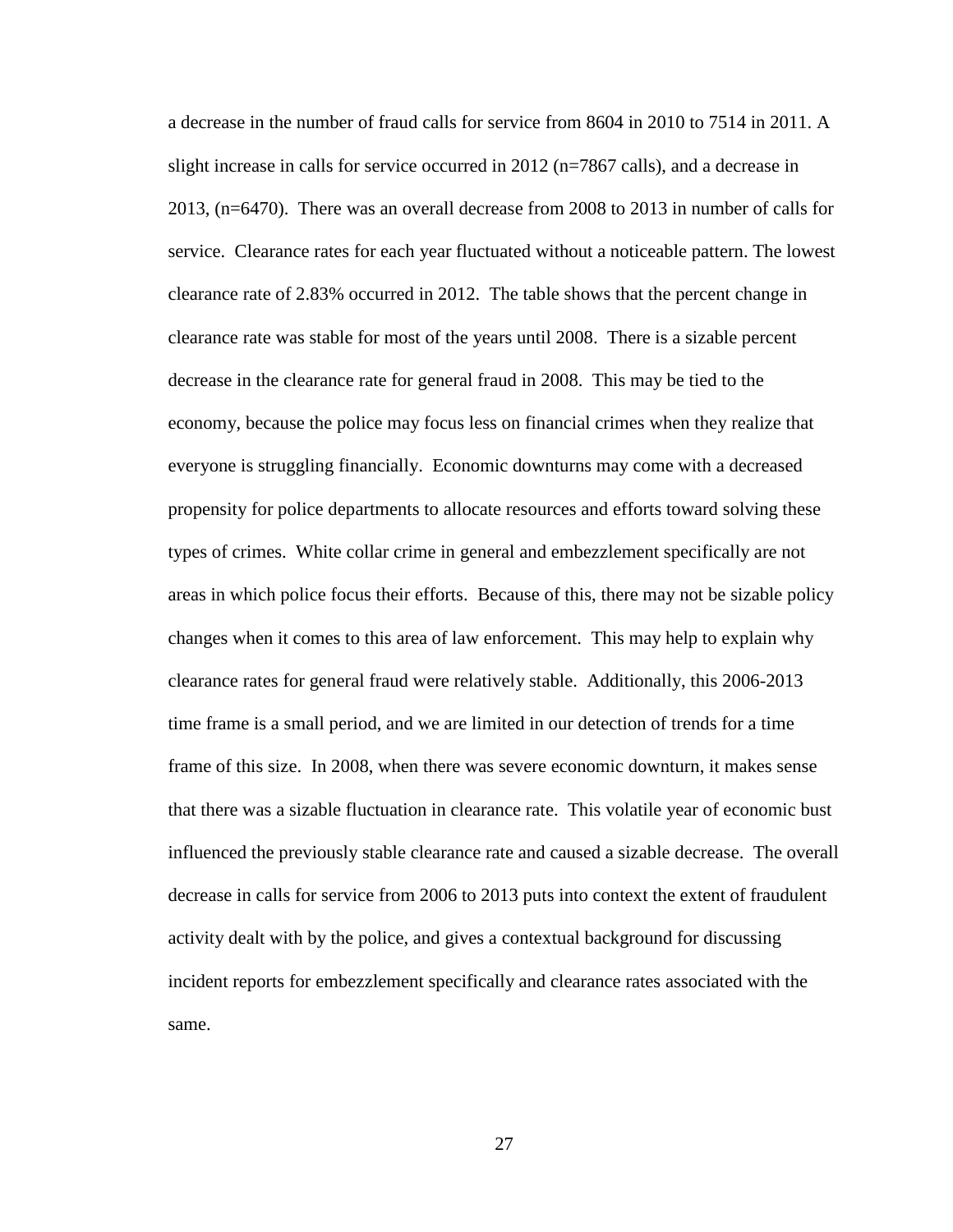Figure 2 displays the total number of embezzlement cases as provided by the data from the year 2012 to 2013. There were 432 embezzlement cases for 2012, and 352 for the year 2013.



Figure 2: Total Number of Embezzlement Cases 2012-2013

Total clearance rates associated with embezzlement cases generally for the year 2012 give a measurement of the ability of the LVMPD to effectively apprehend, punish, and subsequently deter embezzlers. Figure 3 shows the percentage of embezzlement cases for 2012 that were cleared, closed, or left open.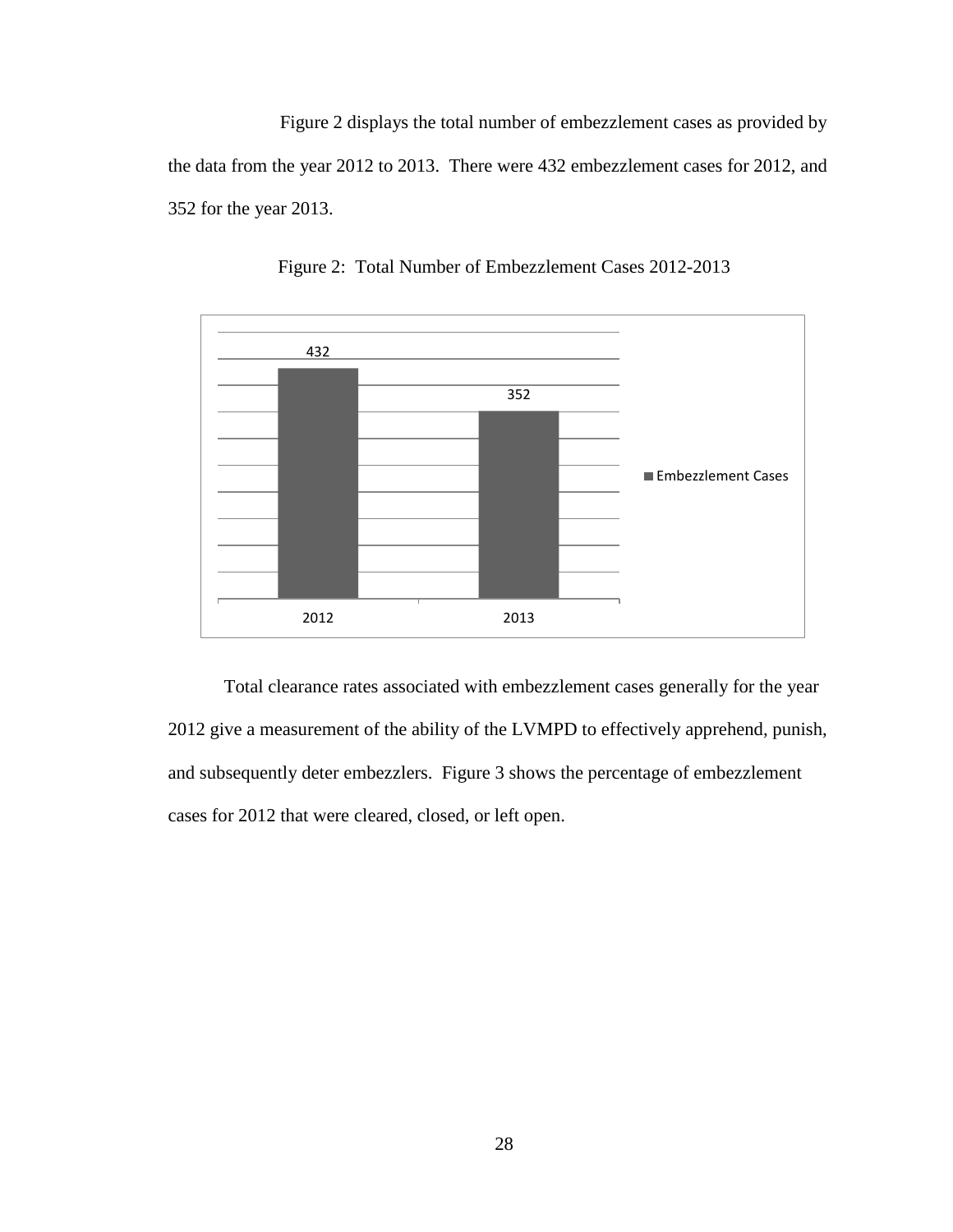

Figure 3: Percentage of All Embezzlement Cases Cleared 2012 (n=432)

Figure 3 shows that 23.6% of embezzlement cases in 2012 were cleared. These cleared cases represent crimes solved by the police. This clearance rate is lower when compared to the average U.S. embezzlement clearance rate of 38.37%. A large percentage of these cases (41.7%) were left open, because they were not solved and the police continue to investigate them. Upon analysis, 34.7% of these embezzlement cases were closed. These closed cases are typically not worked with anymore by the police until new leads are found or more resources are made available.

Clearance rates associated with embezzlement cases in 2012 where the amount stolen was over \$650 are low. The clearance rates for these felony cases along with the percentages of open and closed embezzlement cases of this type are given in Figure 4.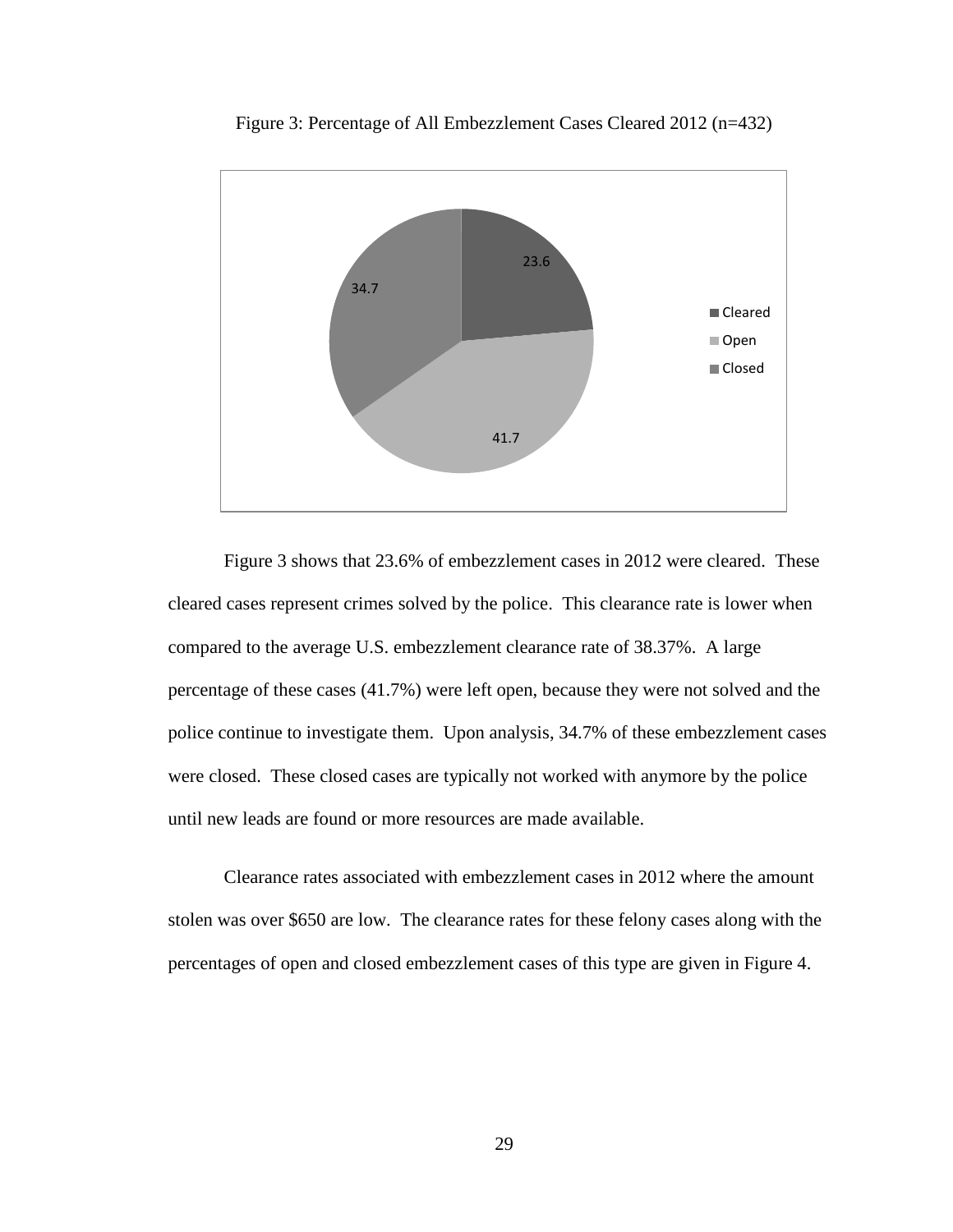

Figure 4: Percentage of Felony Embezzlement Cases Cleared 2012 (n=302)

Figure 4 displays the percentage of felony embezzlement cases cleared in 2012. It shows that 14.24% of felony embezzlement cases were cleared by police, while 49.67% were left open, and 36.09% were closed. These numbers are low and point to a low effectiveness when it comes to the police's ability to solve embezzlement in these felony situations. This low clearance rate theoretically translates into a low deterrent effect.

The effectiveness of police to solve embezzlement situations in 2012 where the amount stolen is below \$650 is high. These misdemeanor embezzlement case clearance rates are given in Figure 5, along with percentages for closed and open cases.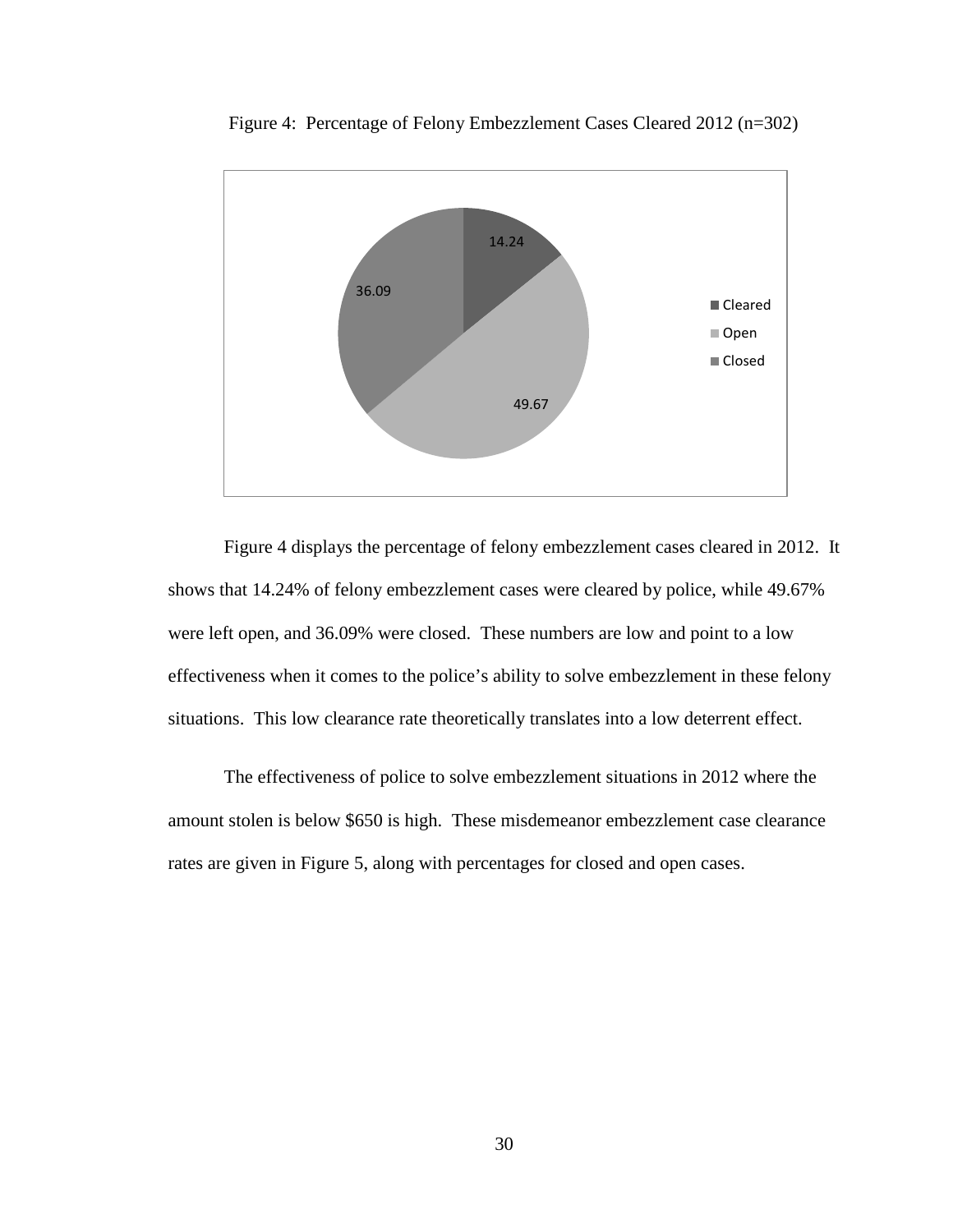

Figure 5: Percentage of Misdemeanor Embezzlement Cases Cleared 2012 (n=130)

Figure 5 displays the percentage of misdemeanor embezzlement cases cleared in 2012. This clearance rate, 45.38% is much higher when compared to the clearance rate for felony embezzlement cases from the same year. There were 23.08% of embezzlement cases that were left open, while 31.54% were closed cases.

When compared to each other, the differences between clearance rates in 2012 for felony and misdemeanor embezzlement are striking. Figure 6 allows for a comparison of the levels of efficiency associated with solving these two embezzlement case types involving different amounts stolen.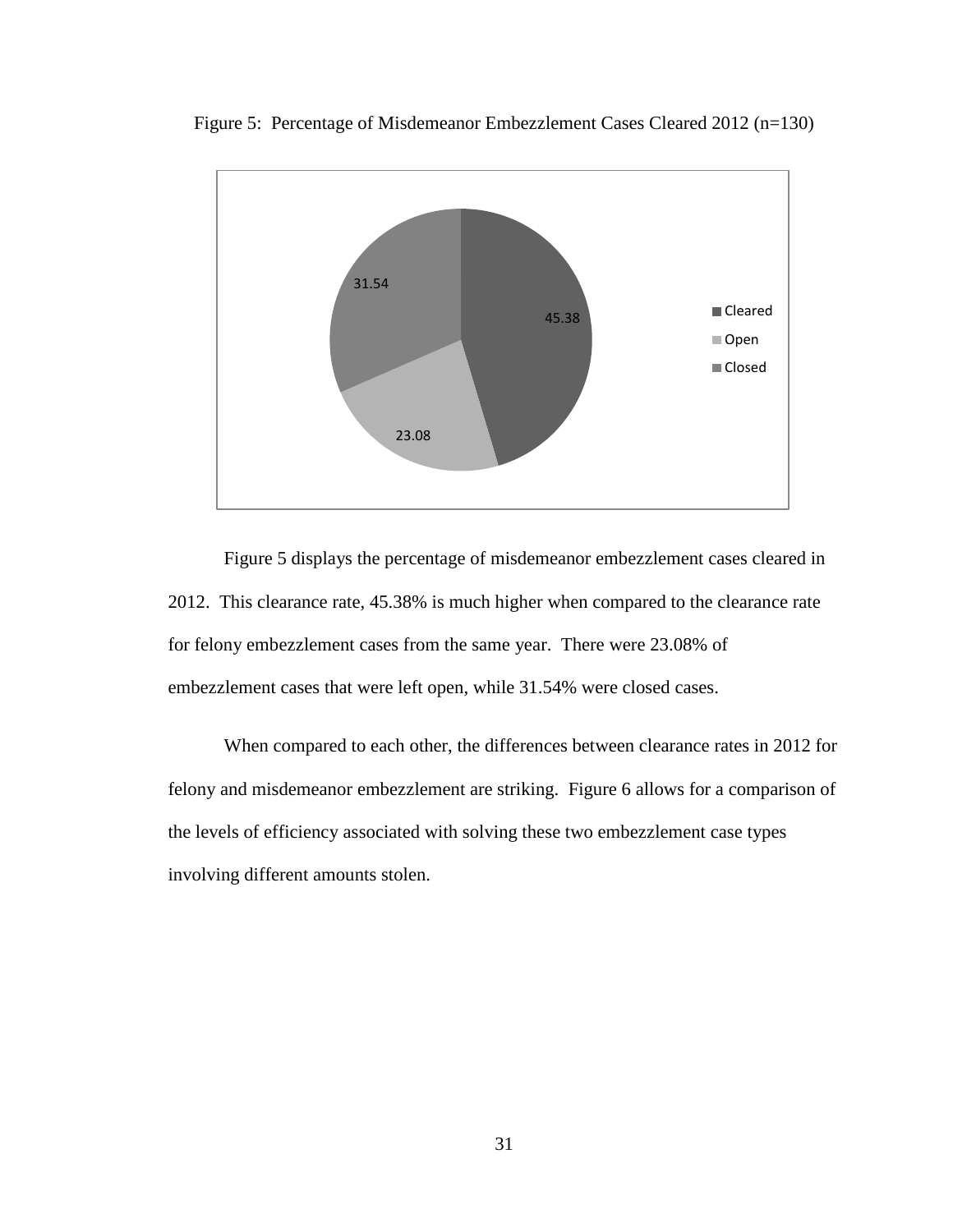

Figure 6: Comparison of Embezzlement Clearance Rates 2012: Felony vs. Misdemeanor

Figure 6 shows a comparison of embezzlement clearance rates between felony and misdemeanor cases for the year 2012. The felony clearance rate for 2012 is 14.24% and the misdemeanor clearance rate is 45.38%. There is a 31.14% difference between the two clearance rates. Police are more effective at solving misdemeanor embezzlement cases when compared to felony cases. Subsequently, the higher clearance rate associated with misdemeanors theoretically achieves a greater deterrent effect on would-be embezzlers. The confidence of future criminals decreases as the clearance rates for these crime types goes up.

Clearance rates calculated for embezzlement cases happening in Retail Businesses/ Grocery allow for a measure of the LVMPD's ability to solve embezzlement cases taking place within this specific context. Figure 7 gives a depiction of this particular rate, along with the percentages of open and closed cases.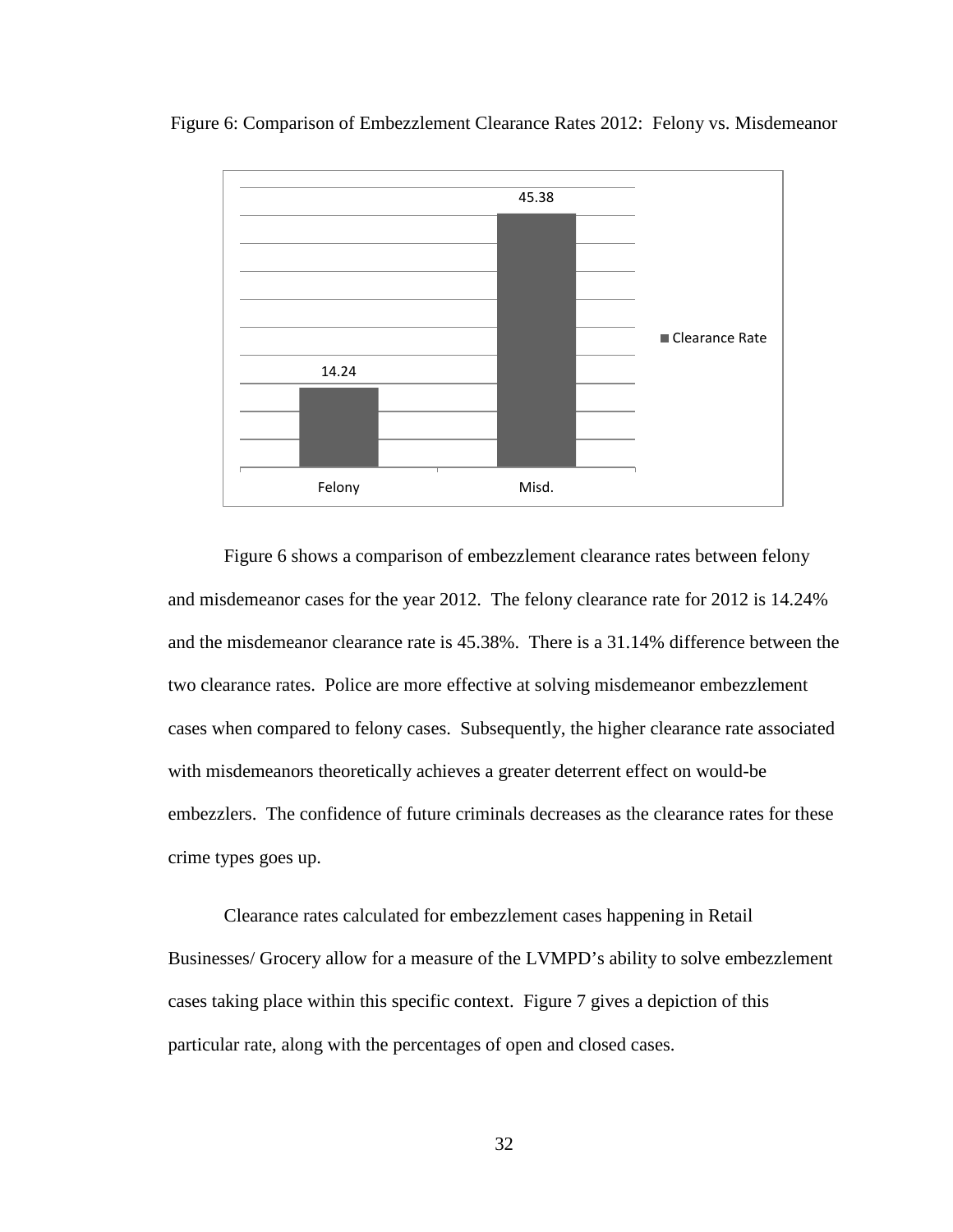Figure 7: Percentage of Retail Business/Grocery Embezzlement Cases Cleared 2012



 $(n=196)$ 

Figure 7 displays a visual representation of the percentage of embezzlement cases for retail businesses/grocery cleared by the police in 2012. The chart shows that 39.29% of embezzlement cases for retail businesses/grocery have been solved by the police, while 38.27% were left open; 22.44% received a closed designation.

Embezzlement taking place in the context of offices is an area where the police must allocate resources to try to solve and deter these crimes in the future. A study of clearance rates associated with this particular type of embezzlement is a measure of the effectiveness of the LVMPD to solve these crimes. Figure 8 provides a display of this clearance rate along with percentages for closed and open cases.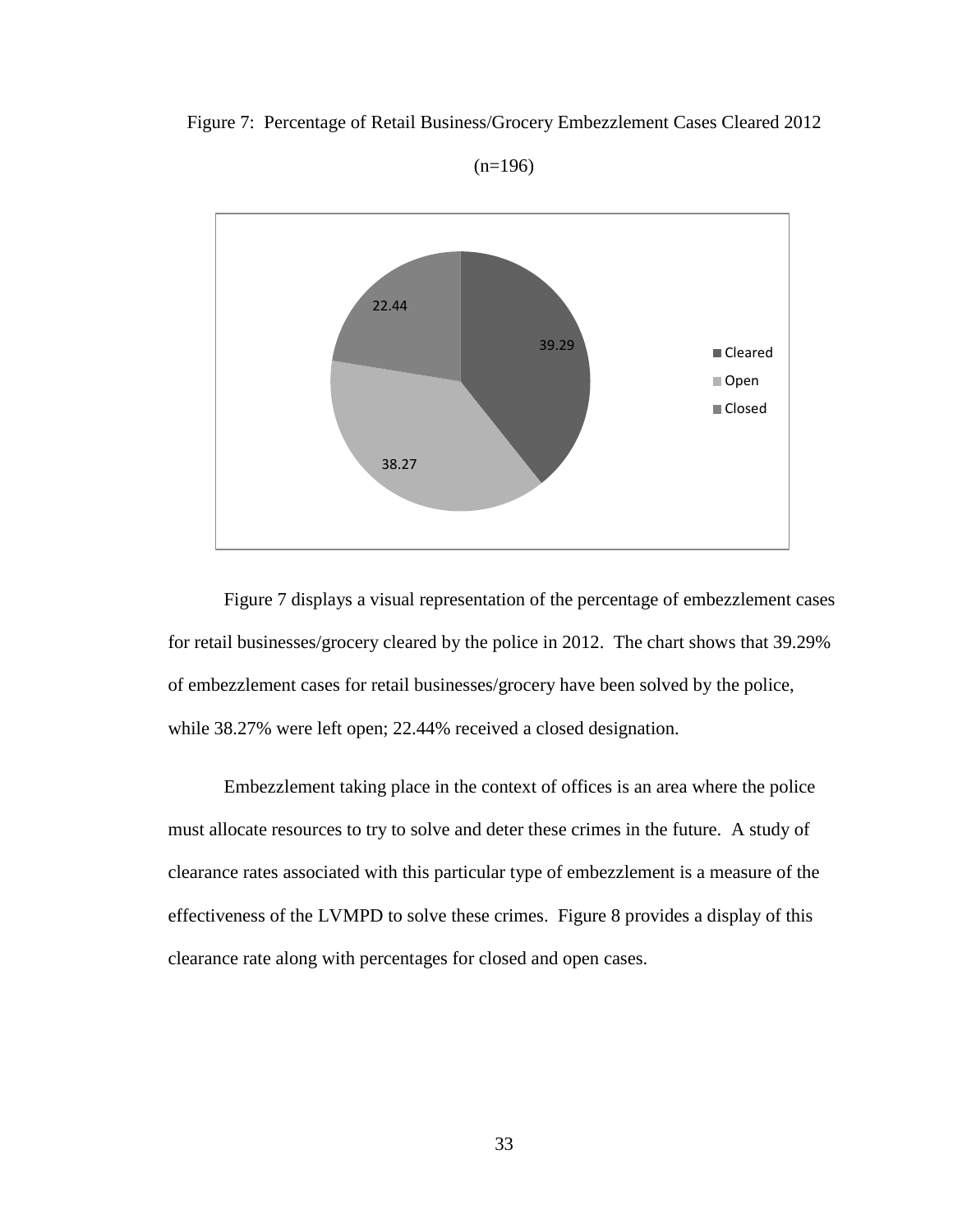

Figure 8: Percentage of Office Embezzlement Cases Cleared 2012 (n=110)

Figure 8 shows the percentage of embezzlement cases cleared for 2012 taking place in offices. The graph shows that 8.18% of office embezzlement cases were solved by the police; 49.09% were closed cases, and 42.73% received an open designation. This 8.18% clearance is much lower when compared to clearance for retail businesses/grocery. The LVMPD is therefore much less effective at deterring embezzlement cases in offices when compared to retail businesses/grocery.

Embezzlement within the context of monetary establishments is also an issue needed to be dealt with by the police. Figure 9 gives a representation of the clearance rates associated with embezzlement scenarios taking place in these particular places, and serves as a measure of police's efficiency at solving these crimes. Percentages associated with closed and open cases of this sort are also given.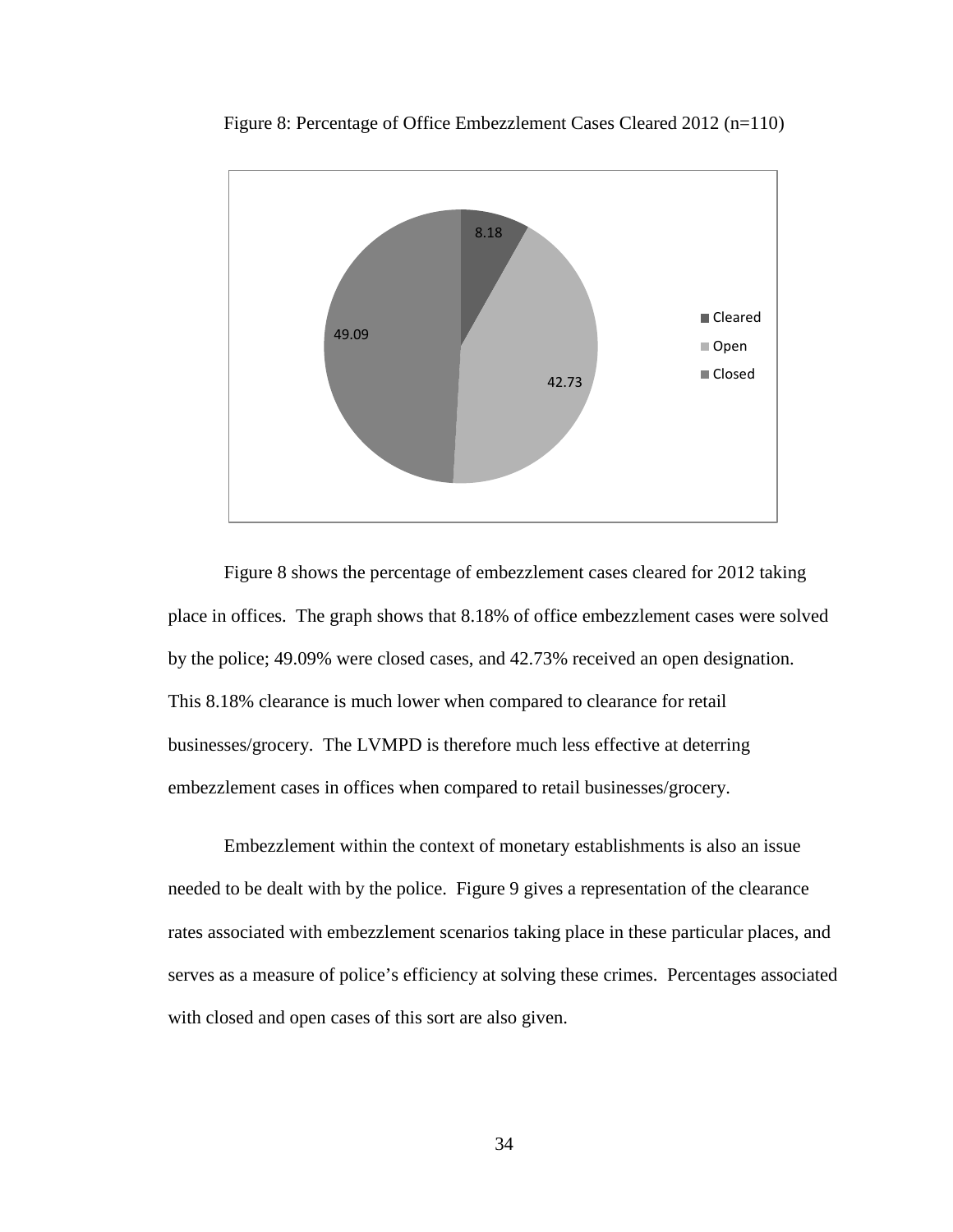Figure 9: Percentage of Monetary Establishments Embezzlement Cases Cleared 2012



 $(n=23)$ 

Figure 9 shows the clearance rate for embezzlement cases for monetary establishments in 2012. The chart shows 30.43% of embezzlement cases for monetary establishments were solved by the police, while 39.14% remained open; 30.43% received closed designations. This 30.43% clearance rate is higher than the clearance rate for offices, but lower than the clearance rate for retail businesses/grocery.

Embezzlement clearance rate associated with embezzlement in restaurants/bars is also worthy of study. The clearance rate for these types of embezzlement incidents is given in Figure 10, in addition to the percentage of open and closed cases for these types of embezzlement situations.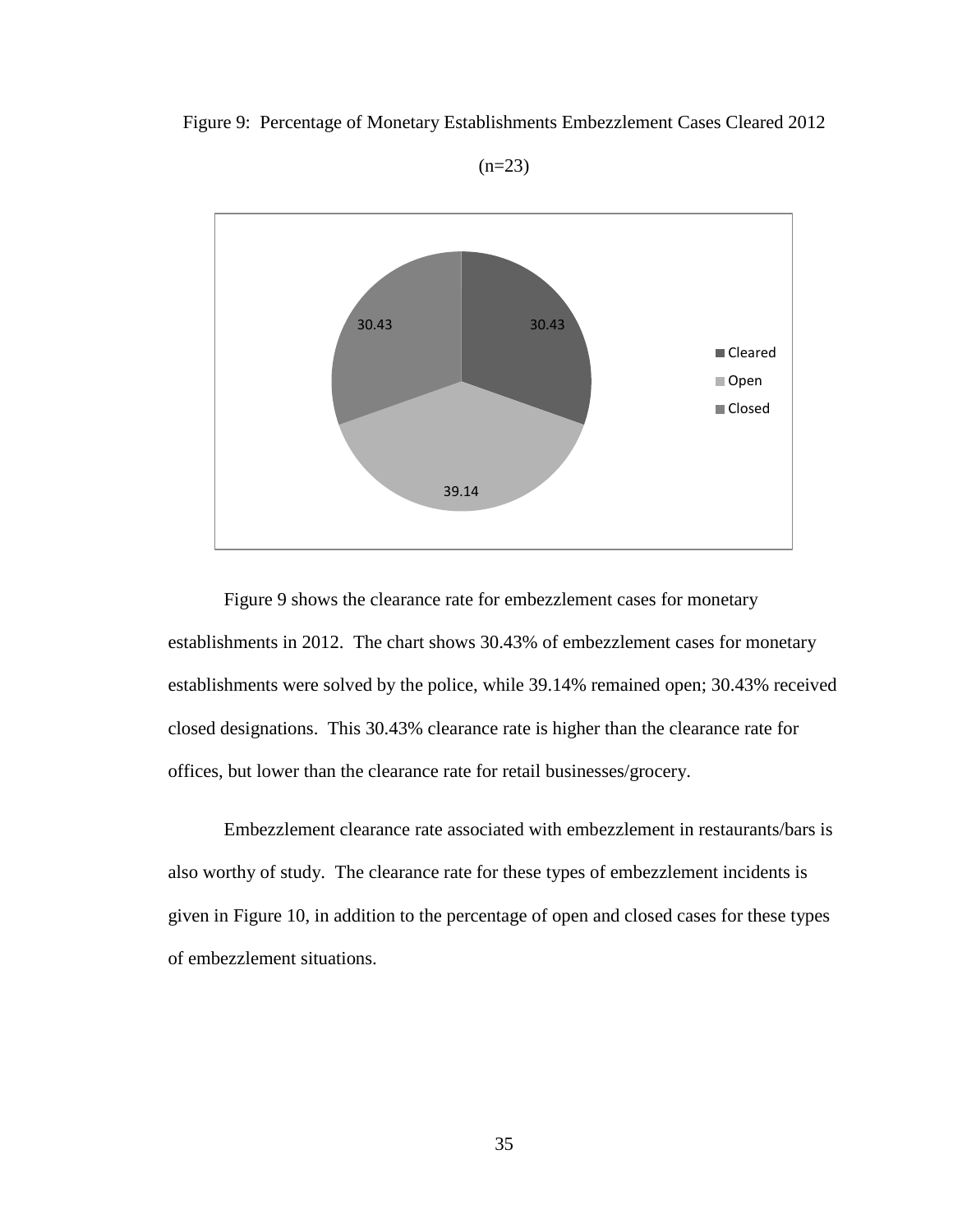

Figure 10: Percentage of Restaurant/Bar Embezzlement Cases Cleared 2012 (n=35)

Figure 10 displays the clearance rate associated with embezzlement cases taking place in a restaurant/bar context for the year 2012. It is found that the clearance rate for these types of embezzlement cases is 17.14%. This is lower than both retail businesses/grocery clearance rate and the clearance rate associated with monetary establishments. This clearance rate is more than double that of offices. It is also found that 42.86% of embezzlement cases for restaurant/bar are closed, and 40% of these types of embezzlement remain open.

Comparing clearance rates for each situational context as specified by this study allows us to see where police are more or less effective at solving and deterring embezzlement. Figure 11 gives us this comparison for the year 2012.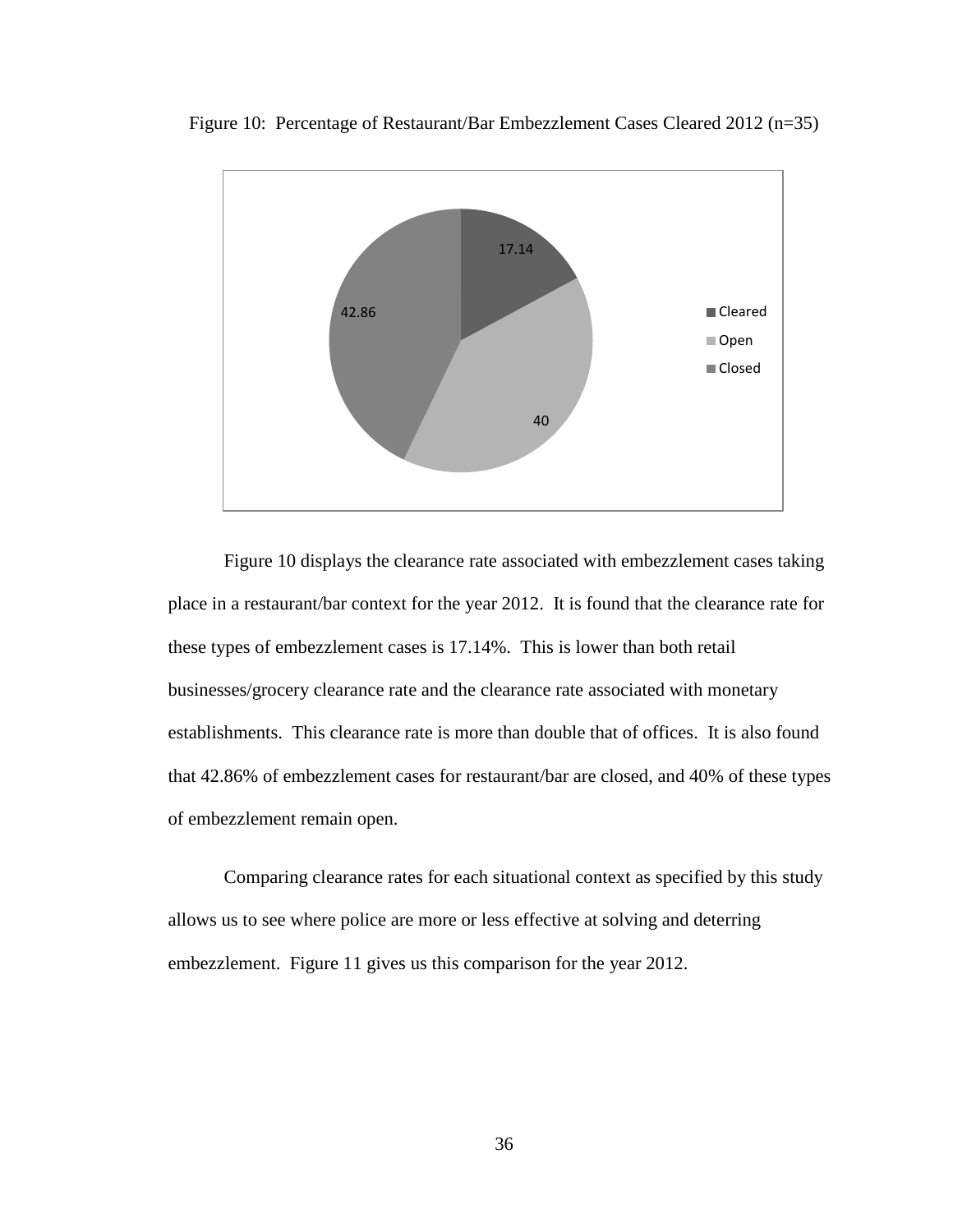



Offices vs. Monetary Establishments vs. Restaurant/Bar 2012

Figure 11 shows a bar graph comparing the clearance rates associated with retail businesses/grocery, offices, monetary establishments, and restaurants/bars in 2012. The clearance rate was highest for embezzlement situations taking place within the context of retail businesses/grocery. The LVMPD is least effective at solving embezzlement cases taking place within offices, when compared to the other categories. These office embezzlement cases have an 8.18% clearance rate, which is much lower than the clearance rates associated with the other types of embezzlement cases. The police are least effective at deterring embezzlement offenses in an office setting. Clearance rates for monetary establishments are the second highest, followed by restaurant/bar. Perhaps there is something about the office context that makes it difficult for the police to solve these cases. The LVMPD may have more resources or superior resources to deal with embezzlement taking place in retail businesses/grocery. Perhaps these types of retail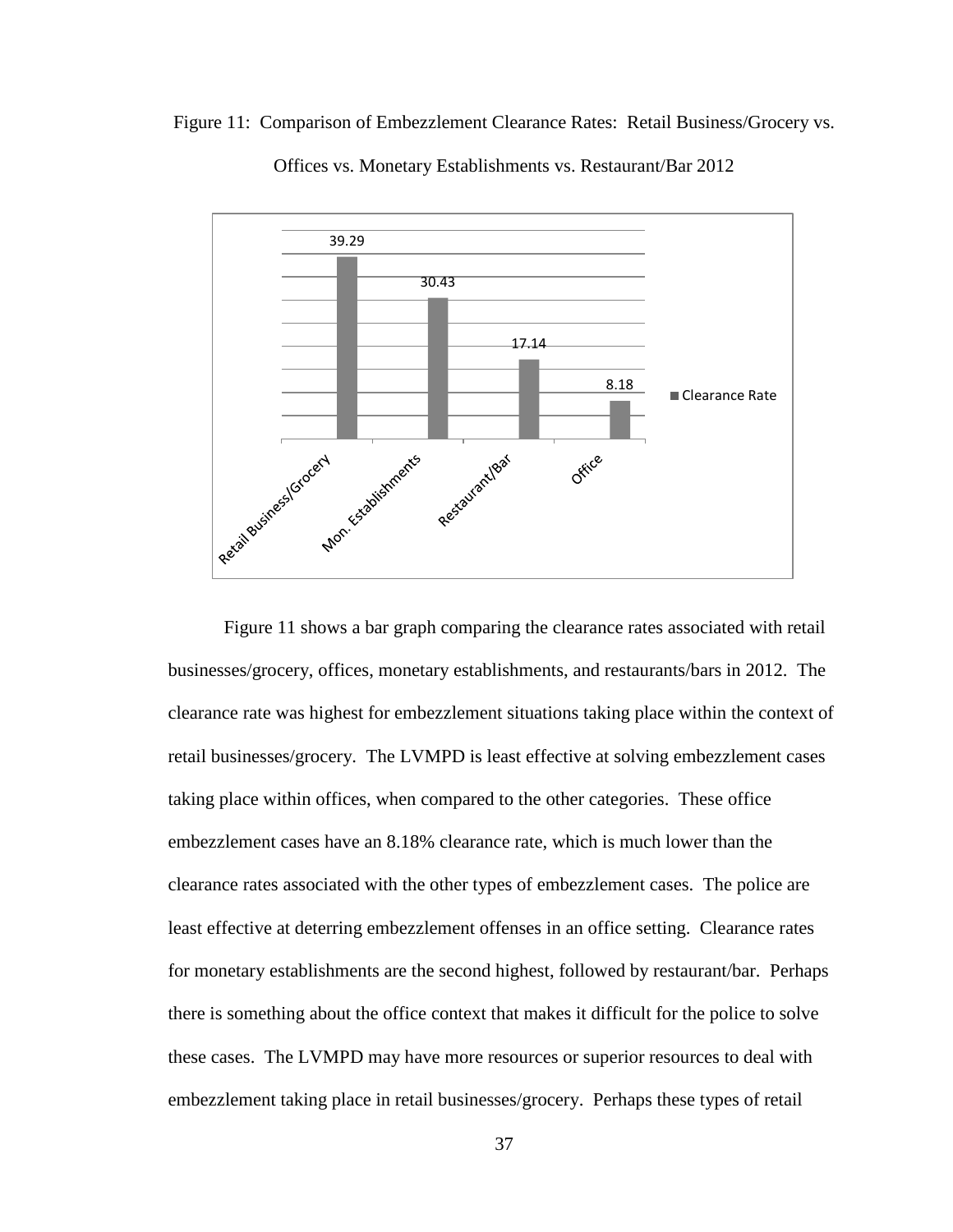businesses/grocery have internal structures in place within the business organization to help police catch embezzlers and increase the likelihood that financial crimes are solved. Internal structures within the context of these types of businesses may include security cameras and effective policies to monitor theft. Consistent cash register checks and signs alluding to severe employee penalties may serve as deterrents for embezzlement as well. Offices may lack policies such as these, and offenders who take advantage of positions of trust in offices may be given more freedom to do business without having to report to management. Additionally, an office environment may be more conducive to covering up employee theft, because of the concealed nature of cubicles and workspaces. There are many other potential explanations for why retail businesses/grocery had much higher clearance rates when compared to offices. This could be due to the types of crimes taking place in retail businesses and grocery stores. These businesses tend to be extremely large corporations. Embezzlement taking place in this context typically consists of employees stealing money from cash registers. Cash registers are out in the open and highly visible, so these crimes are more likely to be caught than ones taking place in a more concealed environment. Individuals stealing from retail businesses tend to be blue collar workers who are trying to get some cash by sticking their hands into the register. These offenders are typically not attempting to hide their crimes in sophisticated ways. Within an office context, however, offenders are typically of a higher social status. These criminals are often in positions of high responsibility and trust, and they typically are isolated from others. Their acts of theft often take place behind closed doors. Offenders within an office context are more easily able to hide their crimes, and less likely to be apprehended. These differences in offender types and crime visibility can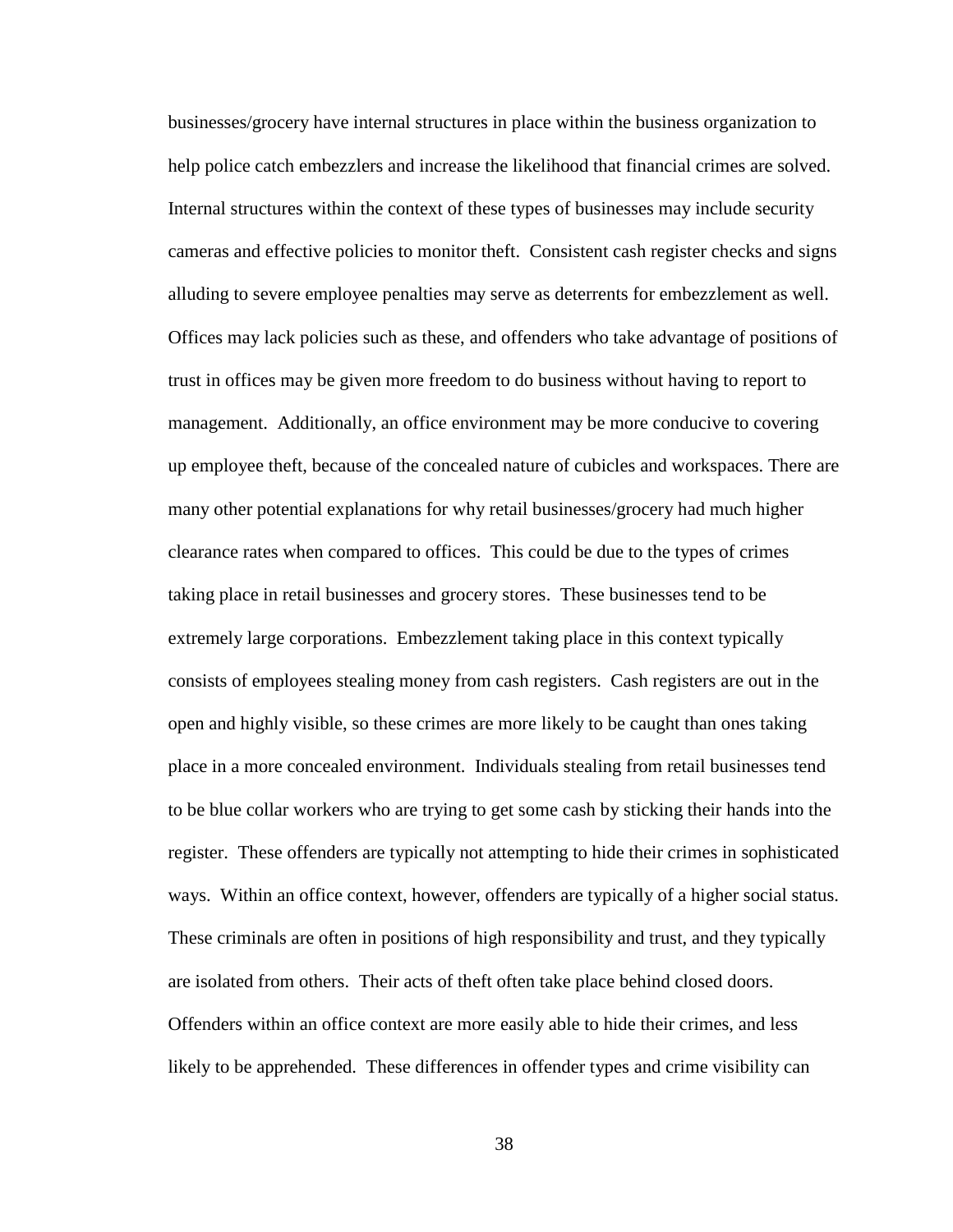both explain why embezzlement within retail business/grocery contexts have higher clearance rates and embezzlement within office contexts have lower clearance rates.

Calculating clearance rates for total embezzlement cases in 2013 allows for a measure of the efficiency the LVMPD has in solving embezzlement cases for this year. On the whole, there has been a decrease in embezzlement clearance rate for total embezzlement cases from 2012 to 2013. Figure 13 provides this depiction, along with the percentages associated with cases cleared and cases receiving a closed designation.



Figure 12: Percentage of All Embezzlement Cases Cleared 2013 (n=352)



Figure 12 gives a visual representation of the proportion of 2013 embezzlement cases cleared, closed, and left open. There was a decrease in the clearance rate from 2012 to 2013, with the 2013 rate being 19.3%. There was a much higher percentage of cases being left open in 2013 versus 2012, with the 2013 level being at 75.6.% and the 2012 level being at 41.7%. This decrease in clearance rate from 2012 to 2013 marks a decrease in the percentage of embezzlement cases solved by the LVMPD. This 2013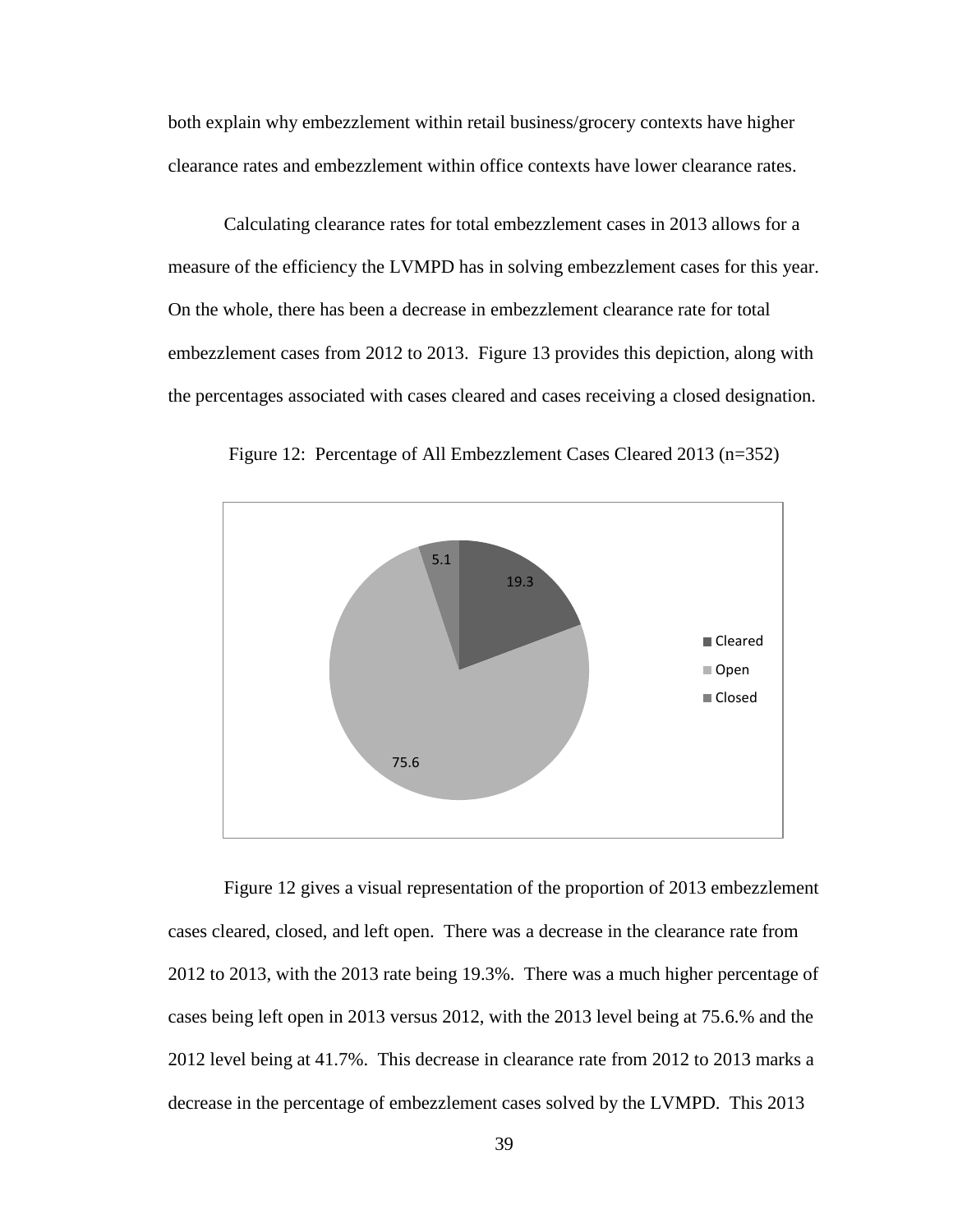embezzlement clearance rate of 19.3% for Las Vegas falls short of the national average of 38.37%.

The clearance rate for felony embezzlement cases for the year 2013 gives us a measure of the effectiveness the police had in solving crimes for that year. Figure 13 gives us a representation of this value showing that there has been a decrease in clearance rate for felony embezzlement cases when compared to 2012. Percentages associated with cleared and closed cases are also given for 2013.



Figure 13: Percentage of Felony Embezzlement Cases Cleared 2013 (n=244)

Figure 13 shows the clearance rate for 2013 felony embezzlement cases to be 11.48%. This percentage marks a decrease from the 14.24% clearance rate in 2012 for the same crime type. Additionally, when compared to the 2012 level, there is a much higher percentage of felony embezzlement cases left open in 2013 (83.19%) when compared to 2012 (49.67%). This could mean that in 2013, it took longer to solve these crime types due to understaffing or lack of resources. The LVMPD may not have had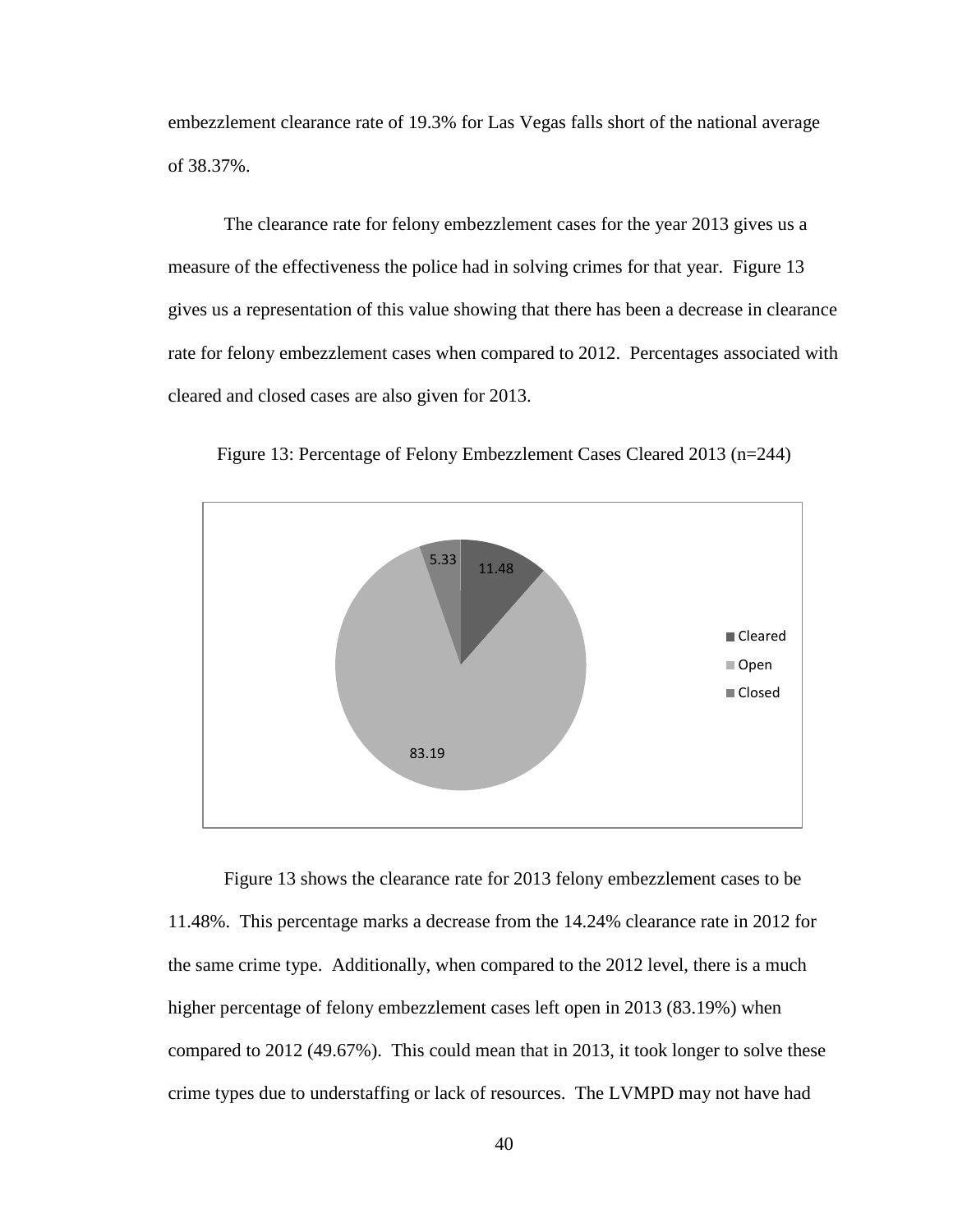adequate numbers of officers working to apprehend these criminals and solve these cases. Perhaps too few officers were working on these types of cases to achieve a higher clearance rate. More open cases could mean that the police had inefficient resources in dealing with felony cases. A possibility could be that the types of businesses more prone to having larger sums of money stolen lacked the internal safeguards necessary to detect financial crimes promptly, leading to a decreased ability to solve these types of cases. This may have resulted in the large percentages of felony embezzlement cases left open for 2013.



Figure 14: Percentage of Misdemeanors Cases Cleared 2013 (n=108)

Figure 14 depicts the 2013 embezzlement clearance rate for misdemeanors. The clearance rate is 37.04%, which marks a decrease from the 45.38% clearance rate associated with misdemeanors in 2012. There was also a substantial increase in the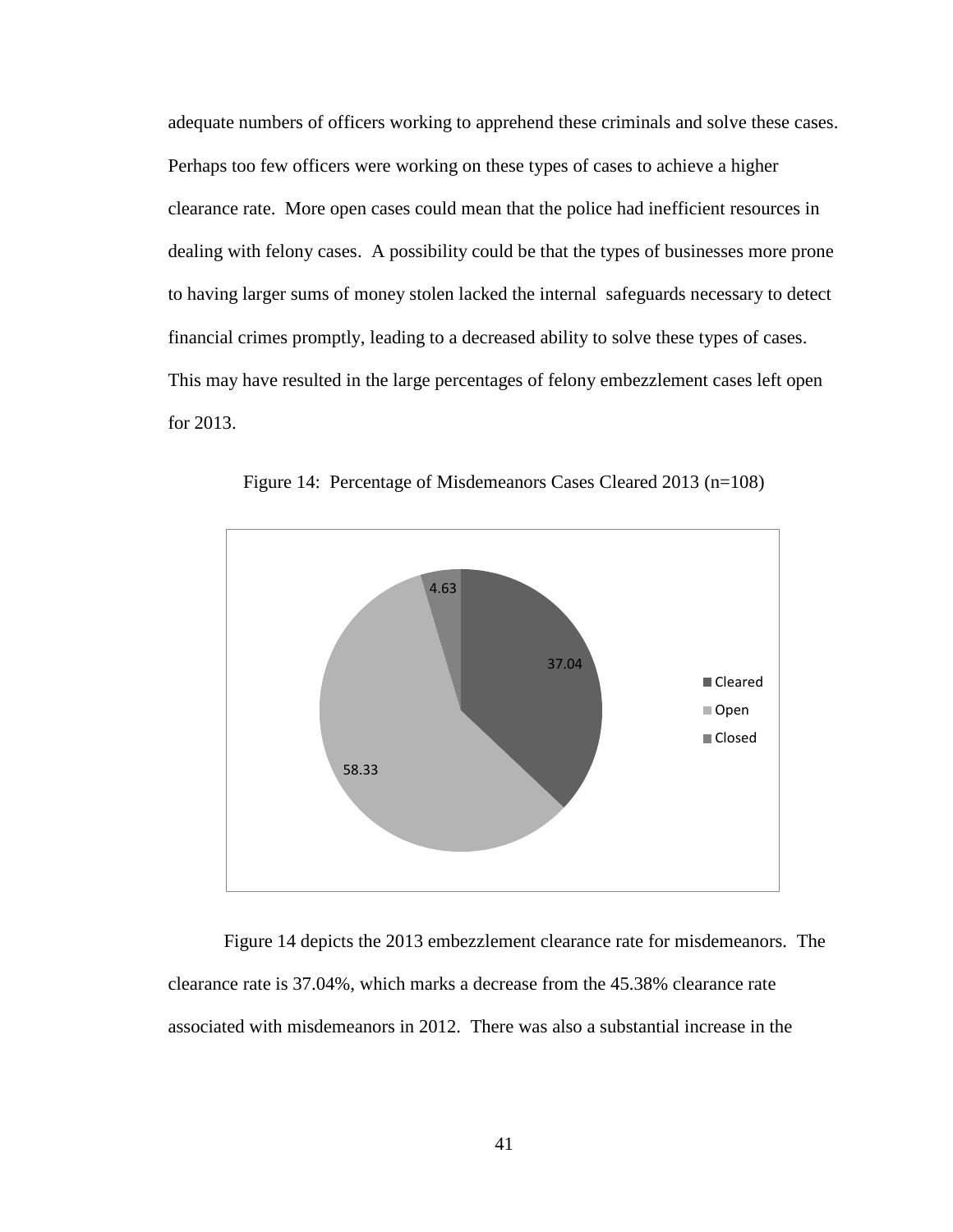percentage of misdemeanor embezzlement cases left open. The percentage in 2013 is 58.33%, which is 35.25% higher than the 2012 percentage of open cases (23.08%).

Comparing the 2013 clearance rates for felony and misdemeanor cases allows us to see which types of embezzlement cases the LVMPD is able to solve and deter more effectively. Figure 15 gives us this information.

Figure 15: Comparison of Embezzlement Clearance Rates 2013: Felony vs.



Misdemeanor

Figure 15 shows a bar graph comparing the 2013 embezzlement clearance rates for two different case types: felony and misdemeanor. The clearance rate for felony embezzlement cases is 11.48%. The clearance rate for misdemeanor embezzlement cases for 2013 was 37.04%. The clearance rate for misdemeanor cases was 25.56% higher than the rate for felonies. The graph shows that the LVMPD is more effective at deterring embezzlement situations when the values stolen are below \$650 (misdemeanor). In 2013, the LVMPD's efforts to solve misdemeanor embezzlement cases appear to have been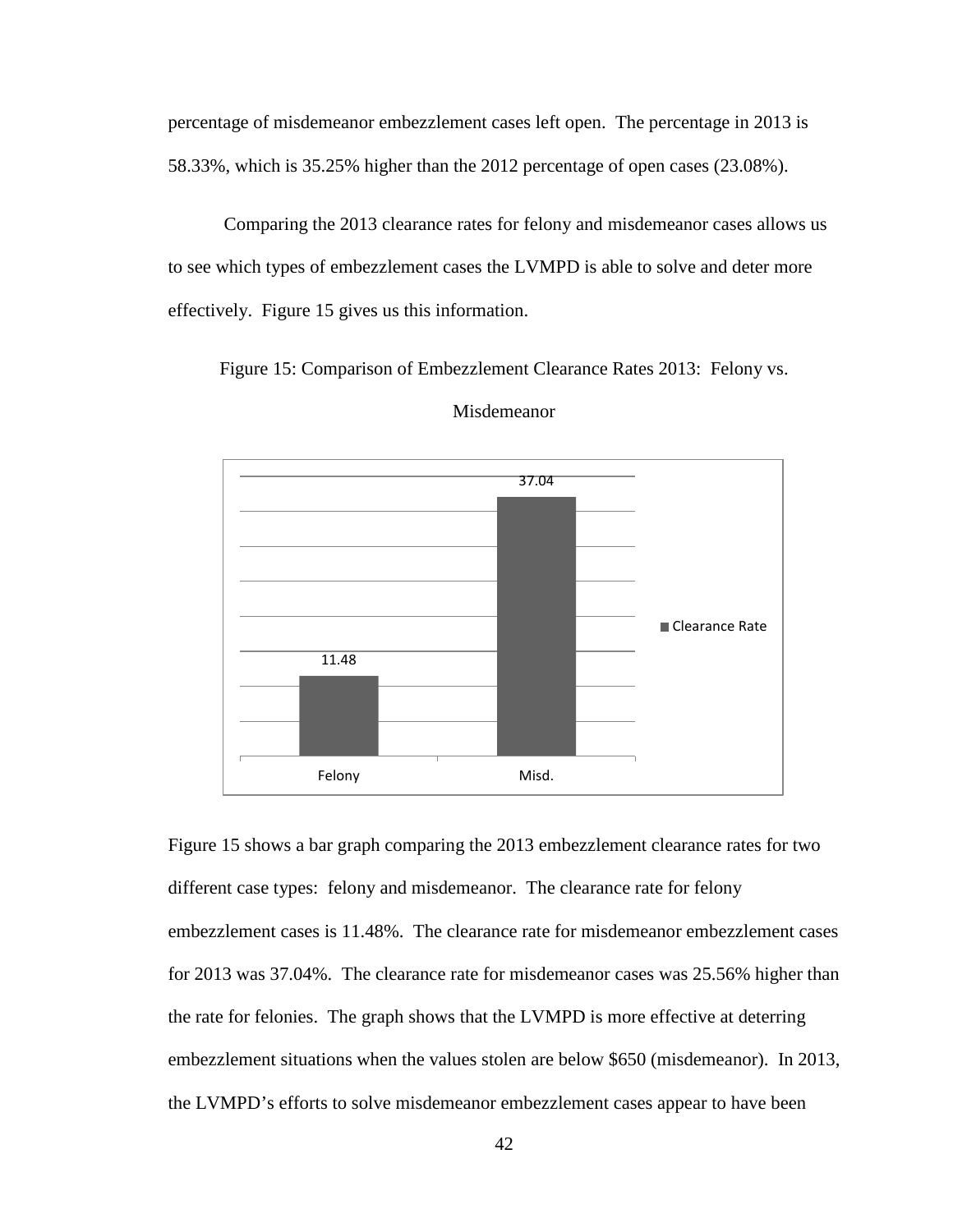more effective when compared to felony cases. Perhaps there is something about misdemeanor cases that allows officers to be better at apprehending and punishing embezzlers in these situations. The LVMPD may lack resources to deal with embezzlement cases with higher amounts of money stolen. Another explanation may be that businesses that are more likely to have smaller amounts stolen (below \$650) may have better internal safeguards against embezzlement that help officers to solve these crimes more effectively and more often. Individuals that steal small amounts of money; i.e., below \$650, may typically be stealing in contexts where embezzlement is easier to detect; i.e., retail businesses/grocery. Within retail businesses or grocery stores, embezzlers typically steal from cash registers. These registers have fixed amounts of money in them , and offenders reach in quickly to grab a handful of cash. These cash amounts stolen typically receive a misdemeanor distinction. This may contribute to the finding that misdemeanor embezzlement cases have higher clearance rates. On the other hand, felony cases where amounts stolen are over \$650 may be more likely to take place in environments that are harder to monitor. Office contexts may give rise to theft opportunities that exceed \$650. These offenders are not typically under the watchful eye of surveillance and are typically not out in public like employees at cash registers. These upper class offenders that steal larger amounts of money may have more time to cover up their crimes and may not be as strictly monitored when compared to the blue collar embezzlers found in retail businesses.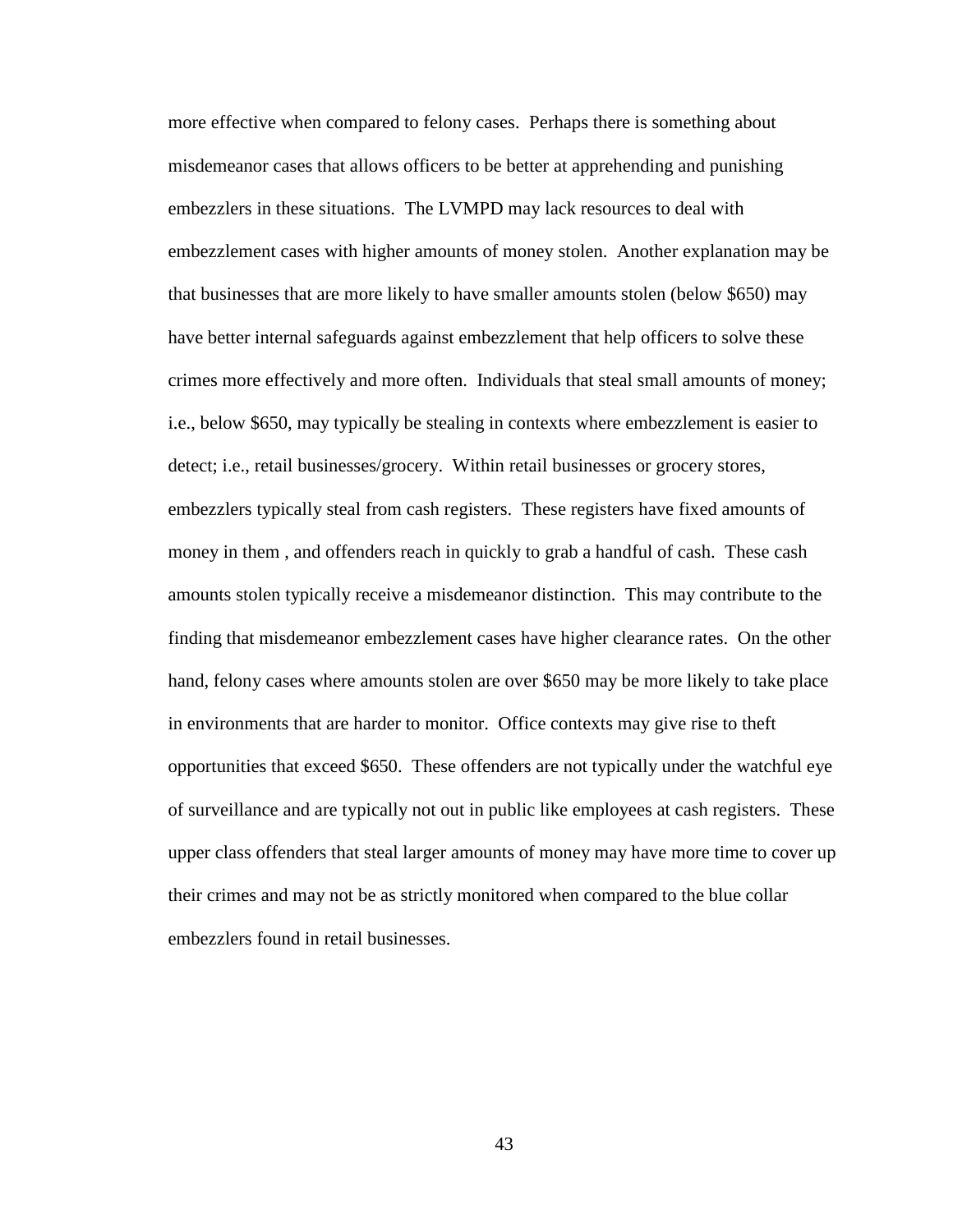



 $(n=157)$ 

Figure 16 shows the 2013 embezzlement clearance rate for retail

businesses/grocery cases. This clearance rate is 36.31%, meaning that this percentage of embezzlement cases for this year and within this context was solved by the police. More than half of these types of cases (61.78%) were left open, and a small percentage of cases (1.91%) were closed, without being considered solved.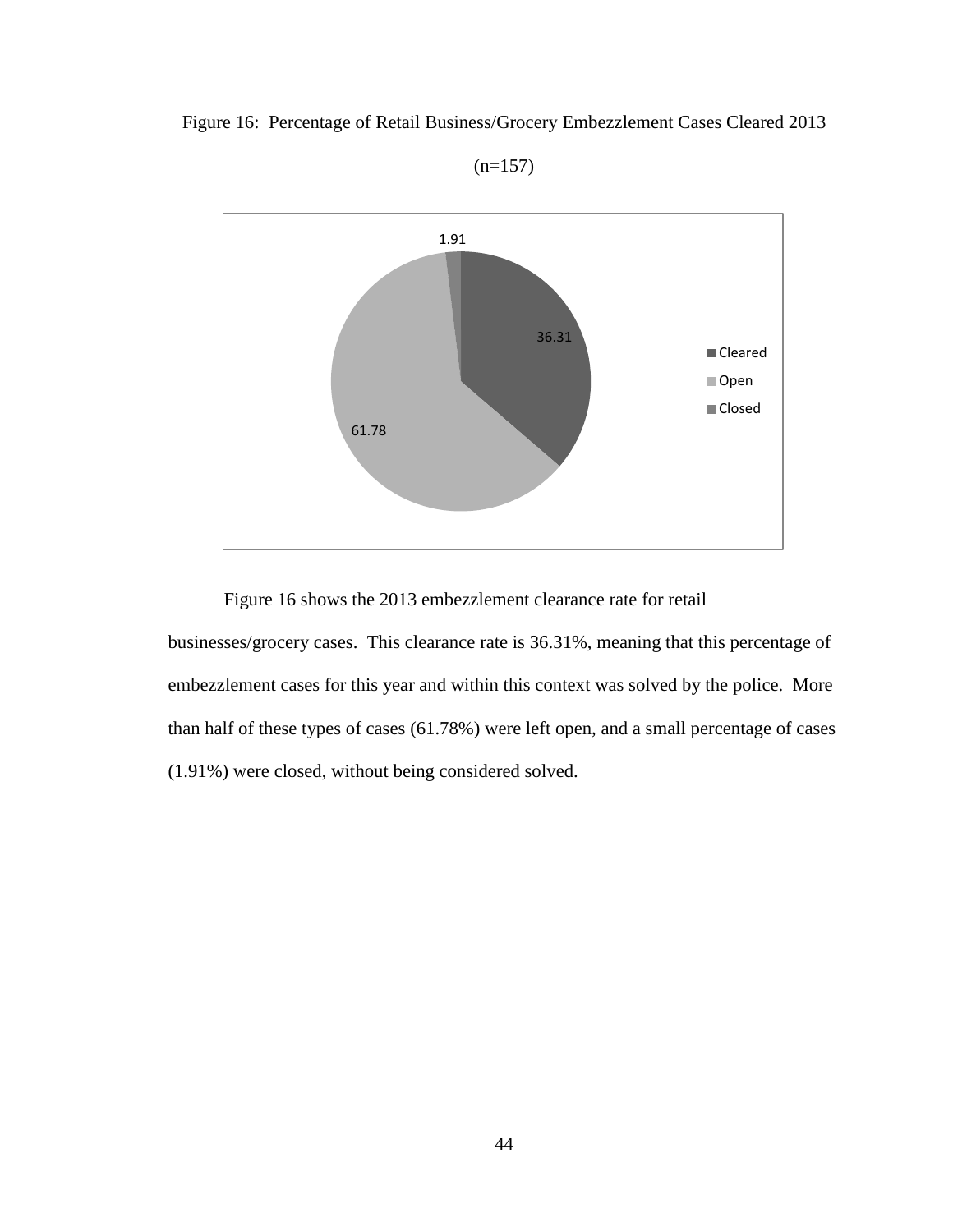

Figure 17: Percentage of Office Embezzlement Cases Cleared 2013 (n=102)

Figure 17 gives a display of the clearance rate for office embezzlement cases in 2013. It also shows the percentages associated with closed cases and open cases. This particular type of embezzlement for this year has an extremely low clearance rate at 5.88%. This is much lower than the clearance rate for retail business/grocery for the same year. It is also lower than the clearance rate for the same type of case the year before. A very large percentage, 84.31% of these types of cases were left open. Perhaps these types of cases take longer to investigate or the police do not have efficient resources to take care of embezzlement in this context. Offices may lack internal structures that assist with apprehension or evidence preservation that could potentially help police officers to investigate these types of financial crimes. These types of problems could be reasons why the clearance rate for embezzlement within this context is so low.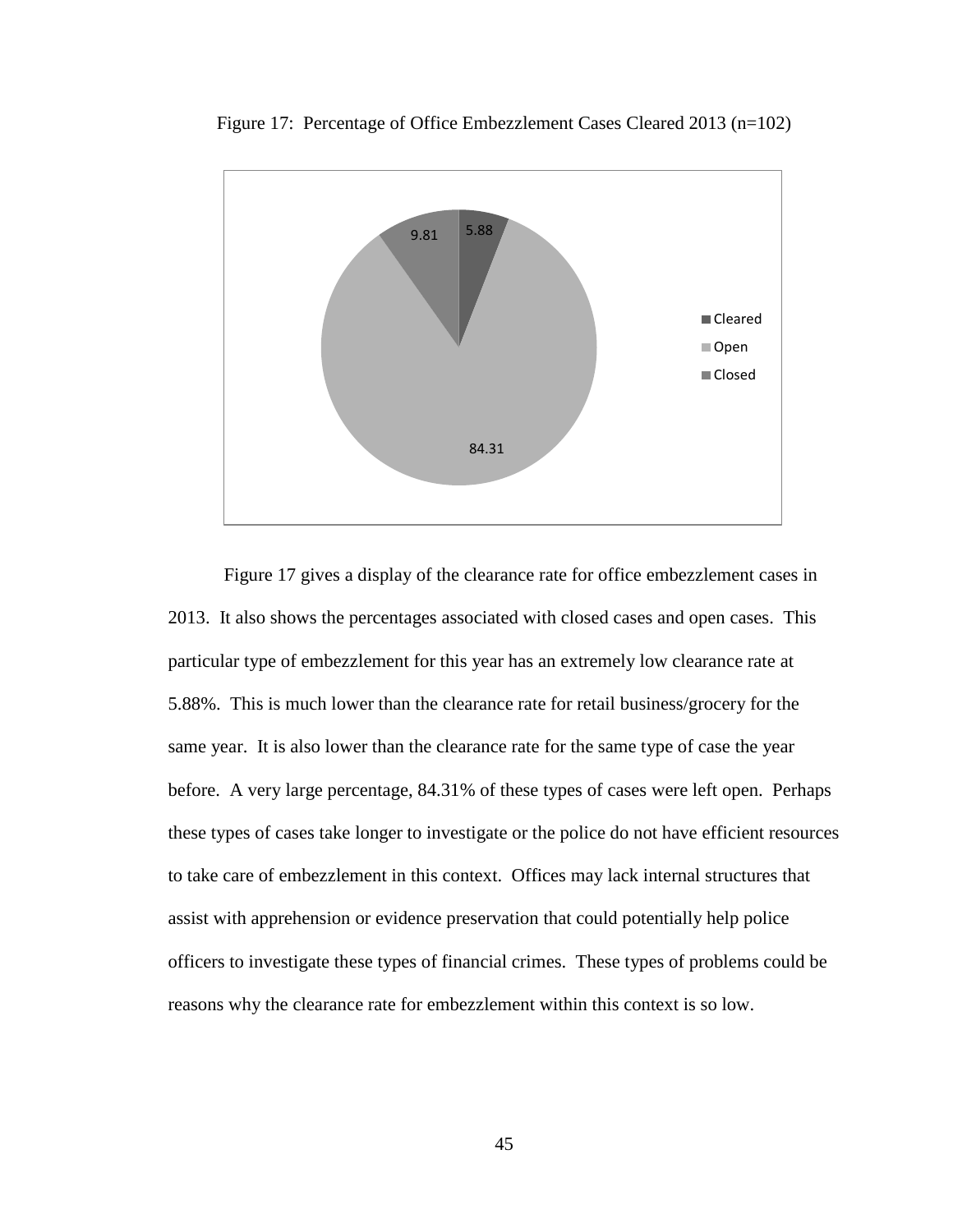

Figure 18: Percentage of Monetary Establishment Embezzlement Cases Cleared

Figure 18 gives a pie chart displaying the clearance rate for 2013 embezzlement cases within the context of a monetary establishment. Most of these cases, 83.33%, remain open. Embezzlement within this context has a clearance rate of 16.67% which is higher than that of offices for the same year but lower than that of retail businesses for the same year. Police may have a difficult time investigating and solving embezzlement cases within this context, or these cases may take a very long time to gather evidence and follow leads etc.

2013 (n=12)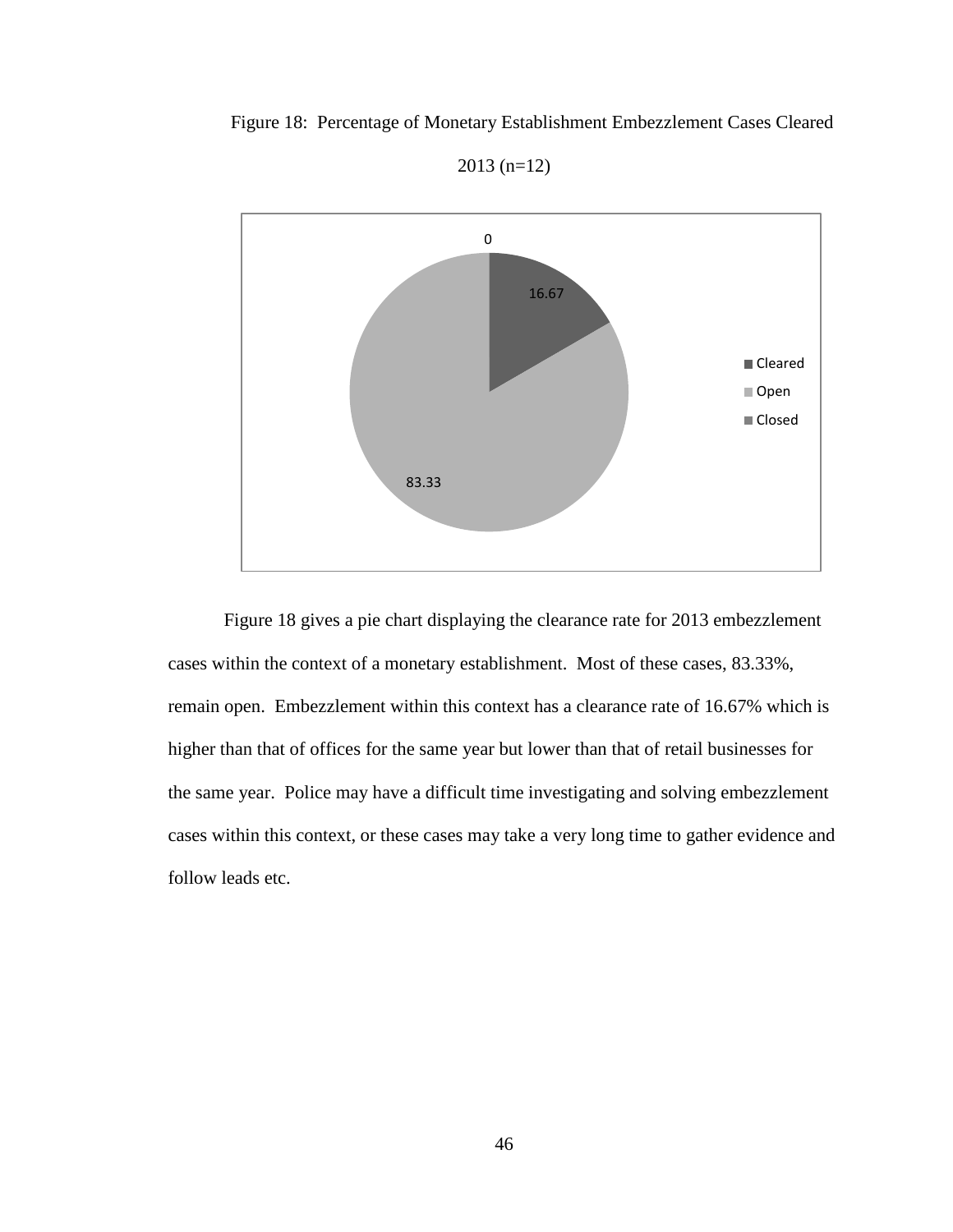





Figure 19 is a pie chart showing the clearance rate and percentages of closed and open cases associated with 2013 embezzlement situations taking place in a restaurant/bar. A clearance rate of 11.11% is higher than that for offices in 2013 and lower than that of both monetary establishments and retail businesses/grocery. There was an incredibly high percentage of open cases at 85.19%.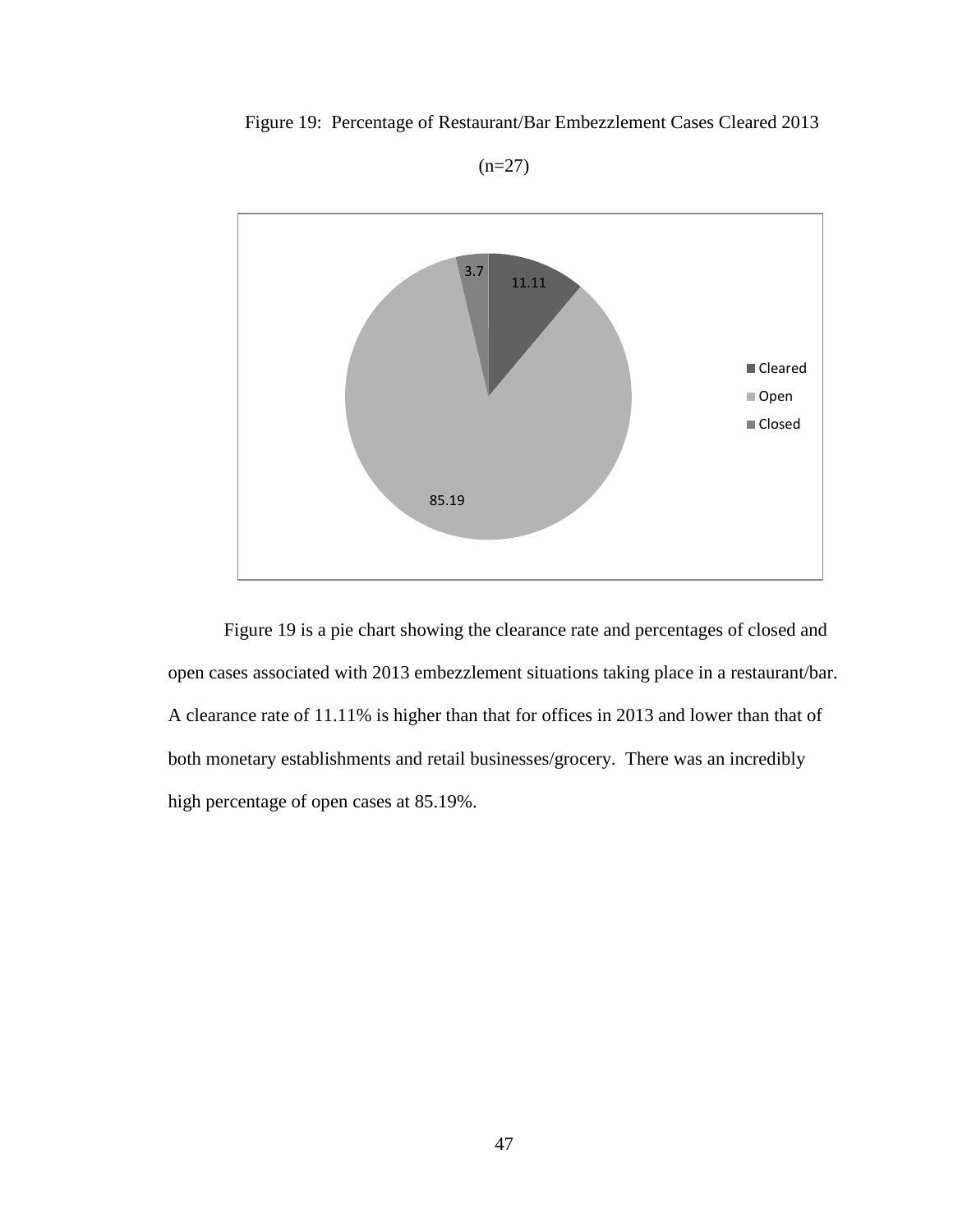



Offices vs. Monetary Establishments vs. Restaurant/Bar 2013

Figure 20 is a bar graph comparing 2013 embezzlement clearance rates for four different types of embezzlement cases: retail business/grocery, office, monetary establishments, and restaurant/bar. The clearance rate for retail business/grocery was the highest of the four categories, surpassing all the other by a remarkable amount. The police are able to most effectively solve embezzlement situations taking place in a retail business/grocery setting. Subsequently, these high clearance rates come with a greater deterrent effect on future embezzlers. The LVMPD solves embezzlement situations within this retail business/grocery context most effectively, because it solves the greatest proportion of cases within this category. Office cases for 2013 have the lowest clearance rate, meaning that the police have had the least success solving these types of embezzlement cases. The deterrent effect in this category is theoretically very weak.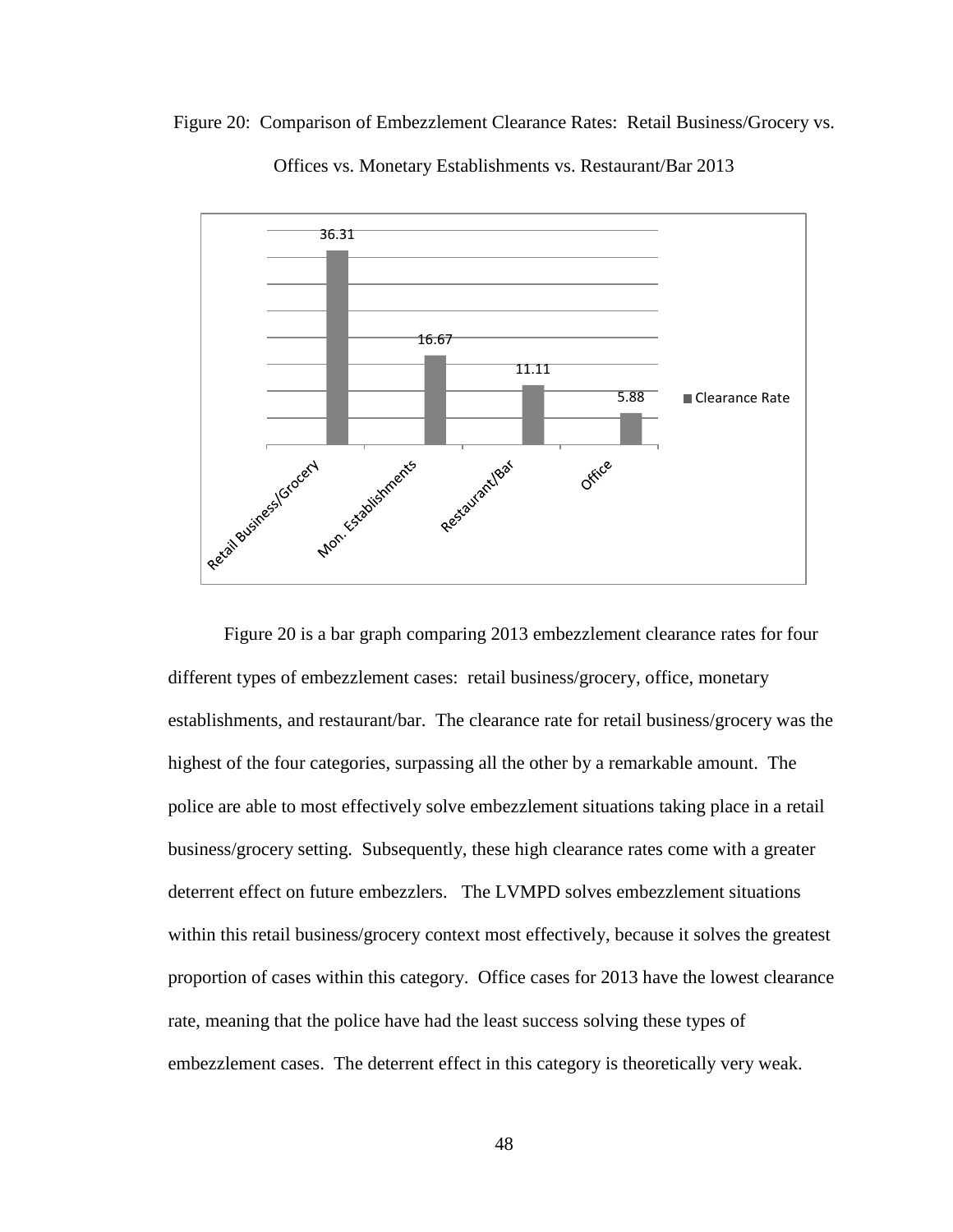Monetary establishments had the second highest clearance rate followed by restaurant/bar cases.



Figure 21: Percentage of All Embezzlement Cases Cleared 2012-2013

Figure 21 is a bar chart displaying the embezzlement clearance rates for 2012 and 2013. Both of these clearance rates fall short of the U.S. embezzlement clearance rate of 38.37%. The 2012 embezzlement clearance rate is 23.6%, while the 2013 embezzlement clearance rate is 19.3%. The LVMPD may be able to make some adjustments in policy to try to improve these clearance rates and be able to solve a larger percentage of these embezzlement situations. This would help to achieve greater levels of deterrence. The embezzlement clearance rates in Las Vegas may be lower than the U.S. embezzlement clearance rate due to the LVMPD's area of emphasis. The LVMPD does not focus their efforts on white collar crime. It focusses mainly in street level offenses, because these are most publicized, and these are the types of crimes people fear. Las Vegas police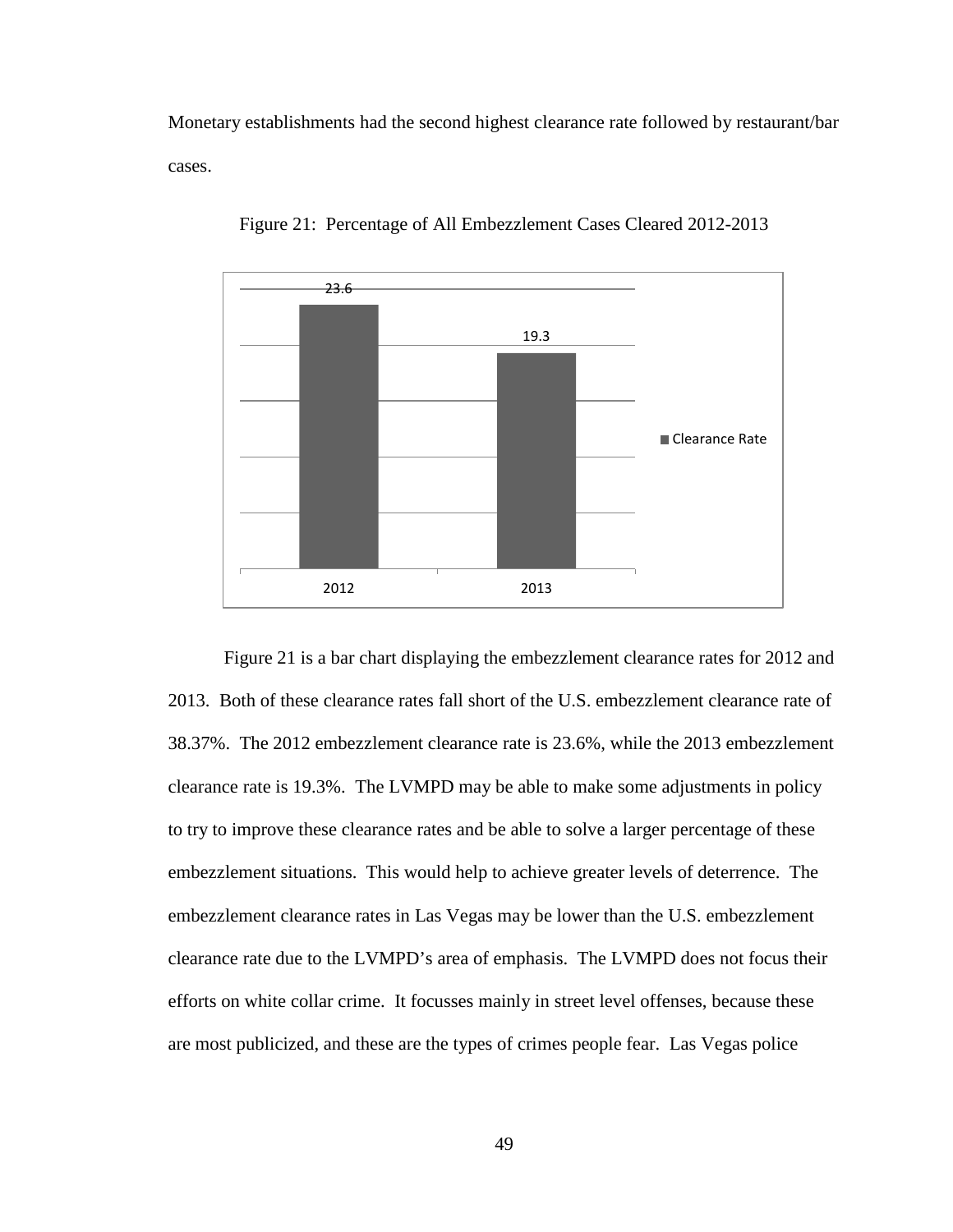officers, thus, may not spend as much time trying to solve these cases, because they are busy trying to solve other crimes.



Figure 22: Percentage of All Felony Embezzlement Cases Cleared 2012-2013

Figure 22 is a bar graph displaying the felony embezzlement clearance rates for 2012 and 2013. The felony embezzlement clearance rate for 2012 was higher in 2012 than it was in 2013. These clearance rates are low when compared to clearance rates for other embezzlement case types and when compared to overall embezzlement clearance rates for both years. The police may be able to improve these numbers by enacting policy changes, increasing staffing, and allocating resources toward these types of embezzlement situations.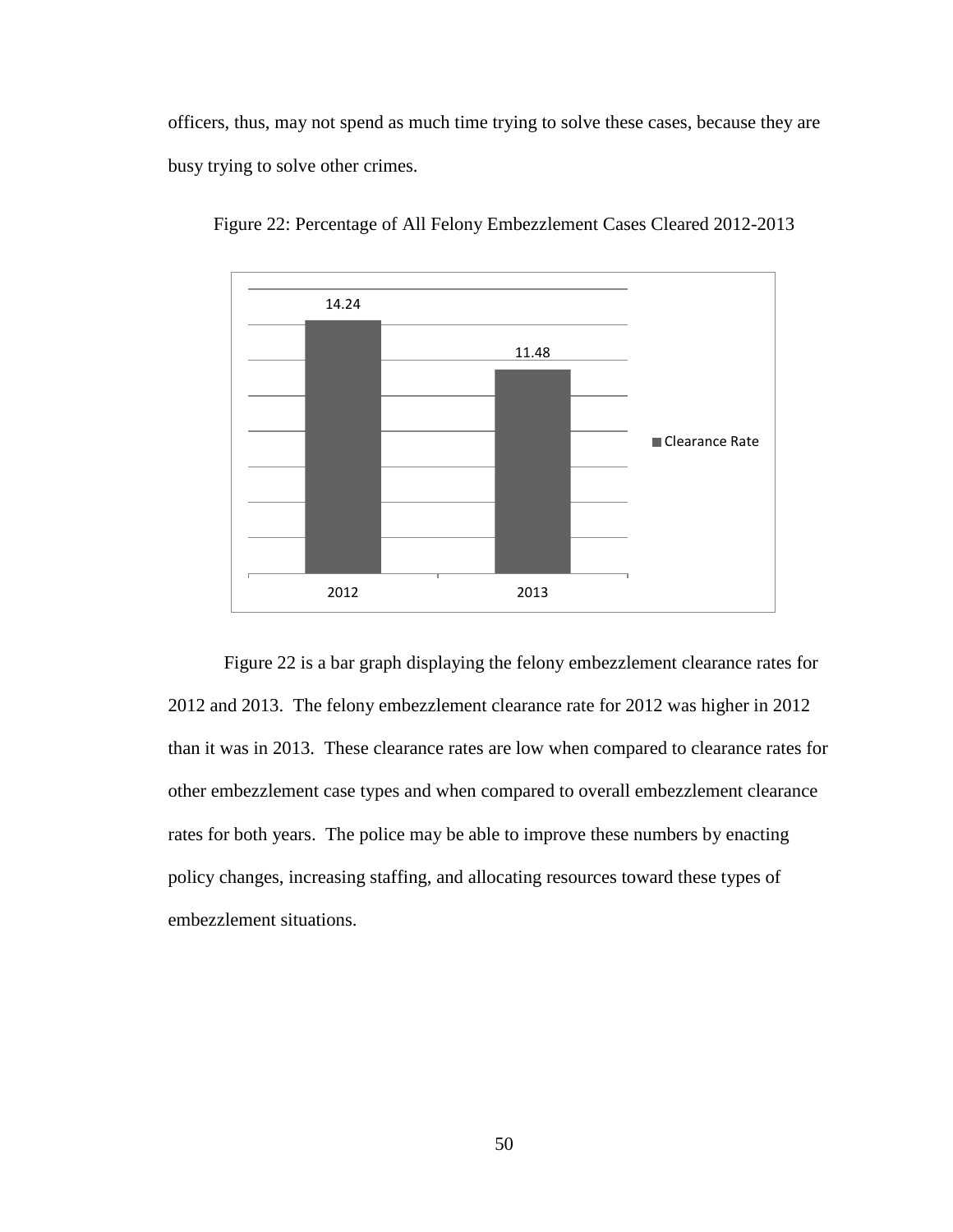



Figure 23 displays the clearance rate for misdemeanor embezzlement cases in 2012 and 2013. There was a decrease in clearance rate from 2012 to 2013 by 8.34%. These clearance rates are much more impressive when compared to felony clearance rates. This may be due to the nature of misdemeanor cases. These types of embezzlement crimes may be inherently easier to solve when it comes to apprehension and investigation of the criminal situation. The LVMPD achieves a much greater deterrent effect on would-be embezzlers for misdemeanor cases when compared to felony cases.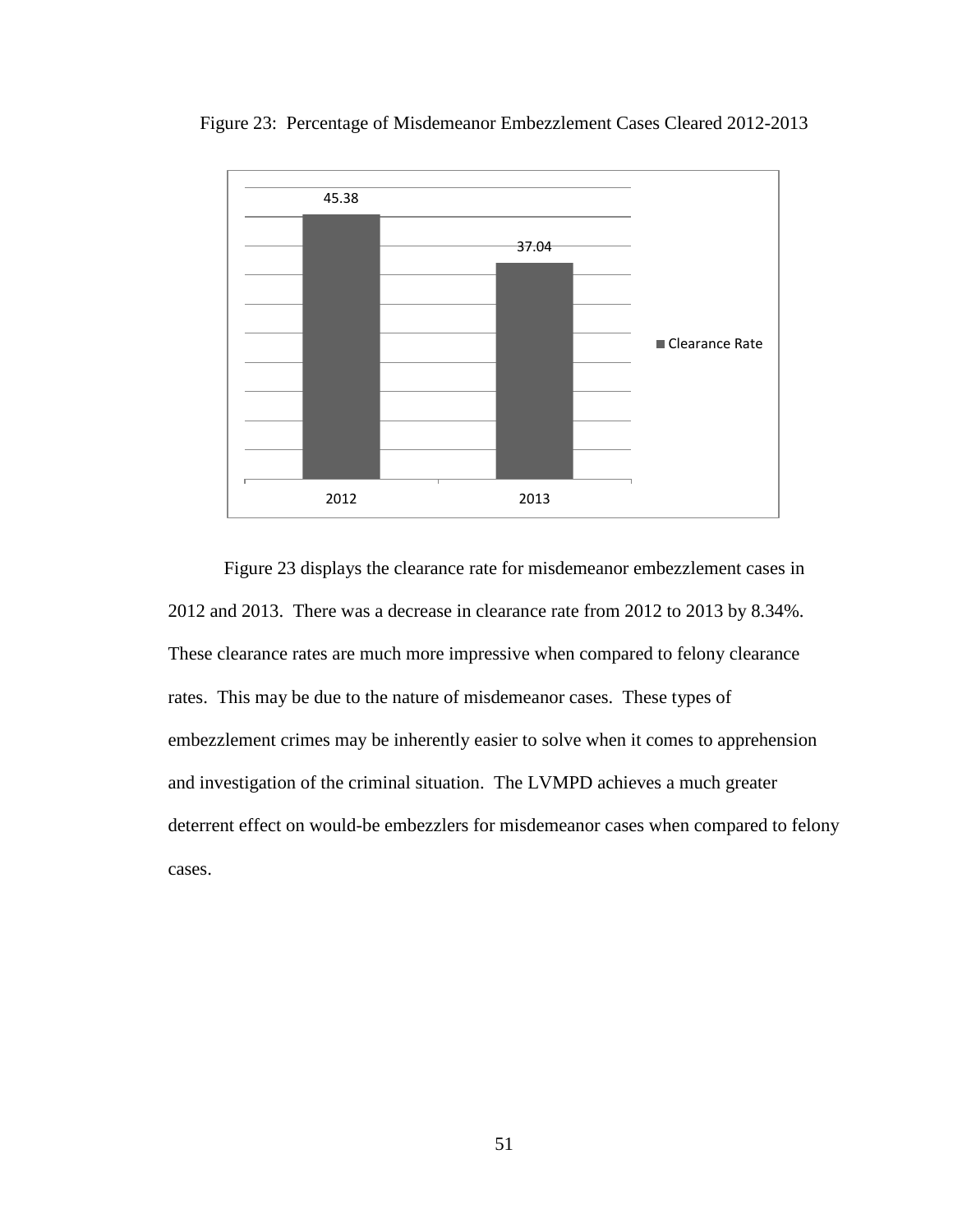



2013

Figure 24 displays the clearance rate for embezzlement cases taking place in retail businesses/grocery for the years 2012 and 2013. The clearance rate was higher in 2012 when compared to 2013. These clearance rates are respectable and serve as an effective deterrent on future embezzlers.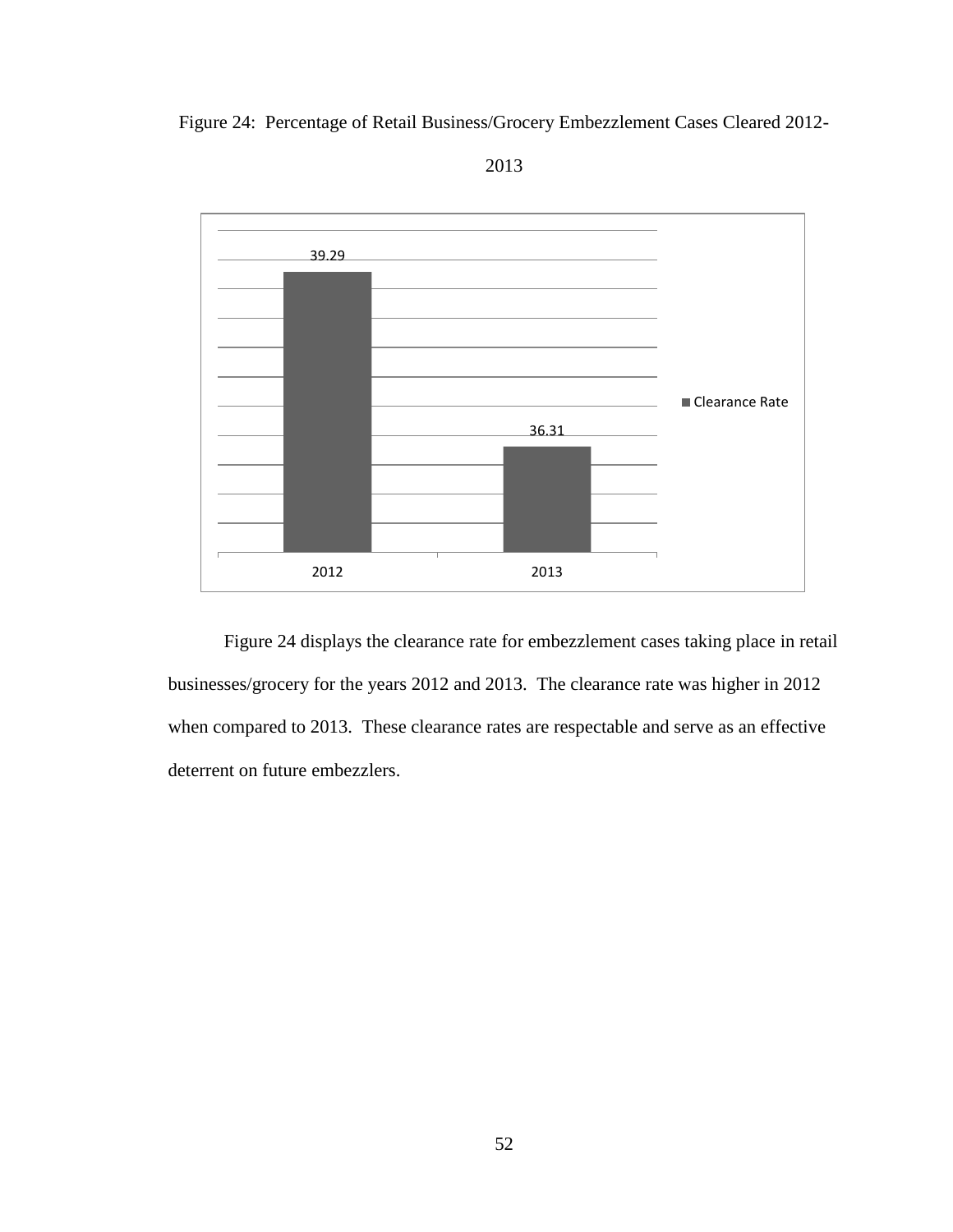



Figure 25 shows the clearance rate for office embezzlement cases for 2012 and 2013. These clearance rates are extremely low, and have a very low deterrent effect when compared to embezzlement cases in every other context. The police may try to raise these rates through policy changes and increases in staffing.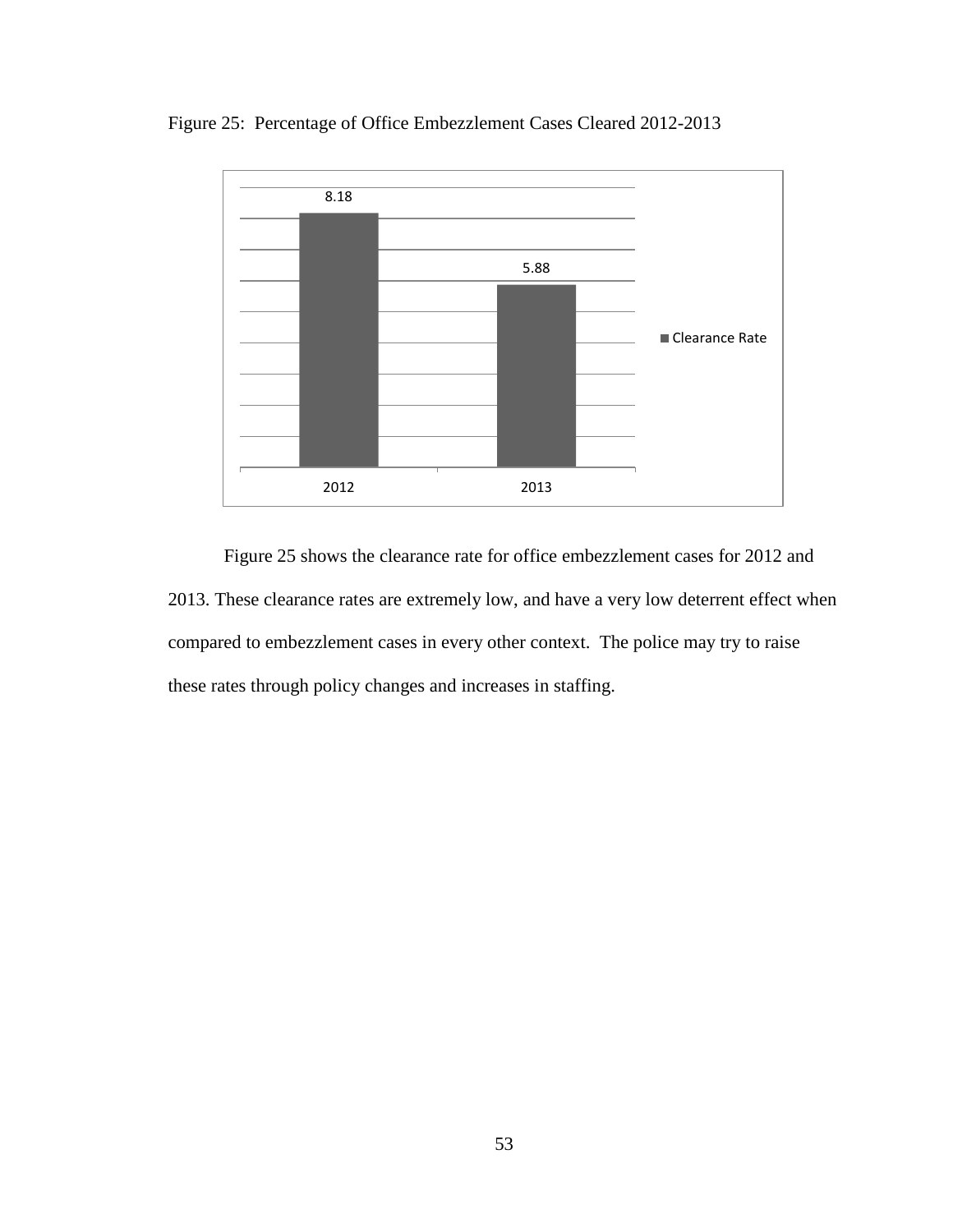



2013

Figure 26 shows the clearance rates for monetary establishments for the years 2012 and 2013. There was a substantial decrease in the clearance rate from 2012 to 2013. The clearance rate for both years was higher when compared to the clearance rates for offices, while they were more modest when compared to the clearance rates for retail business/grocery.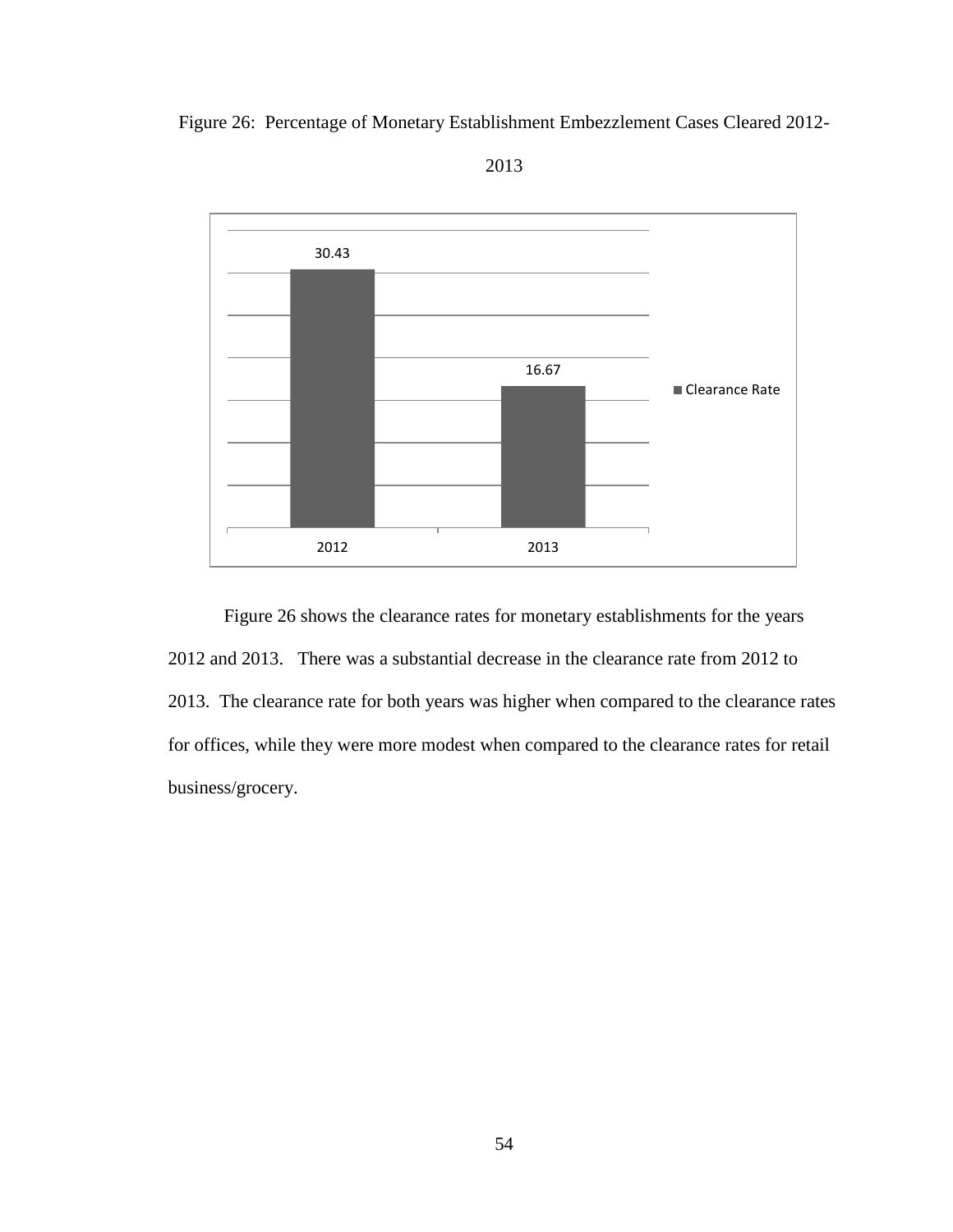Figure 27: Percentage of Restaurant/Bar Embezzlement Cases Cleared 2012-





Figure 27 gives the clearance rates for embezzlement cases taking place in a restaurant/bar setting for the years 2012 and 2013. These clearance rates are modest when compared to the clearance rates of retail business/grocery. The clearance rates for restaurants/bar decreased from 2012 to 2013. The LVMPD can adjust policies to try to increase the clearance rates in these situations to achieve a greater deterrent effect.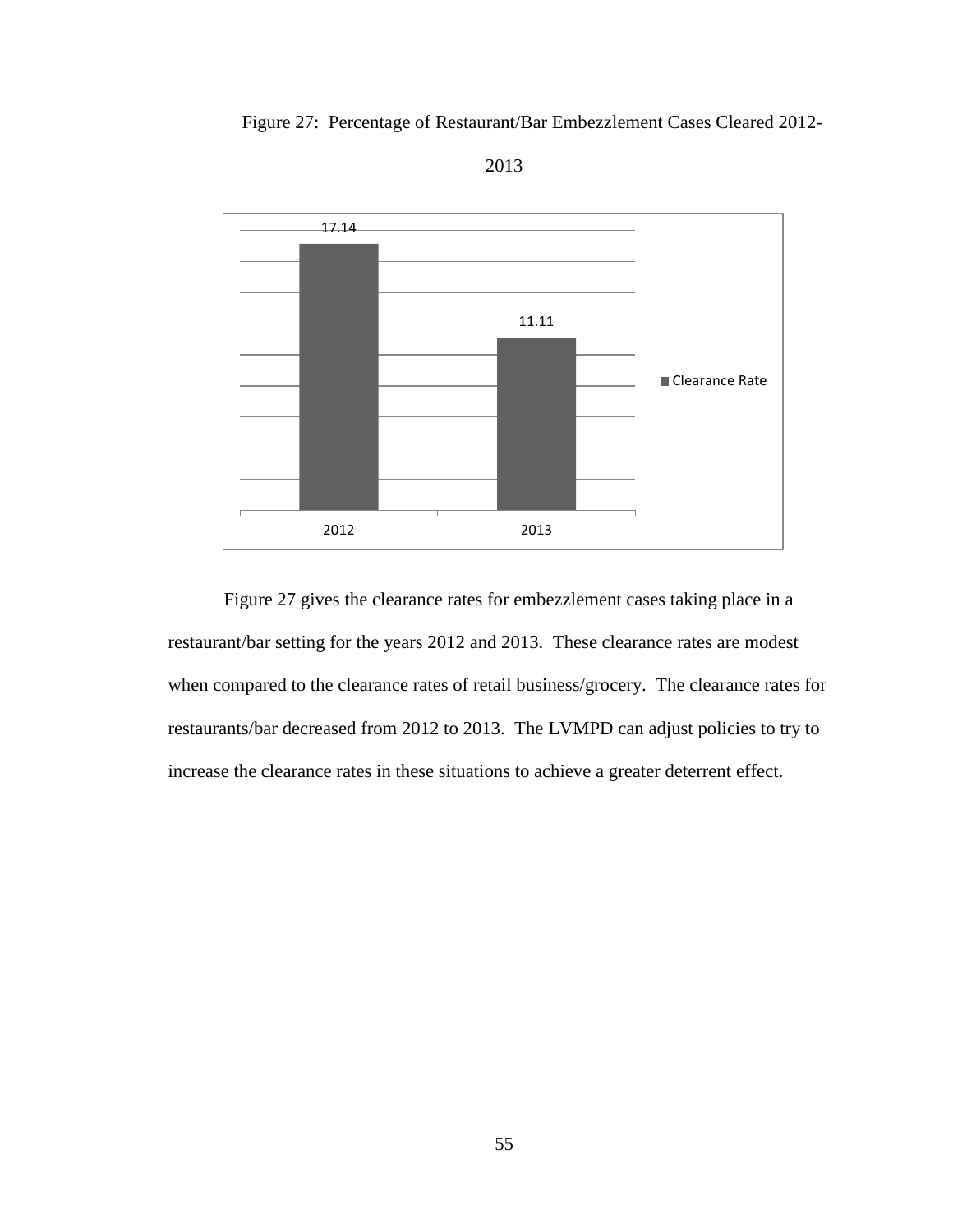## CHAPTER SIX: DISCUSSION AND CONCLUSIONS

#### **Discussion and Conclusions**

This study aimed to answer the following questions: 1) What is the clearance rate for embezzlement in Las Vegas, NV? 2) What is the clearance rate associated with the general category of fraud-related white collar crime in Las Vegas, NV? 3) Are police more effective in deterring specific types of embezzlement cases? Our criminal justice system seeks to apprehend embezzlement criminals and "solve" embezzlement cases. Police departments allocate a limited amount of resources to embezzlement cases in order to solve these crimes. Higher clearance rates for embezzlement incidents should, theoretically lead to a greater deterrent effect on the public, who would weigh the benefits of crime against the likelihood of being caught. A higher clearance rate should lead to a greater perceptual deterrence, because the public would fear being caught and refrain from criminal activity (embezzlement). This particular study focused on embezzlement cases from the years 2012-2013, and has taken clearance rates of embezzlement within different contexts to be compared to one another for these years. The results of the study paint a picture of what the clearance rates for embezzlement were in general from 2012 to 2013 in Las Vegas, along with the clearance rates for a variety of embezzlement situations. The calculated clearance rates indicate the percentage of embezzlement crimes solved by the LVMPD, and point to how likely it is a person will be caught and apprehended by the criminal justice system. The findings point to whether police are more effective in deterring specific types of embezzlement cases over others.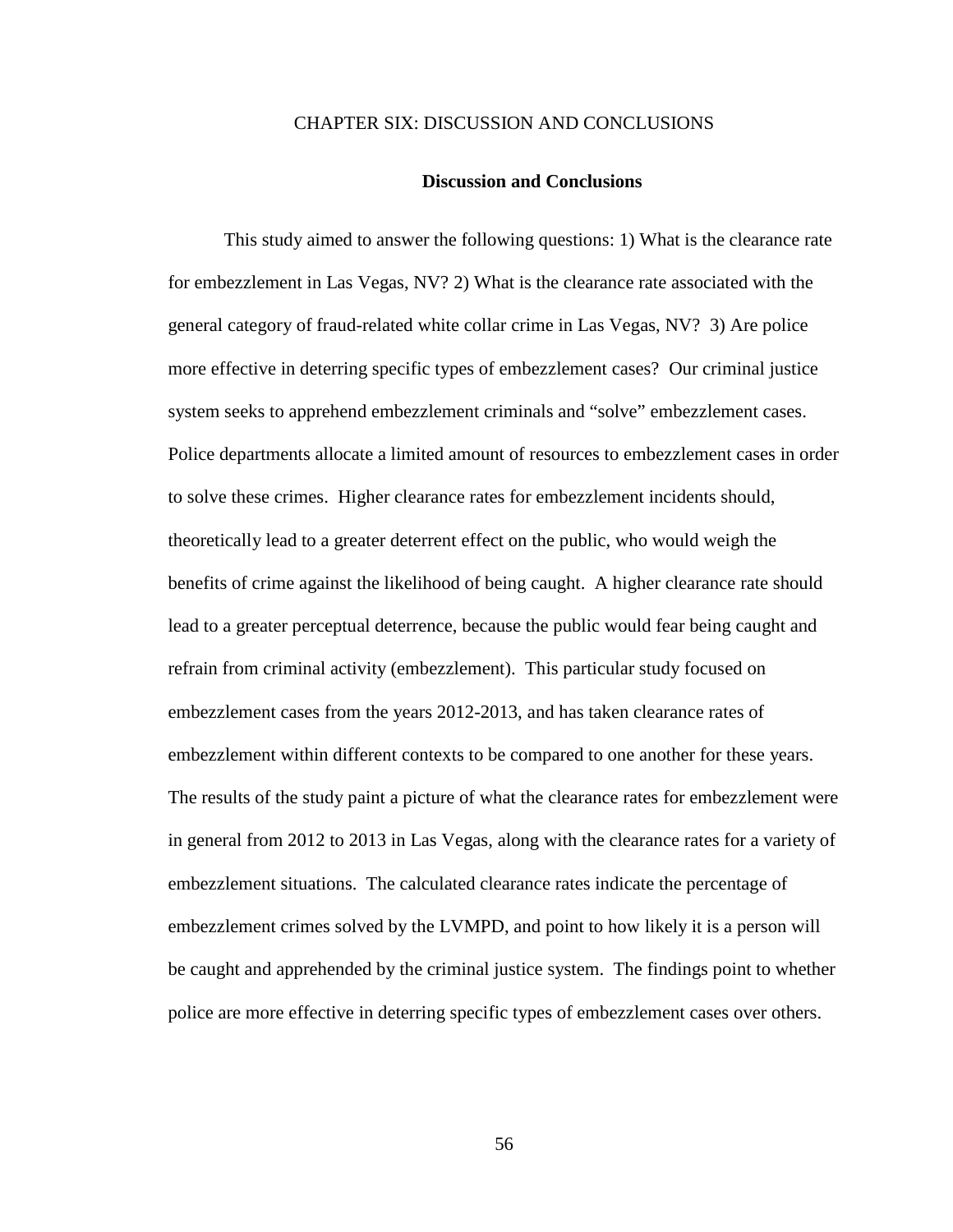The findings suggest that the LVMPD is not as effective at deterring embezzlement as the rest of the country on average. The average U.S embezzlement clearance rate is 38.37%. However, the clearance rates for total embezzlement in 2012 and 2013 for Las Vegas were 23.6% and 19.3% respectively. These are much lower than the national average, and the LVMPD may be able to increase the clearance rate by changing some policies and practices.

The results of the study indicate that total fraud trends mimic economic trends. A peak in the number of fraud-related calls for service in 2008 is striking. Las Vegas was in an economic downturn during this year, and it could be that people turn toward illicit activities, i.e., embezzlement, when the economy is poor to make up for lost wages or supplement a waning income. While the calls for service may have increased during the recession, Table 2 showed that there was a large percent decrease in the clearance rate for these general fraud cases in 2008. During economic recessions, police departments may be less inclined to devote resources or pursue these financial crimes with vigor. Economic downturns may cause police departments to be more lax in their efforts to solve fraud cases. Police know that people are struggling to get by financially during recessions, and departments may not be trying as hard to solve these types of cases during shaky economic times. Despite the fact that there appear to be more fraud related calls for service during the recession in 2008, police officers may be less inclined to try to solve these cases in a timely manner, if at all. Additionally, the police's general focus is not on white collar crimes in general or on embezzlement. Because of this, there is little activity when it comes to policy changes relating to these crimes. Police departments are more interested in street level offenses. The recession of 2008 disrupted the stability of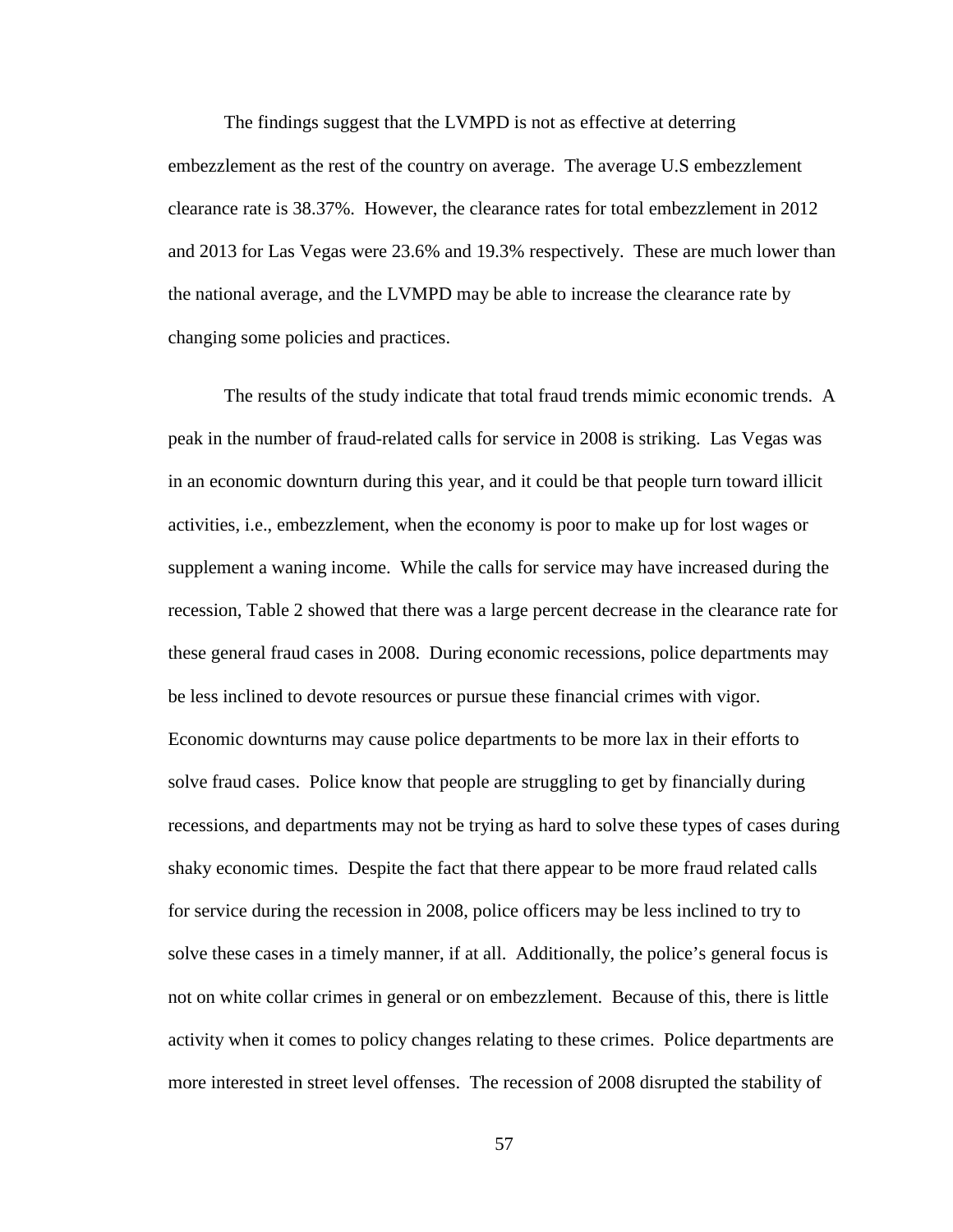clearance rates in this 2006-2013window and resulted in a sizable decrease. The time frame must also be considered, because this 2006-2013period may be limited when it comes to viewing trends.

The findings point to the conclusion that police are more effective in deterring specific types of embezzlement cases. Clearance rates were calculated for a variety of embezzlement types, and this study compared a variety of embezzlement case types to one another. The clearance rates from the year 2012 to 2013 were calculated for misdemeanor and felony embezzlement cases. In 2012, the clearance rate for misdemeanor cases was 45.38% while it was only 14.24% for felonies. In 2013, the misdemeanor embezzlement clearance rate was 37.04%, and it was 11.48% for felonies. These statistics suggest that police are more effective at deterring misdemeanor embezzlement cases. A greater clearance rate for misdemeanor embezzlement cases at each year shows that police are better at solving misdemeanor embezzlement cases as opposed to felony embezzlement cases.

This study also compared clearance rates from the year 2012 to 2013 for Retail Business/Grocery, Office, Monetary Establishments, and Restaurant/Bar embezzlement cases. The study found that the greatest percentage of cleared cases came from the retail business/grocery category which had a clearance rate of 39.29% in 2012 and 36.31% in 2013. The police are worst at solving "Office" embezzlement cases when compared to the other categories. The clearance rates for office embezzlement cases was lowest for both years 2012-2013 at 8.18% and 5.88% respectively, when compared to all three other categories. Police are least effective at "solving" embezzlement cases for offices when compared to retail business/grocery, monetary establishment, and restaurant/bar.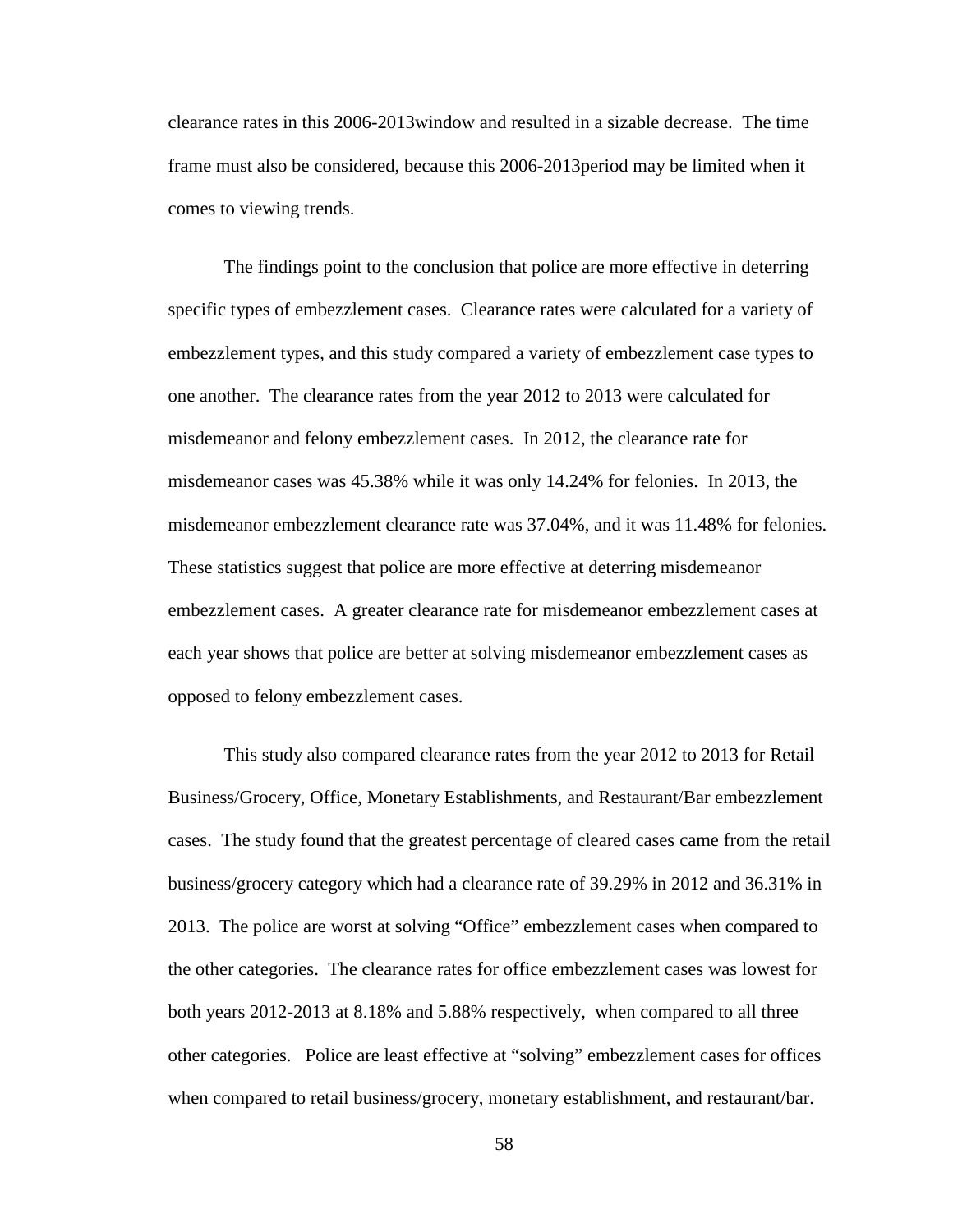This means that clearance rates for office embezzlement have the smallest deterrent effect when compared to the other three categories. The LVMPD is least effective at deterring embezzlement cases within this office context.

## **LVMPD/Business Policy Implications**

These findings may have policy implications for the Las Vegas Metropolitan Police Department. It is necessary to seriously consider more funding to help police solve more of these embezzlement crimes, or to allocate resources from some other crime area in order to focus on the improvement of embezzlement apprehension and resolution. This could help to achieve a greater deterrent effect by increasing clearance rates. The fact that misdemeanor cases are much more likely to be solved by police when compared to felony cases may also come with some policy implications. Perhaps the LVMPD should consider allocating resources to try to solve more of these felony cases. The LVMPD could switch approaches to try to compensate for the lower clearance rate of felonies by allocating some resources for detection and apprehension from misdemeanor cases to felony cases. It could be the case that businesses more likely to be victimized by misdemeanor embezzlement have better internal safeguards that allow for prompt detection of financial crimes which would increase the likelihood that embezzlement cases would be solved in a timely manner. Encouraging all businesses to improve these internal safeguards should subsequently improve clearance rates. Businesses can improve their security measures by having visible security cameras to deter crime and catch people who are attempting to steal. Improving these systems of responding to and detecting financial crimes should help to increase the likelihood that embezzlement cases are detected and dealt with accordingly.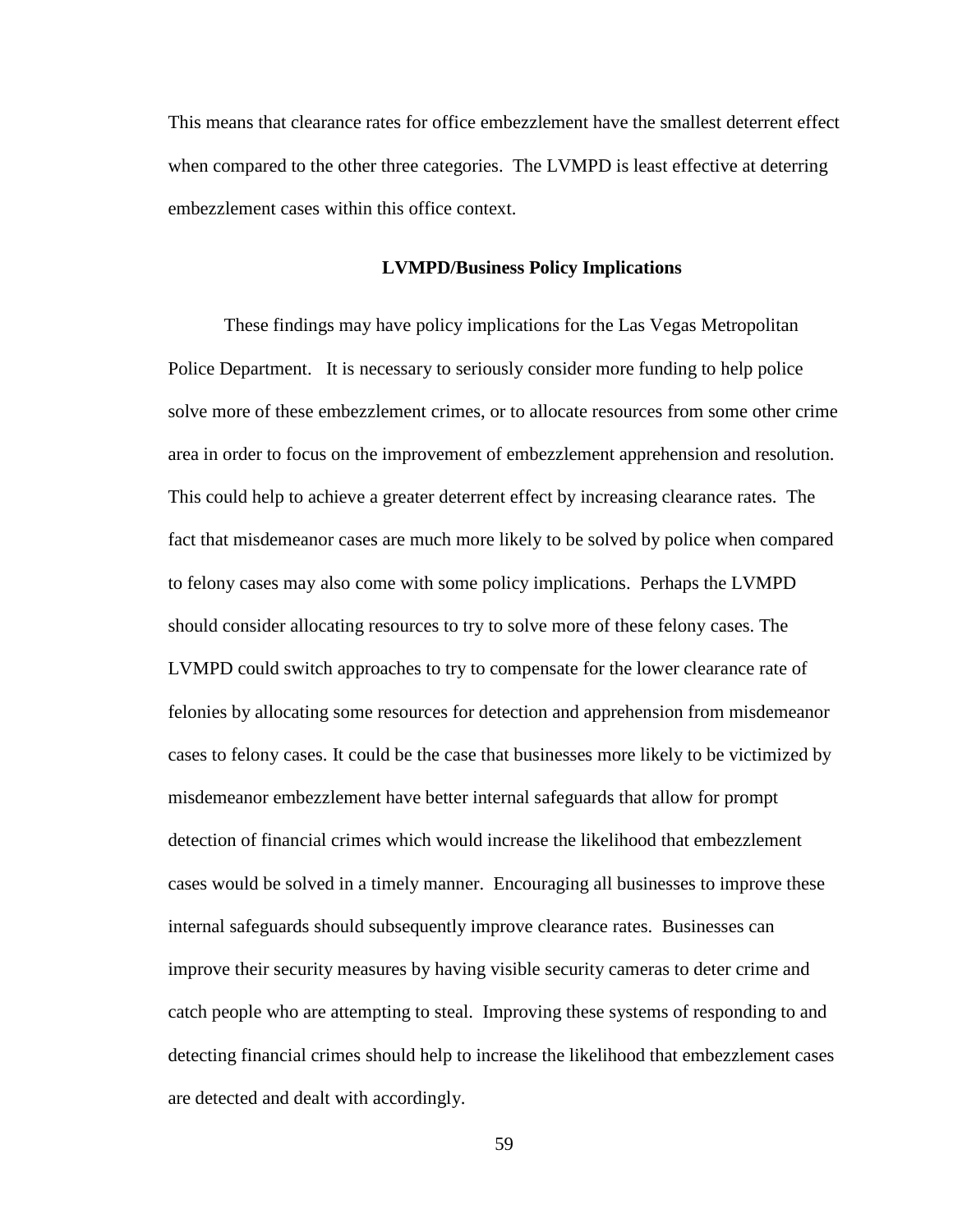The police could encourage businesses to have improved communication with the police department. By encouraging businesses to improve communication with the police, embezzlement cases may be solved sooner through more prompt detection, and embezzlers could be punished more often. However, it must be acknowledged that businesses are often reluctant to involve law enforcement. Businesses can improve their own policies to reduce embezzlement occurrences. By having staff in-services and training courses that teach professionalism and ethics, employees can be informed about the consequences of stealing.

 The findings also point to the fact that police are most effective at "solving" embezzlement cases taking place in retail businesses/grocery. The police are least effective at "solving" embezzlement cases taking place in offices. In order to raise the clearance rate for office embezzlements, the LVMPD should allocate more resources to embezzlement cases taking place in these office environments. Situational factors may make it so that metro has a difficult time solving these types of embezzlement cases, which is why more resources are needed in these office settings. Resources to solve crime could be switched from retail businesses/grocery or from monetary establishments to embezzlement cases in these office environments. This could help to raise the clearance rates for office embezzlement cases by taking resources from areas that can afford it. Unfortunately, it is difficult for police to allocate resources because of funding and administrative red tape, but offices can still improve the likelihood of solving embezzlement by being systematic in preventative and detection measures. Perhaps offices can restructure their layouts to have it so that employees are being watched more closely. Offices can have improved security measures and increased penalties for those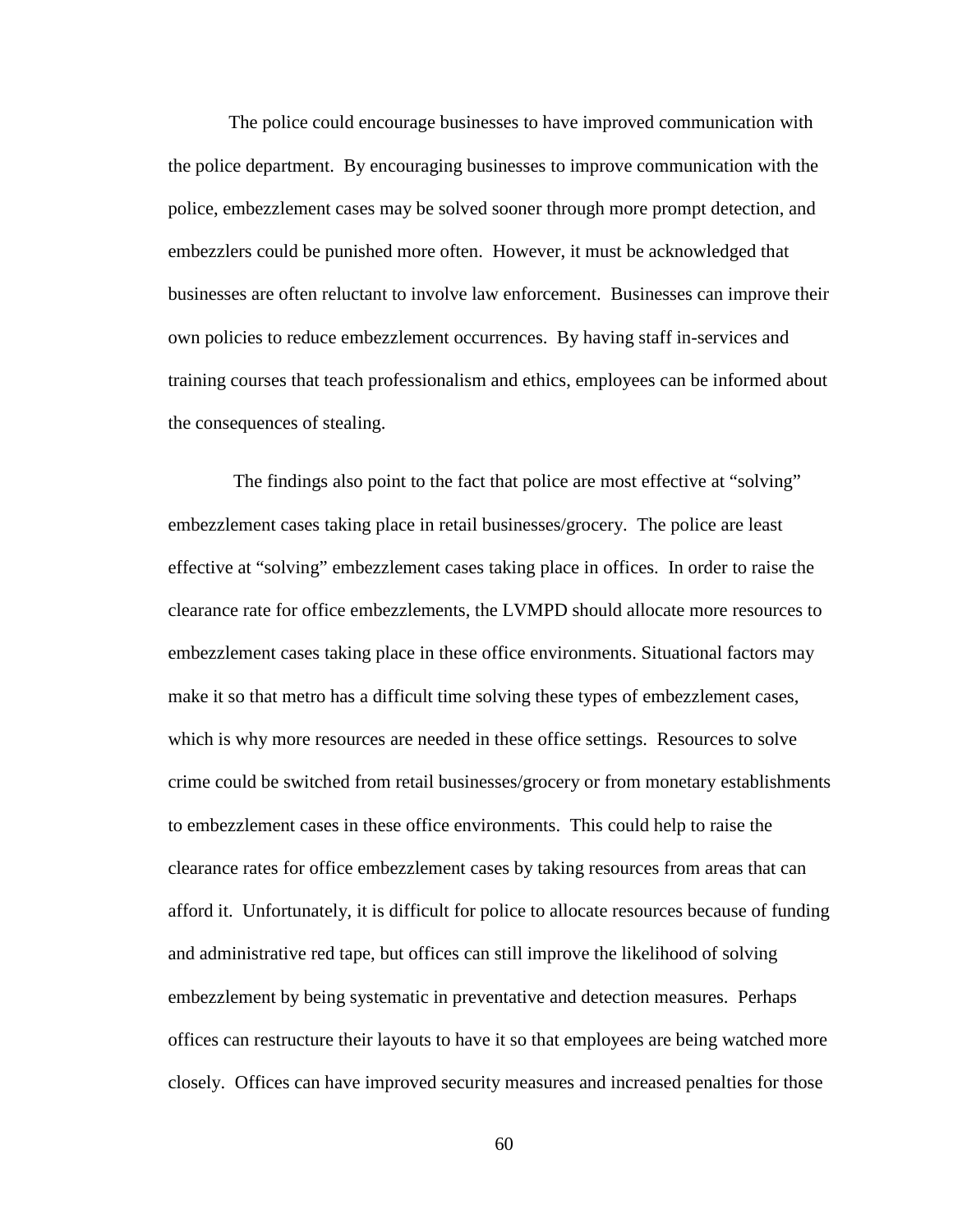who steal. By having office workers report to management often, this may help to ensure employees are complying with the rules. These measures may also help to deter embezzlement and decrease its prevalence.

Overall, these types of policy changes could help to raise clearance rates for cases that have the lowest clearance rates, and can help to achieve greater deterrence in the types of cases whose clearance rates lack significant deterrent effects. Additionally, the LVMPD could start to hire more police officers in general, to help increase the efficiency of apprehending and solving embezzlement cases. An increase in overall manpower could help to raise clearance rates, and deter future crime.

## **Study Limitations**

The limitations to the study are that the study/analysis is limited by the amount and type of data provided by the LVMPD. This study is highly unique, and little research has been conducted with these types of data. Cleared cases, representing embezzlement crimes solved by the police, point to system efficiency and provide a way to measure how well/poorly police apprehend and arrest embezzlers. Alternatively, cases that have not been cleared have not received this designation. The labels given to the dispositional status of cases may give rise to some limitations within the study. Gina Fackrell, the Manager of the Analytical Section of the LVMPD said that The Las Vegas Metropolitan Police Department does not always update the disposition (closed/open) of cases. Some cases included in this study are more than five years old, and the labels are not always updated. This is because case dispositions must be manually changed, and the LVMPD may not have the funding or resources to update this information. Therefore, the data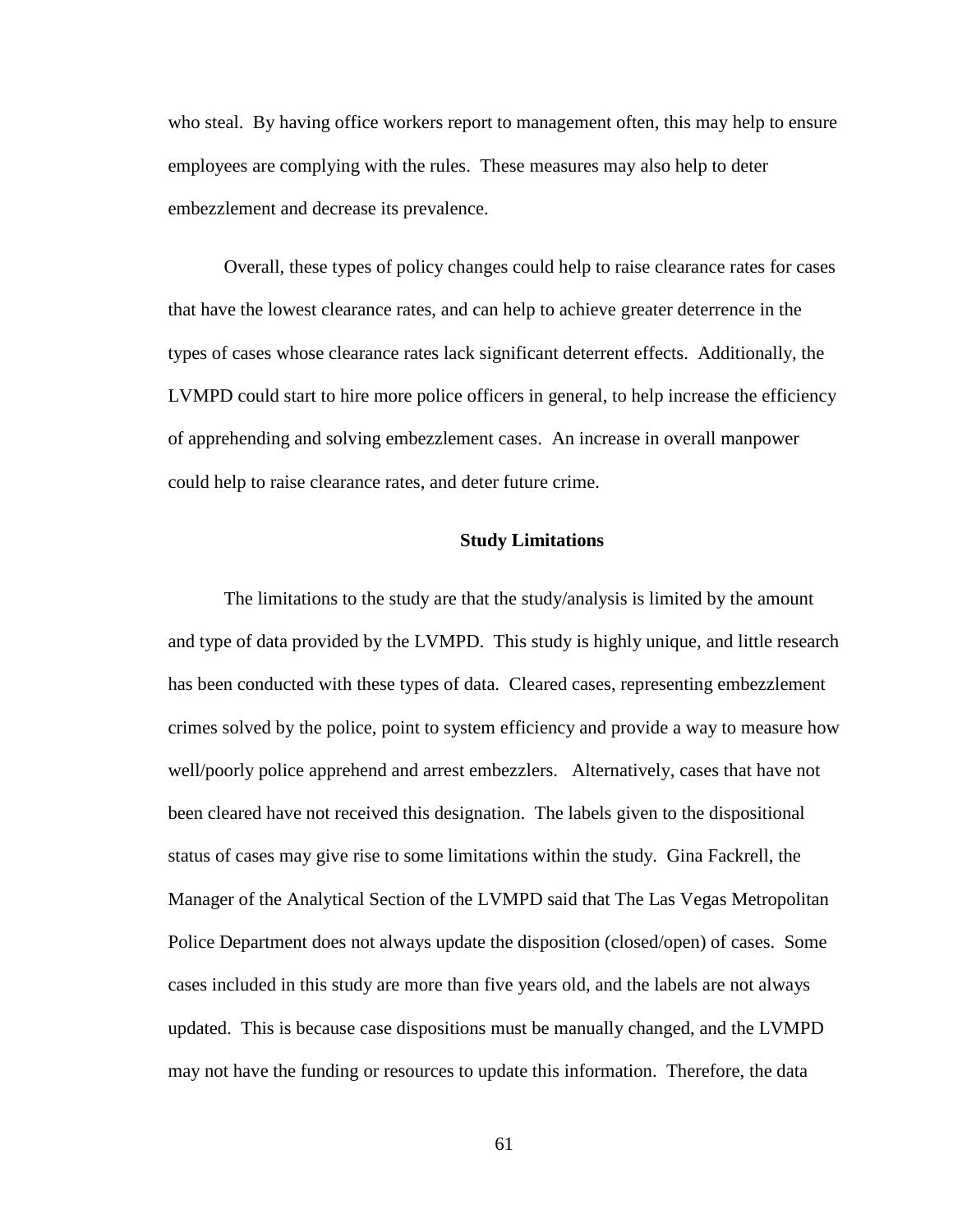may not be up-to-date and may not be perfectly accurate (personal communication with G. Fackrell, March 12, 2014).

Other data limitations involve the "dark figure of crime" associated with crime situations that have been unreported. Our data represents crime that has been discovered and reported to the police. There is a tremendous amount of unreported embezzlement crime, so our study of reported crime is limited in its accuracy. Many cases, especially for misdemeanor embezzlement incidents, are not reported, and formal charges may not have been filed. Some embezzlement cases for businesses go unreported, because they do not want to bother to file formal charges (G. Fackrell, personal communication, March 12, 2014). Many businesses would rather take these crimes as "losses" so that they do not have to go through the hassle of getting the police involved. This is especially true for smaller embezzlement amounts. Additionally, the LVMPD has seen a loss in the number of officers from 2011 to 2013 (G. Fackrell, personal communication, March 12, 2014). This may contribute to decreases in efficacy for apprehension of embezzlement cases, but this is unlikely to significantly affect findings because white collar cases are not considered priority cases in the first place. Ms. Fackrell also said that the LVMPD focuses more on violent/street level offenses. Other data limitations arise from the system of labelling used by the LVMPD. Other charges may have been given the label "embezzlement" within this dataset for convenience, which gives rise to issues of internal validity (G. Fackrell, personal communication March 12, 2014). The umbrella term of "embezzlement" may have been used for criminal situations that may not by definition be embezzlement cases.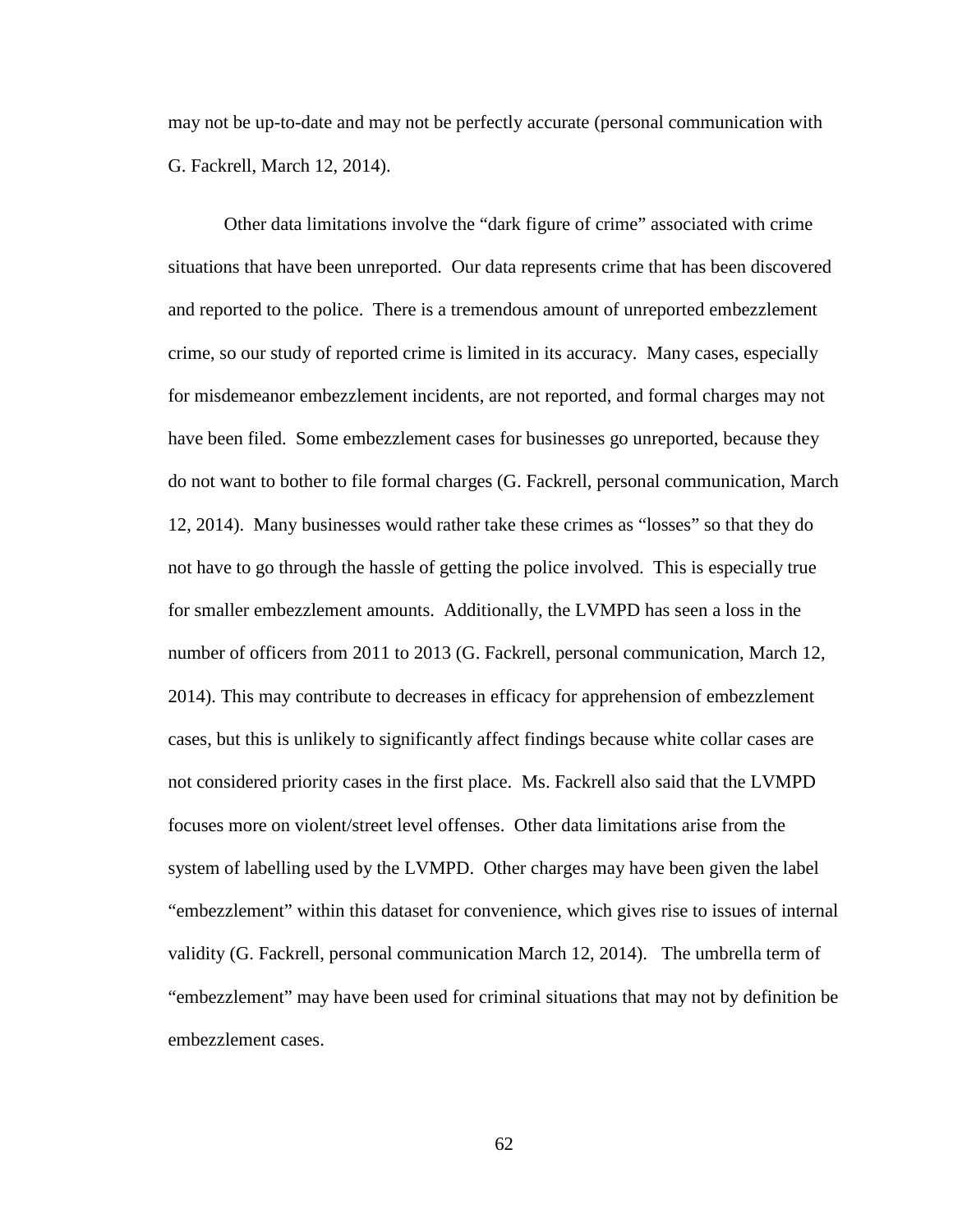The study is limited by these types of problems associated with statistical data, generally. The statistical data, having come from human beings, are subject to human error. Misclassifying case types is another data limitation or potential source of error for the study. Overall, this study has some limitations, but none of these are large enough to discredit the results. We can still learn something by examining these data.

## **Future Research**

Areas of future research should also be considered. This particular study called for calculations and analyses of embezzlement clearance rates. Clearance rates could also be analyzed for other types of white collar crimes as well. Embezzlement is an example of a highly pervasive crime around the world, but there are other types of white collar crimes that also have negative societal impacts. Perhaps future studies could include analyses of clearance rates for forgery or check fraud. These clearance rates could be compared to each other and to embezzlement to see which white collar crimes the police are better at solving.

Future studies could help to answer the question of whether embezzlement cases with certain characteristics are more likely to be solved. Embezzlement cases could be separated and clearance rates analyzed for embezzlement occurring at night or in the daytime. This could help to establish which cases the police are better at solving.

Future studies of embezzlement clearance can be made with datasets having larger time frames. Having a larger time frame could allow for analysis to determine if the LVMPD is increasing or decreasing in its ability to solve these cases over time. This study was limited in its findings because of its limited access to data from multiple years.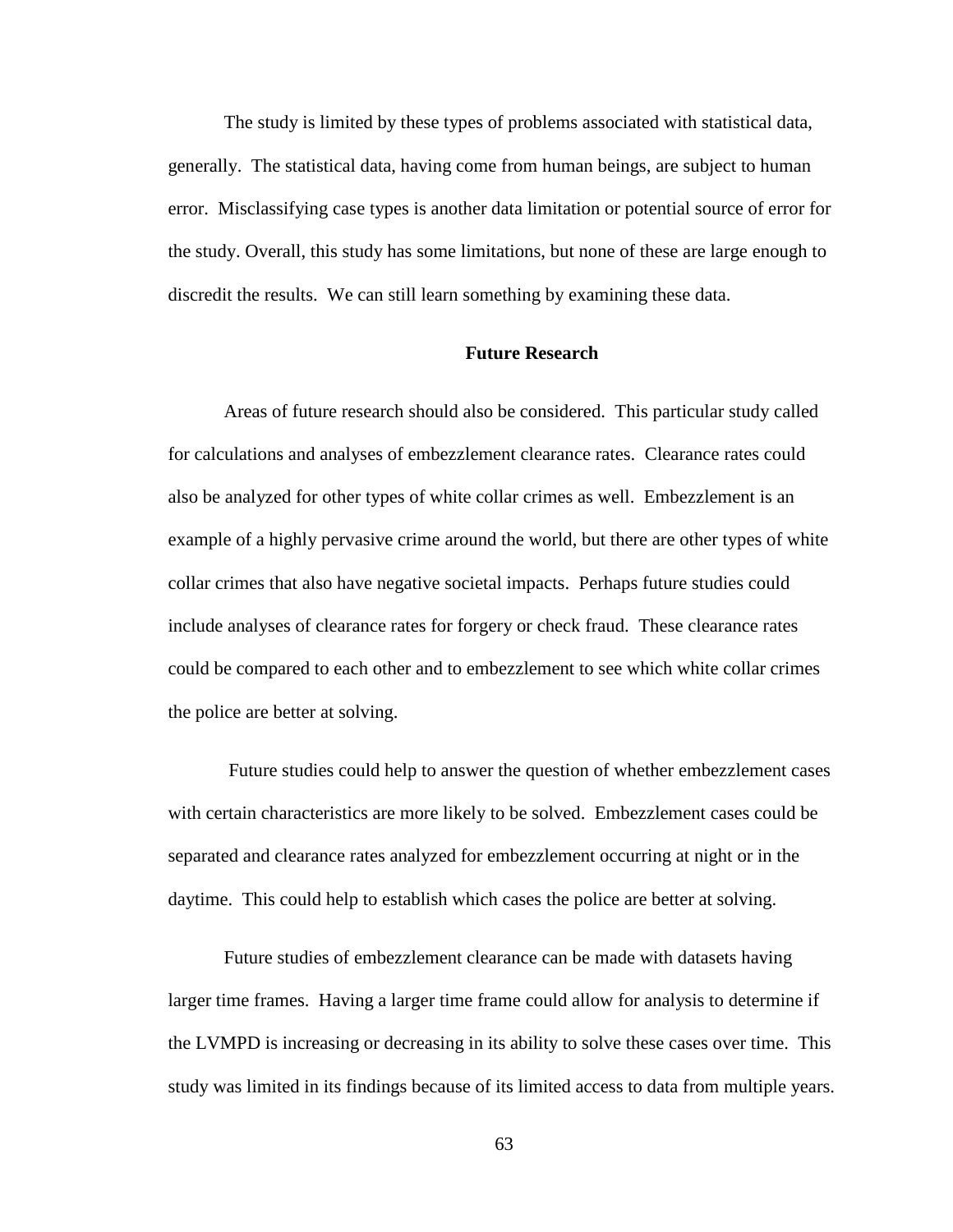Future research could address concerns of a wider scope. Instead of having a snapshot in time given by data from two years, trends can be discovered and system efficiency can be measured by analyzing data with a wider range of years. By getting access to embezzlement data for many years past, trend analyses can be done to determine the level to which police have improved.

Other areas of future research could analyze the same dataset and look for different trends. Future research projects could aim to determine which case types fall under each severity label. Knowing whether embezzlement cases in offices are given predominately felony distinctions could provide a lot of insight into the general issue. Additionally, discovering whether embezzlement taking place in retail businesses/grocery contexts are given predominately misdemeanor labels would be highly useful.

Overall, by having different criteria for separating cases and analyzing clearance rates, the possibilities are nearly limitless. A lot can be learned by analyzing clearance rates associated with embezzlement, so that police departments can know what types of cases they are adequately solving and know what types of cases they need to focus their efforts. These are areas where future research can help tremendously.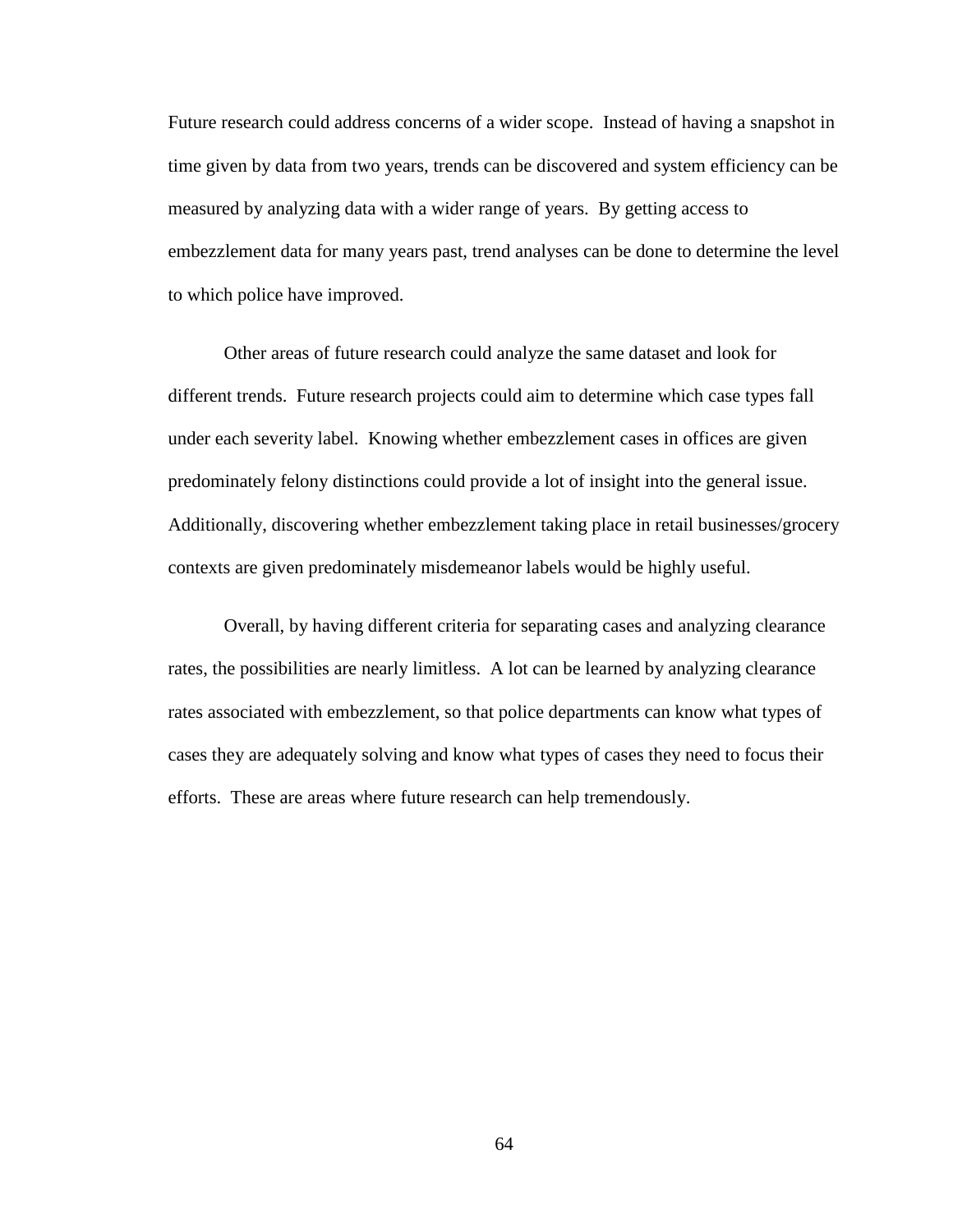## **References**

- Association of Certified Fraud Examiners. (2012). Report to the Nations on Occupational Fraud and Abuse. Retrieved from: http://www.acfe.com/uploadedFiles/ACFE\_Website/Content/rttn/2012-report-tonations.pdf
- Arnulf, J. & Gottschalk, P. (2013). Heroic Leaders as White-Collar Criminals: An Empirical Study. *Journal of Investigative Psychology & Offender Profiling*, *10*(1), 96-113. doi:10.1002/jip.1370
- Barnett, C. U.S. Department of Justice. Federal Bureau of Investigation. Criminal Justice Information Services. *The Measurement of White-Collar Crime using Uniform Crime Reporting Data*
- Boone, J. (2010). Embezzlement in the Great Recession. *National White Collar Crime Center,* NW3C Research Brief. Retrieved from the NW3C website: http://www.nw3c.org/docs/whitepapers/embezzlement\_in\_the\_great\_recession\_n ovember\_20109EC631E225AF8EB904A7DD5F.pdf?sfvrsn=3
- Brennan, P. A., & Mednick, S. A. (1994). Learning theory approach to the deterrence of criminal recidivism. *Journal of Abnormal Psychology*, *103*(3), 430.
- Cheney, E. R. (2007). Choosing White-Collar Crime. *American Journal of Sociology*, *112*(6), 1966-1968
- Cressey, D. R. (1965). The Respectable Criminal. *Criminologica*, *3*(1), 13-16.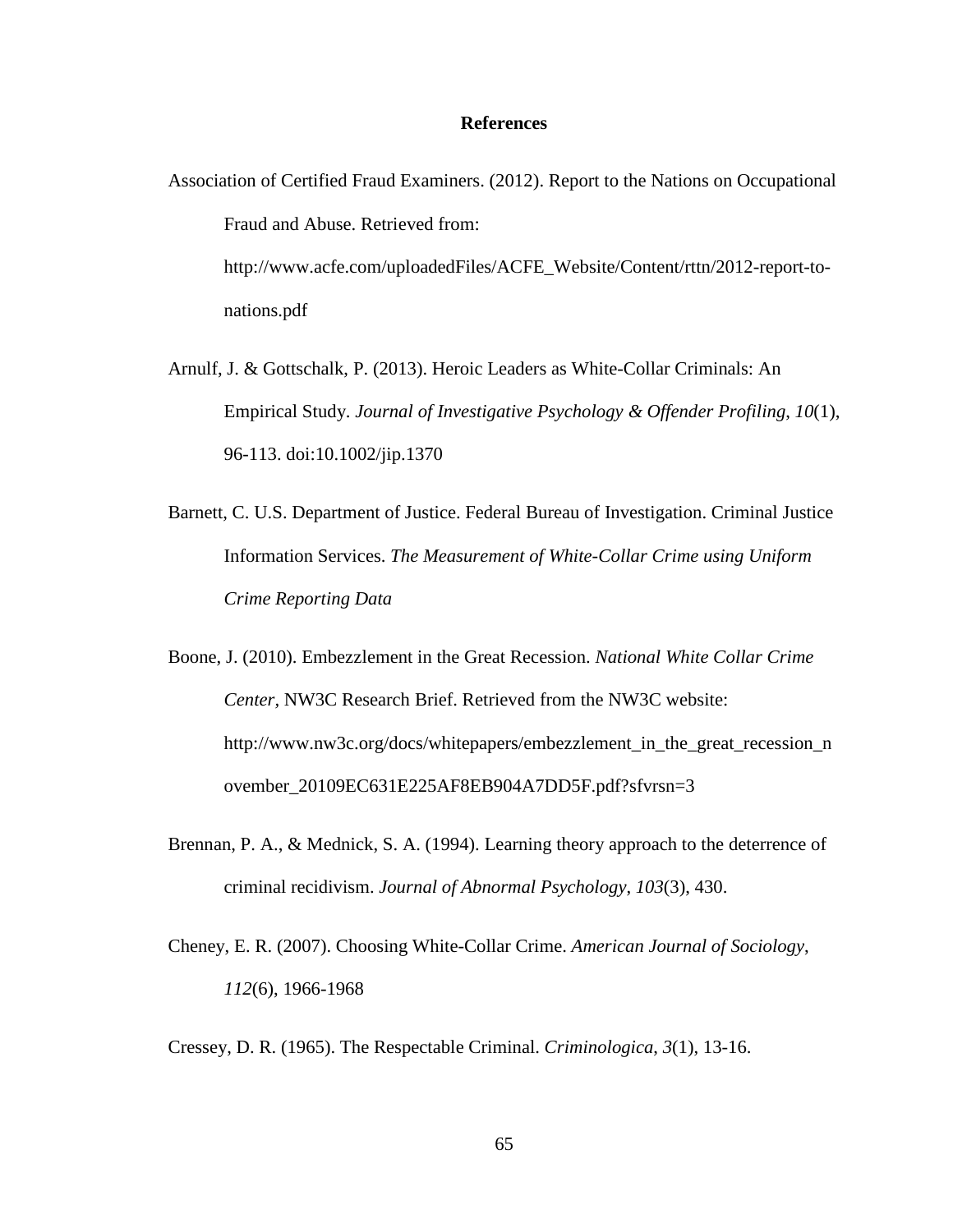*Crime Reporting (UCR) Data*, Retrieved from: http://www.fbi.gov/aboutus/cjis/ucr/nibrs/nibrs\_wcc.pdf

Dittenhofer, M. A. (1995) The behavioural aspects of fraud and embezzlement, Public Money & Management, 15:1, 9-14, DOI: 10.1080/09540969509387849

Federal Bureau of Investigation. (2011). Clearances. Retrieved from: http://www.fbi.gov/about-us/cjis/ucr/crime-in-the-u.s/2011/crime-in-the-u.s.- 2011/clearances

- Ford, M. A. (2007). White-collar crime, social harm, and punishment: A critique and modification of the sixth circuit's ruling in United States v. Davis. St. Johns Law Review,83,383–399.
- Hochstetler, A., Kerley, K., & Mason, K. (2002) Structural Predictors of Embezzlement: A Preliminary Analysis, Journal of Crime and Justice, 25:1, 1-22, DOI:10.1080/0735648X.2002.9721142
- Hoffman, R. B. (1971). Performance Measurements in Crime Control. *Journal of Research in Crime Delinquency,* 165-174.
- Jacobs, J. A. (1954). Other People's Money. A Study in the Social Psychology of Embezzlement. *Journal of Criminal Law, Criminology & Police Science*, *45*(4), 464-465.

Jacobs, B. A. (2010). Deterrence and Deterrability. *Criminology*, *48*(2), 417-441.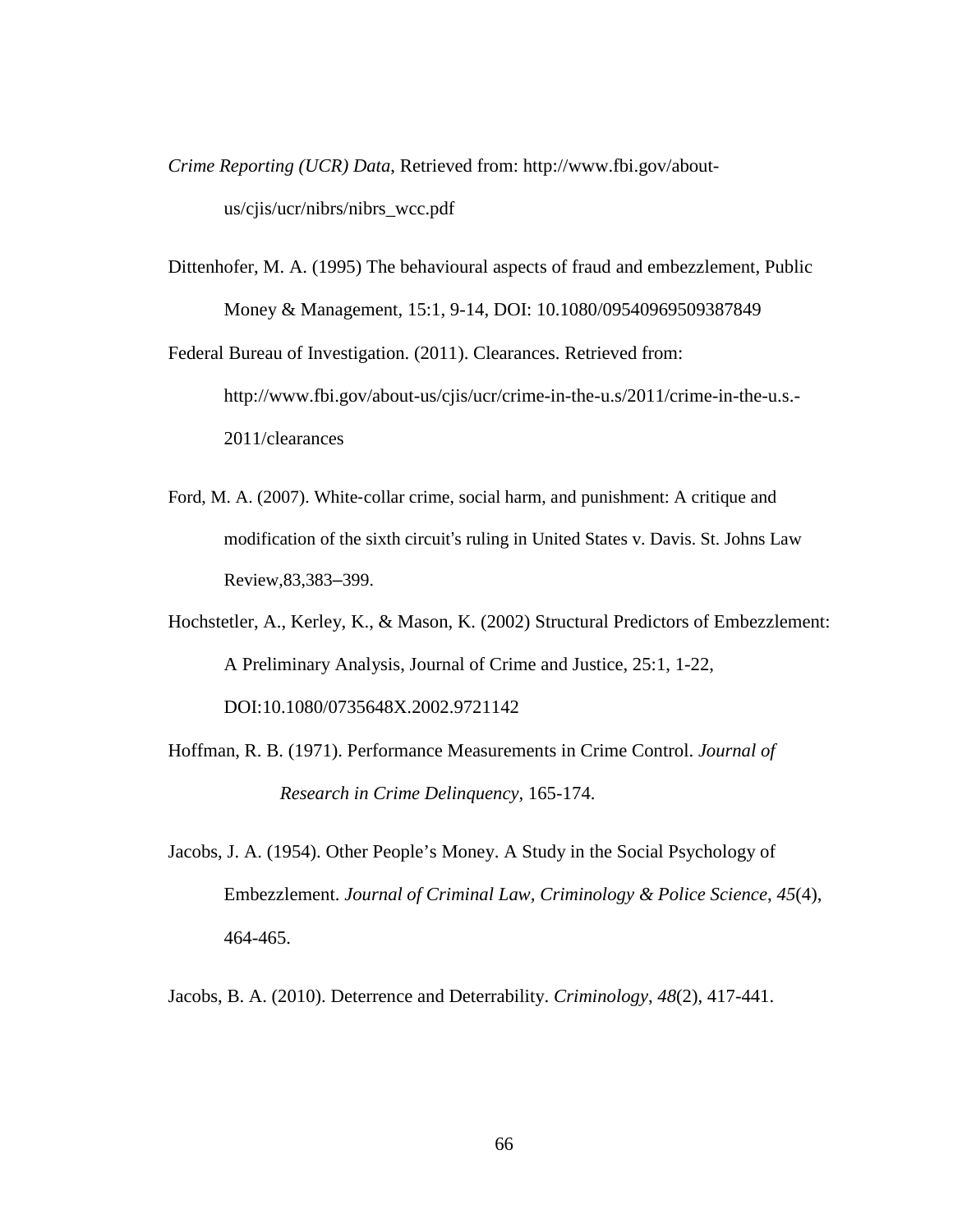- Mendes, S. M. (2004). Certainty, severity, and their relative deterrent effects: Questioning the Implications of the Role of Risk in Criminal Deterrence Policy. *Policy Studies Journal*, *32*(1), 59-74.
- NV. Nevada Revised Statutes. 205.300
- Paternoster, R. (2010). How Much Do We Really Know About Criminal Deterrence? *Journal of Criminal Law & Criminology*, *100*(3), 765-823.

Paternoster, R., & Bachman, R. (2012-12-28). Perceptual Deterrence Theory. *Oxford Handbooks Online.* Retrieved 19 Feb. 2014, from http://www.oxfordhandbooks.com/view/10.1093/oxfordhb/9780199747238.001.0. 01/oxfordhb-9780199747238-e-33.

- Perri, F. S. (2011). White-Collar Criminals: The 'Kinder, Gentler' Offender? *Journal of Investigative Psychology & Offender Profiling*, *8*(3), 217-241.doi:10.1002/jip.140
- Peterson, V. W. (1947). Why Honest People Steal. *Journal of Criminal Law & Criminology (08852731)*, *38*(2), 94-103.
- Pratt, T. C., Cullen, F. T., Blevins, K. R., Daigle, L. E., & Madensen, T. D. (2006). The Empirical Status of Deterrence Theory: A Meta-Analysis. *Taking stock: The Status of Criminological Theory*, *15*, 367-396.
- Pogrebin M. R., Poole, E.D., and Regoli, R.M. (1986). Stealing money: An assessment of bank embezzlers. *Behavioral Sciences & the Law*. doi:10.1002/bsl.2370040409